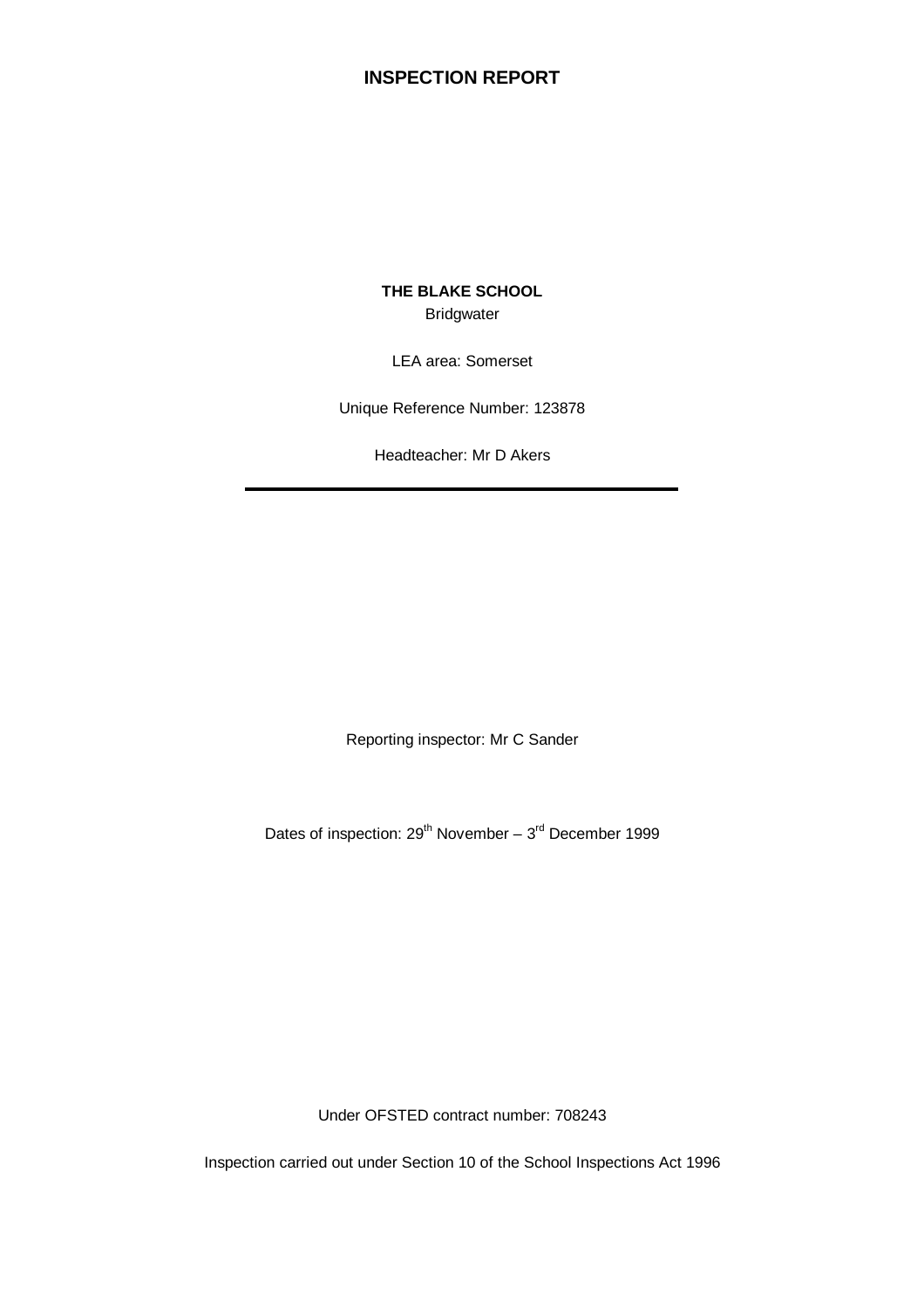# **INFORMATION ABOUT THE SCHOOL**

| Type of school:              | Comprehensive                                           |
|------------------------------|---------------------------------------------------------|
| Type of control:             | County                                                  |
| Age range of pupils:         | 11 to 16 years                                          |
| Gender of pupils:            | Mixed                                                   |
| School address:              | Hamp Avenue<br><b>Bridgwater</b><br>Somerset<br>TA6 6AW |
| Telephone number:            | 01278 456243                                            |
| Fax number:                  | 01278 444987                                            |
| Appropriate authority:       | Governing body                                          |
| Name of chair of governors:  | Mrs P Martin                                            |
| Date of previous inspection: | April 1995                                              |

# © Crown Copyright 1999

This report may be reproduced in whole or in part for non-commercial educational purposes, provided that all extracts quoted are reproduced verbatim without adaptation and on condition that the source and date thereof are stated. Further copies of this report are obtainable from the school.

Under the Education (Schools) Act 1992 and the Education Act 1993, the school must provide a copy of this report and/or its summary free of charge to certain categories of people. A charge not exceeding the full cost of reproduction may be made for any other copies supplied.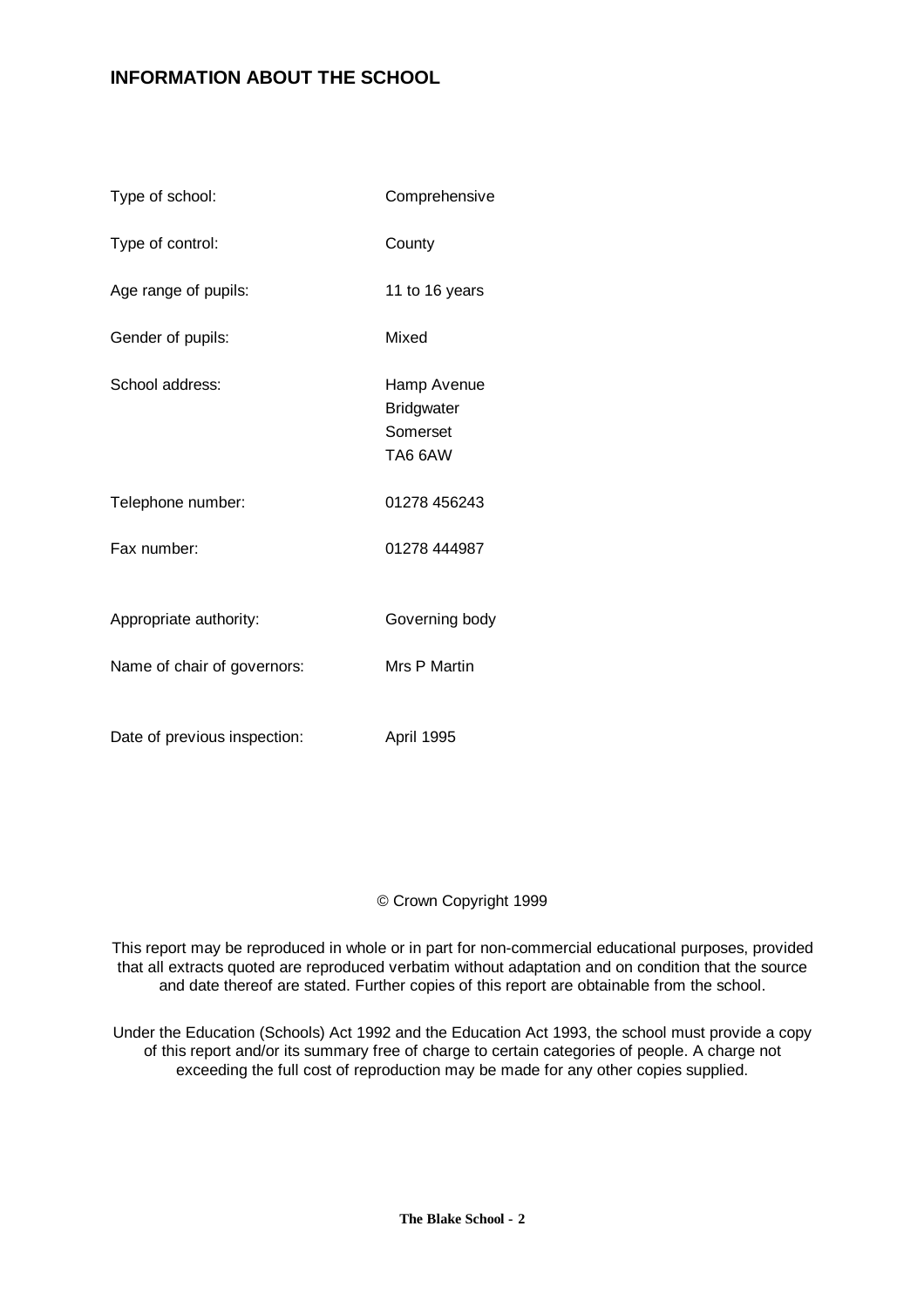# **INFORMATION ABOUT THE INSPECTION TEAM**

| <b>Team members</b><br>Mr C Sander | <b>Subject responsibilities</b>   | <b>Aspect responsibilities</b><br>Attainment and progress                    |
|------------------------------------|-----------------------------------|------------------------------------------------------------------------------|
| Registered Inspector               |                                   | Teaching                                                                     |
|                                    |                                   | Leadership and management                                                    |
| Ms J Goodchild<br>Lay Inspector    | Equal opportunities               | Efficiency of the school<br>Attitudes, behaviour and<br>personal development |
|                                    |                                   | Attendance                                                                   |
|                                    |                                   | Support, guidance and pupils'<br>welfare                                     |
|                                    |                                   | Partnership with parents and the<br>community                                |
| Mr B Smith<br>Mr D Innes           | <b>Mathematics</b><br>English     | Assessment                                                                   |
|                                    | Special educational needs         |                                                                              |
| Mr J Creedy<br>Mr I Hodkinson      | Science<br>Information technology | Learning resources                                                           |
|                                    | Design and technology             |                                                                              |
| Mr G Histed                        | Modern foreign languages          |                                                                              |
| Mr G McGinn                        | History                           | Staffing                                                                     |
| Mr J Knight                        | Geography                         | Curriculum                                                                   |
| Ms W Burke                         | Art                               | Accommodation                                                                |
| Mr T Payne                         | Music                             |                                                                              |
| Mr B McCann                        | Physical education                |                                                                              |
| Mr P Quest                         | Religious education               | Spiritual, moral, social and<br>cultural development                         |

The inspection contractor was:

Bench Marque Ltd National Westminster Bank Chambers Victoria Street Burnham on Sea Somerset TA8 1AN 01278 795022

Any concerns or complaints about the inspection or the report should be raised with the inspection contractor. Complaints which are not satisfactorily resolved by the contractor should be raised with OFSTED by writing to:

The Registrar The Office for Standards in Education Alexandra House 33 Kingsway London WC2B 6SE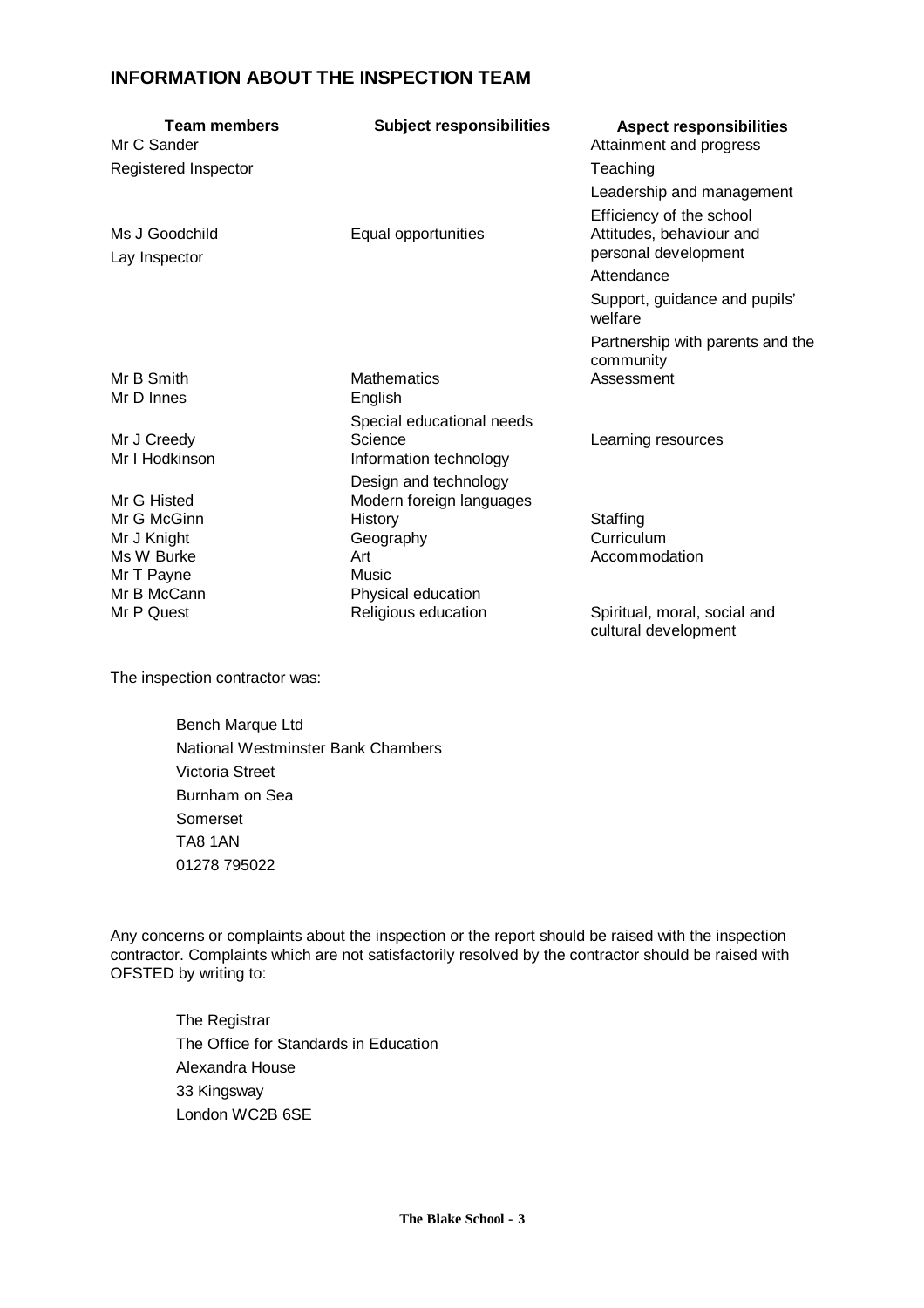**Paragraph**

# **MAIN FINDINGS**

# **KEY ISSUES FOR ACTION**

# **INTRODUCTION**

| <b>Characteristics of the school</b> | $1 - 5$ |
|--------------------------------------|---------|
| <b>Key indicators</b>                |         |

# **PART A: ASPECTS OF THE SCHOOL**

**Educational standards achieved by pupils at the school**

| <b>Attainment and progress</b>                | 6 - 28    |
|-----------------------------------------------|-----------|
| Attitudes, behaviour and personal development | $29 - 32$ |
| <b>Attendance</b>                             | 33        |

### **Quality of education provided**

| <b>Teaching</b>                                           | $34 - 43$ |
|-----------------------------------------------------------|-----------|
| The curriculum and assessment                             | 44 - 56   |
| Pupils' spiritual, moral, social and cultural development | $57 - 63$ |
| Support, guidance and pupils' welfare                     | 64 - 70   |
| Partnership with parents and the community                | 71 - 75   |

#### **The management and efficiency of the school**

| Leadership and management                      | 76 - 82 |
|------------------------------------------------|---------|
| Staffing, accommodation and learning resources | 83 - 94 |
| The efficiency of the school                   | 95 - 98 |

# **PART B: CURRICULUM AREAS AND SUBJECTS**

| English, mathematics and science      | $99 - 115$ |
|---------------------------------------|------------|
| Other subjects or courses             | 116 - 183  |
| <b>PART C: INSPECTION DATA</b>        |            |
| <b>Summary of inspection evidence</b> | 184 - 189  |

# **Data and indicators**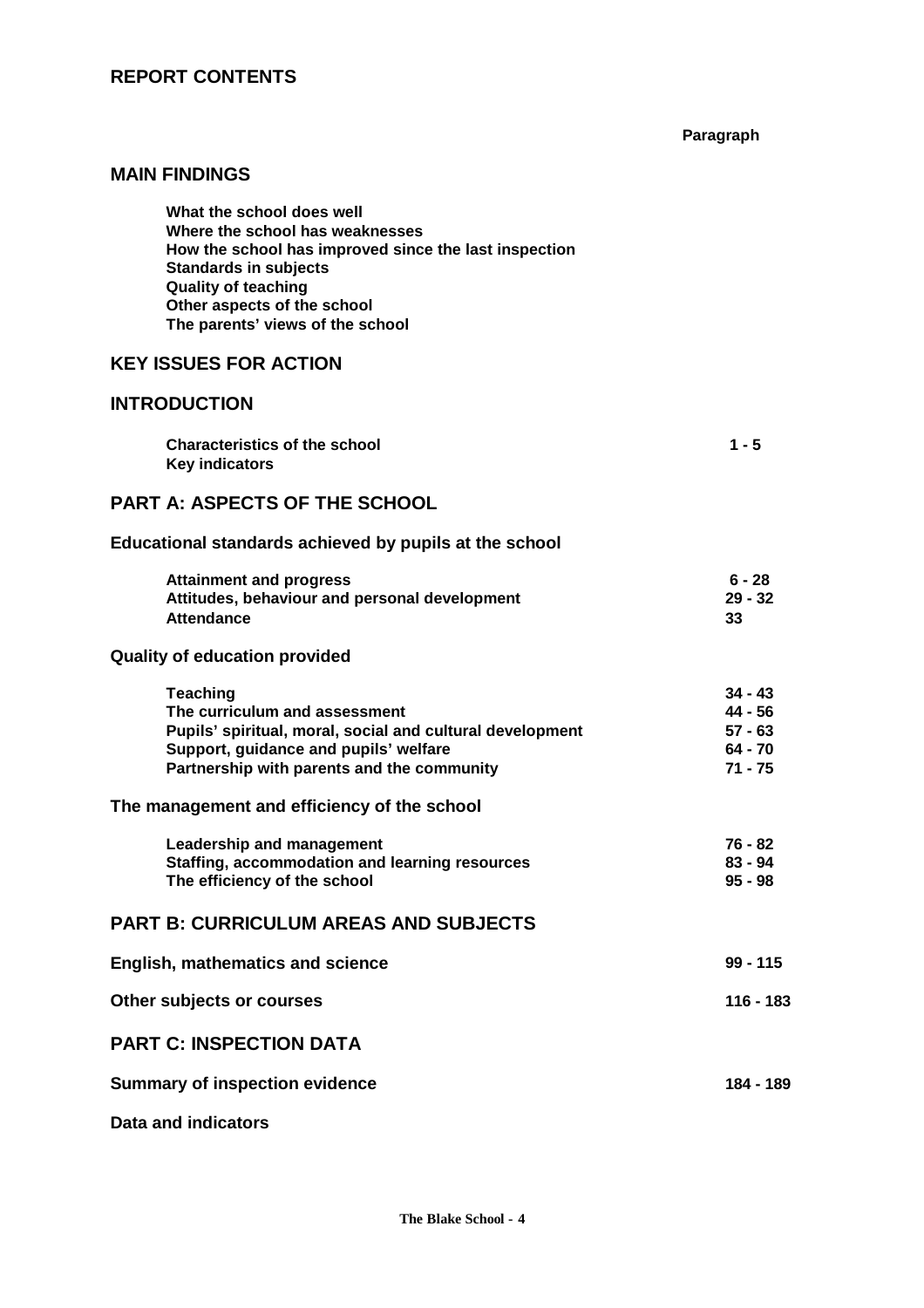# **MAIN FINDINGS**

#### **What the school does well**

- •. Consistently good teaching enables pupils of all abilities to make good progress in lessons.
- •. Attainment by the age of 16 is improving and is currently well above average for similar schools.
- •. There are very good arrangements to assess pupils' work and to set targets for improvement.
- •. Pupils are very well supported and receive very good guidance to help them in their studies.
- Provision for pupils' moral and social development is very good.
- •. There is very good provision for extra-curricular activities.
- •. Provision for information technology is much improved.
- •. Very good leadership encourages very good teamwork in the management of the school.
- •. The school's ethos is very good.
- •. It gives good value for money.

# · **Where the school has weaknesses**

- I. Weaknesses in literacy and numeracy continue to restrict attainment in many subjects.
- II. Standards are not high enough in French and religious education.
- III. There are still too few planned opportunities for pupils to use their skills in information technology in all their subjects.
- IV. Accommodation for music, art and modern foreign languages is unsatisfactory and no alternative is available.
- V. There are insufficient books, materials and equipment in religious education, music and geography.
- VI. The school does not meet fully the legal requirement to provide for all pupils a daily act of collective worship.

The strengths outweigh the weaknesses. The school is working resolutely to raise standards. Improvements in provision over the last two years, particularly in teaching, are starting to raise standards in lessons and the very good leadership of the headteacher has brought renewed confidence and a shared will to succeed. The governors' action plan will set out how the weaknesses identified during the inspection are to be tackled. The plan will be sent out to all parents or guardians of pupils at the school.

#### · **How the school has improved since the last inspection**

The school has made a good degree of improvement since the last inspection, most significantly in the overall quality of teaching. This is now much more consistent. The school has made this a priority for improvement in its development plan. In response to the key issues identified at the time of the last inspection, much has been achieved, mainly in the last two and a half years, since the appointment of the current headteacher.

- VII.Parental support has improved, the parent teachers' association is thriving and parents and governors now work more closely with the school to improve attendance and raise standards.
- VIII. Pupils are now well supported in their studies, including a highly effective mentoring programme, regular reviews and target setting.
- IX. Many very effective arrangements, including a School Council and Year Councils of pupils, have helped to improve pupils' attitudes and behaviour by giving all pupils opportunities to contribute to the daily life the school.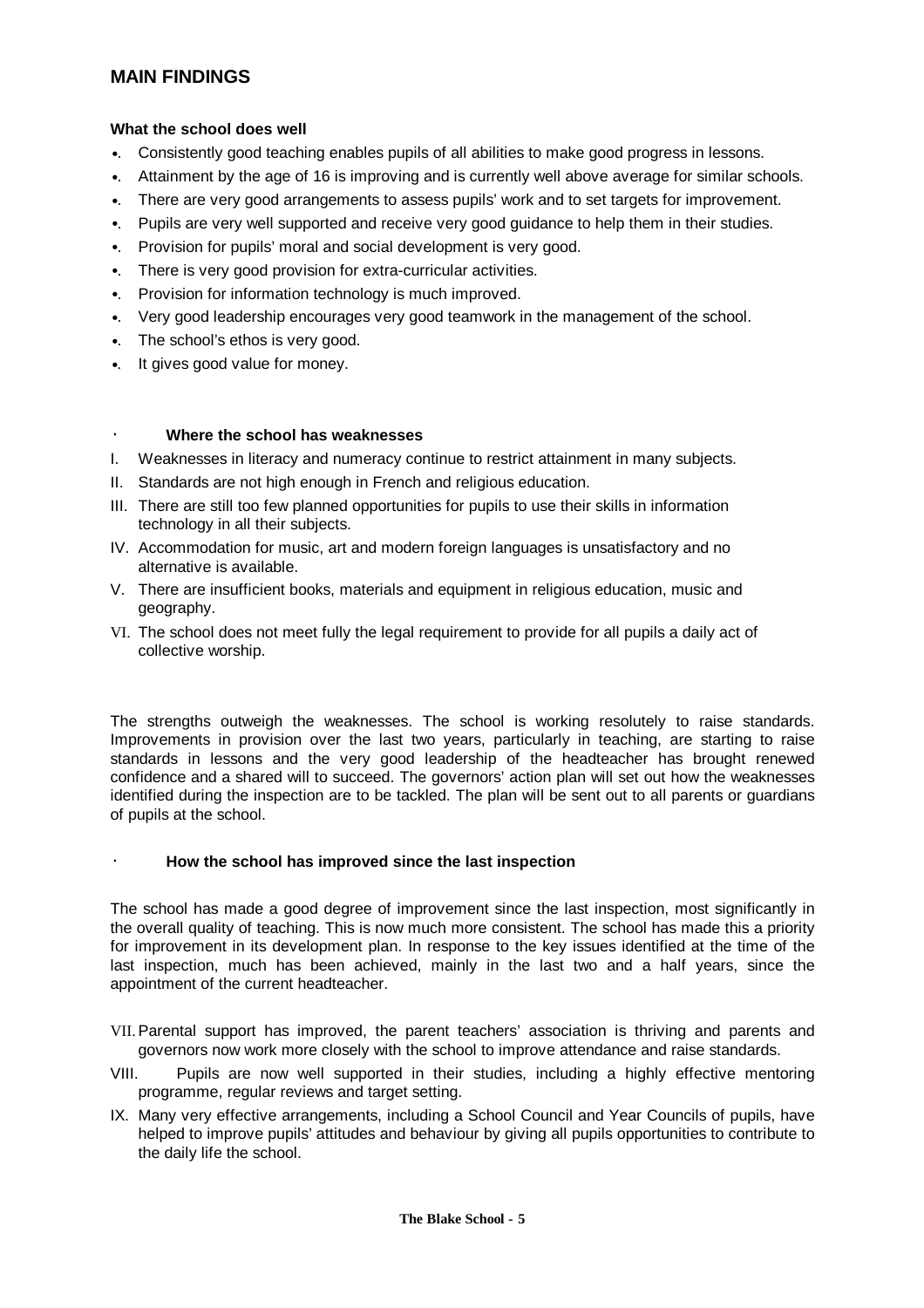- X. The management and organisation of the school is now much better. Job descriptions are clear and all policies have been revised.
- XI. The school has made some progress in provision for religious education but the time given to the subject between the ages of 14 and 16 is still insufficient.
- XII. Despite considerable improvements in provision for information technology, there are insufficient opportunities for pupils to apply their skills across the curriculum.

·

#### · **Standards in subjects**

The following table shows standards achieved by 14- and 16-year-olds in national tests and GCSE examinations in 1999:

| Performance in:          | <b>Compared with</b><br>all schools | <b>Compared with</b><br>similar schools | $\bullet$                | Κ      |
|--------------------------|-------------------------------------|-----------------------------------------|--------------------------|--------|
|                          |                                     |                                         | ey                       |        |
|                          |                                     |                                         | well above average       | Α      |
| Key Stage 3              | D                                   | С                                       | above average<br>average | В<br>C |
| <b>GCSE Examinations</b> | E                                   | Α                                       | below average            | D      |
|                          |                                     |                                         | well below average       | E      |

In the 1999 statutory national tests, taken by all pupils at the end of Key Stage 3, attainment was in line with the national average for all schools in English but well below average in science and mathematics. When compared with the average for similar schools, standards were well above average in English but below average in mathematics and science. Pupils' levels of attainment are very low in these subjects when they join the school. These results represent a good degree of progress.

Thirty per cent of pupils gained 5 or more grades  $A^*$ -C in the general certificate of secondary education. This was above the average for similar schools but well below the average for all schools nationally, 48 per cent. Results were 5 per cent better this year. The percentage of pupils gaining 5 or more grades A\*-G, 91 per cent, was well above the average for similar schools and above the average for all schools nationally. The percentage gaining 1 or more grades A\*-G was very high. Pupils do particularly well in mathematics, design and technology and expressive arts. The 1999 results exceed the school's own challenging targets. Results have risen since the last inspection. These results represent a good degree of progress by the age of 16.

### **Quality of teaching**

·

|                    | <b>Overall quality</b> | <b>Most effective in:</b>                               | Least effective in: |
|--------------------|------------------------|---------------------------------------------------------|---------------------|
| Years 7-9          | Good                   | Information technology,                                 | German              |
| <b>Years 10-11</b> | Good                   | science, mathematics<br>Mathematics, science, geography |                     |
| English            | Good                   | Year 11                                                 |                     |
| <b>Mathematics</b> | Good                   | Year 8, Year 9                                          |                     |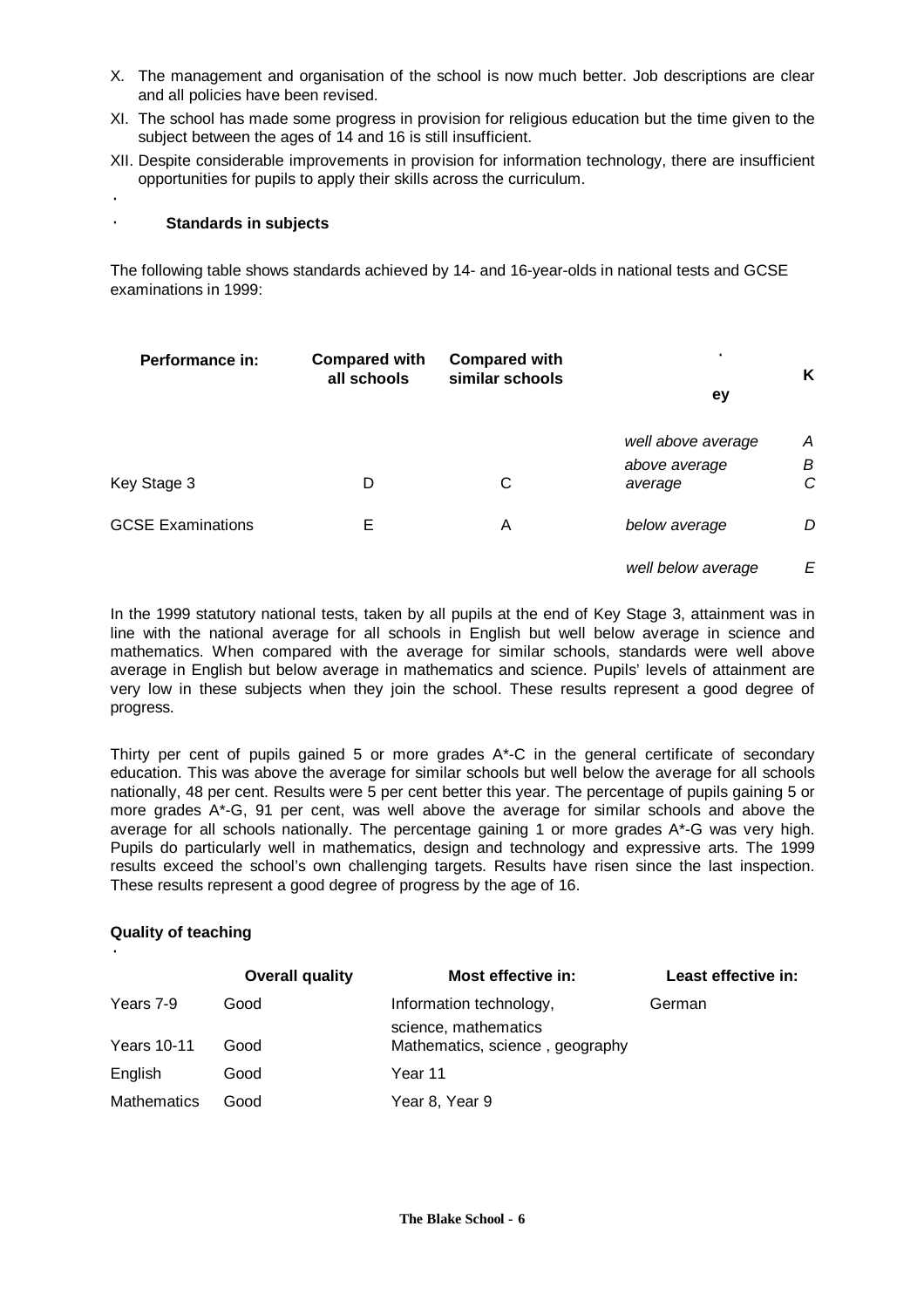*Inspectors make judgements about teaching in the range: excellent; very good; good; satisfactory; unsatisfactory; poor; very poor. 'Satisfactory' means that strengths outweigh any weaknesses.*

Consistently good teaching is a strength of the school. During the inspection, teaching was at least satisfactory in 98 per cent of lessons, good or better in 73 per cent of lessons and very good in 31 per cent. Teaching was unsatisfactory in 2 per cent of lessons. The school has worked very hard to achieve a consistently good standard of teaching.

At least 70 per cent of teaching was good or better in mathematics, science, design and technology, geography, information technology, modern foreign languages and music. Excellent teaching was observed on two occasions in science and in mathematics and on one occasion in information technology and history.

#### **Other aspects of the school**

·

| <b>Aspect</b>                                           | <b>Comment</b>                                                                                                                                                                                                                                                                                  |
|---------------------------------------------------------|-------------------------------------------------------------------------------------------------------------------------------------------------------------------------------------------------------------------------------------------------------------------------------------------------|
| Behaviour                                               | Good. Behaviour in lessons is sometimes excellent. Pupils approach their<br>lessons in a positive manner and work well with each other. Bullying is not<br>an issue.                                                                                                                            |
| Attendance                                              | Satisfactory. It has improved significantly since the last inspection and the<br>percentage of unauthorised absence is now well below that of similar<br>schools. Levels of absence are higher currently in Year 10 and this is<br>affecting the standards of their work.                       |
| Ethos*                                                  | Very good. The school's expectations are made very clear to all pupils who<br>take pride in their school and show respect for each other and for their<br>teachers. They regularly show in lessons a commitment to achieve the<br>challenging targets that have been set.                       |
| Leadership and                                          | Very good. In eight terms the headteacher has established a clear long-                                                                                                                                                                                                                         |
| management                                              | term direction for the school, raised expectations, set and already<br>exceeded challenging academic targets, and worked closely with his<br>governors to define a clear strategic plan for further improvement. Highly<br>effective team work is a strength.                                   |
| Curriculum                                              | Good provision overall. The developing work-related curriculum at Key<br>Stage 4 and very good provision for extra-curricular activities are important<br>strengths. Some weaknesses remain in the amount of time available for<br>German and religious education.                              |
| Special educational<br>needs                            | Good provision overall. All teachers have sufficient information to support<br>pupils' particular needs. This enables them to make good progress.<br>Funding is well managed and governors are kept well informed.                                                                              |
| Spiritual, moral, social<br>and cultural<br>development | Provision is good. There have been significant improvements since the last<br>inspection. Social and moral development are very good. Cultural and<br>spiritual development are satisfactory.                                                                                                   |
| Staffing, resources<br>and accommodation                | Satisfactory overall. The experienced staff are well qualified and there is a<br>good level of support staff to assist them in lessons. The new learning<br>resource centre is a real asset but aspects of the accommodation for<br>music, modern foreign languages and art are unsatisfactory. |
| Value for money                                         | Good. The school has a well planned strategy to overcome its current<br>deficit budget and financial planning is good. The school uses its available<br>resources well. Good teaching and high expectations enable pupils to<br>make good progress and achieve good standards of behaviour.     |

*\*Ethos is the climate for learning: attitudes to work, relationships and the commitment to high standards.*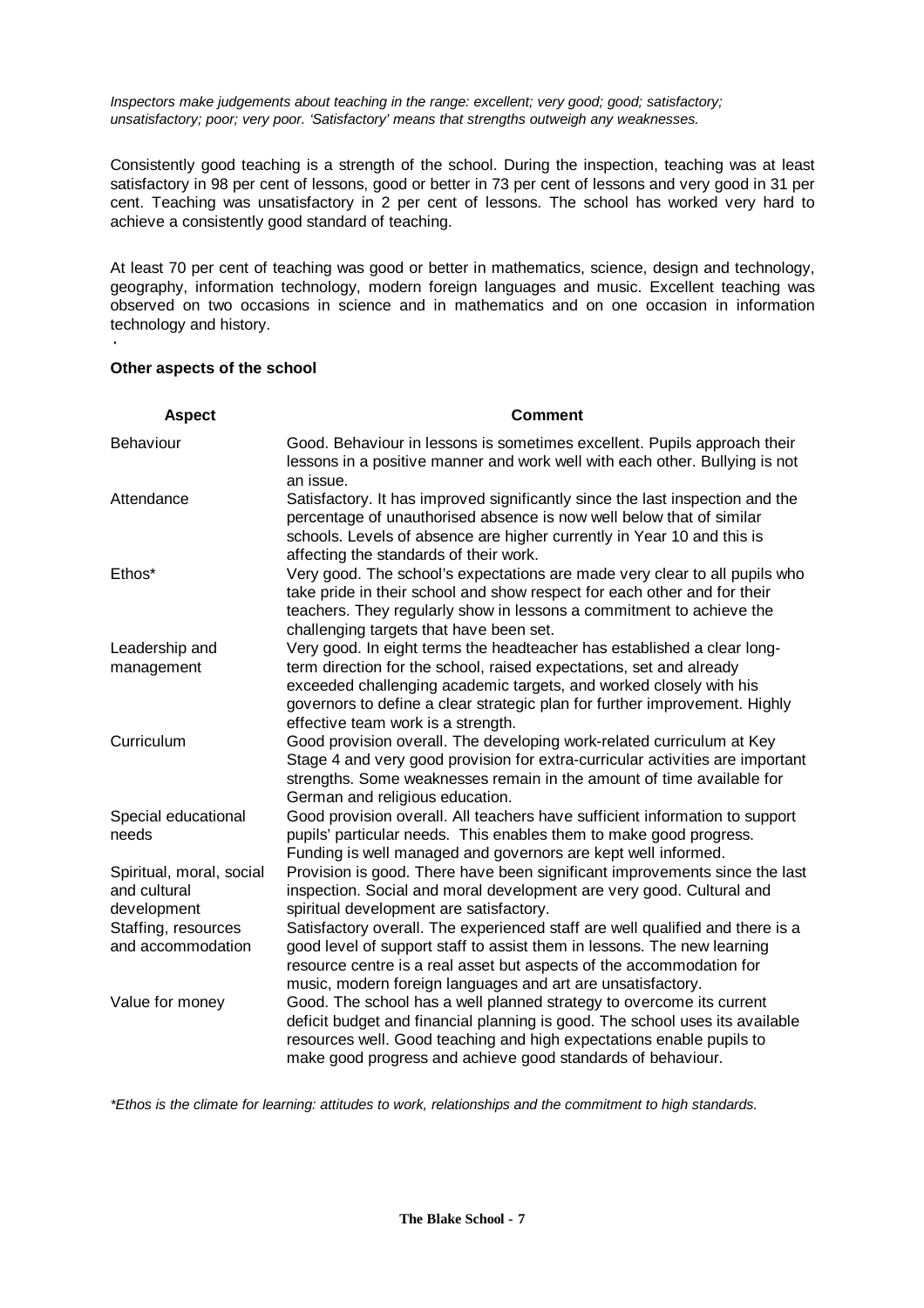#### · **The parents' views of the school**

#### **What most parents like about the school What some parents are not happy about**

- XIII. It encourages them to play an active part in school life and they find it easy to approach the sed policy. school when they have questions about their children.
- XIV. It enables their children to achieve a good standard of work and also get involved in extracurricular activities.

Approximately 14 per cent of parents returned the questionnaires and 17 parents attended the preinspection meeting. Nearly all responses and comments were positive and parents appreciated the hard work of many staff who did their very best to help pupils of all abilities to succeed.

# **KEY ISSUES FOR ACTION**

·

To continue to raise standards, the governors, headteacher and senior management team should:

- 1. Raise standards further in the key skills of numeracy and literacy to support higher attainment in all subjects. Such action might include:
	- -. providing additional time and similar teaching methods in Year 7 to build on the national literacy and numeracy strategies;
	- -. the rigorous identification of literacy and numeracy needs and opportunities in each subject of the curriculum;
	- -. clear reference to increasingly more challenging key objectives for literacy and numeracy in each subject's scheme of work;
	- -. explicit reference to relevant literacy and numeracy objectives within lesson planning;
	- -. assessment arrangements to monitor progress in these key skills through each subject of the curriculum;
	- -. developing expertise in the teaching of reading, writing and spelling through professional development.

[Paragraphs: 6,16,17,18,20,21,27,100,105,106,112,113,114,119,125,134,135,141,142]

1. Raise attainment in music at Key Stage 3 and in religious education and French at Key Stage 4. Such action might include:

> -.the precise identification of pupils' strengths and weaknesses in these subjects when they start at the school;

 -.a clear description of the expected standard in each subject for the end of each year; -.indicating the 'stepping stones' towards these standards in the scheme of work,

expressed in terms of what pupils will know, understand and be able to do.

 -.extending current 'best practice' observation beyond the school in order to revise current targets for attainment in these subjects.

[Paragraphs 10,15,19,150,154,170,171]

- 1. Provide planned opportunities for pupils to use their increasing skills in information technology to raise standards in all subjects. Such action might include:
	- -.identifying the development and application of skills across each year to ensure that there is balanced coverage of the different skill areas and that tasks are increasingly challenging between the ages of 11-14;

XV. A small number of parents were concerned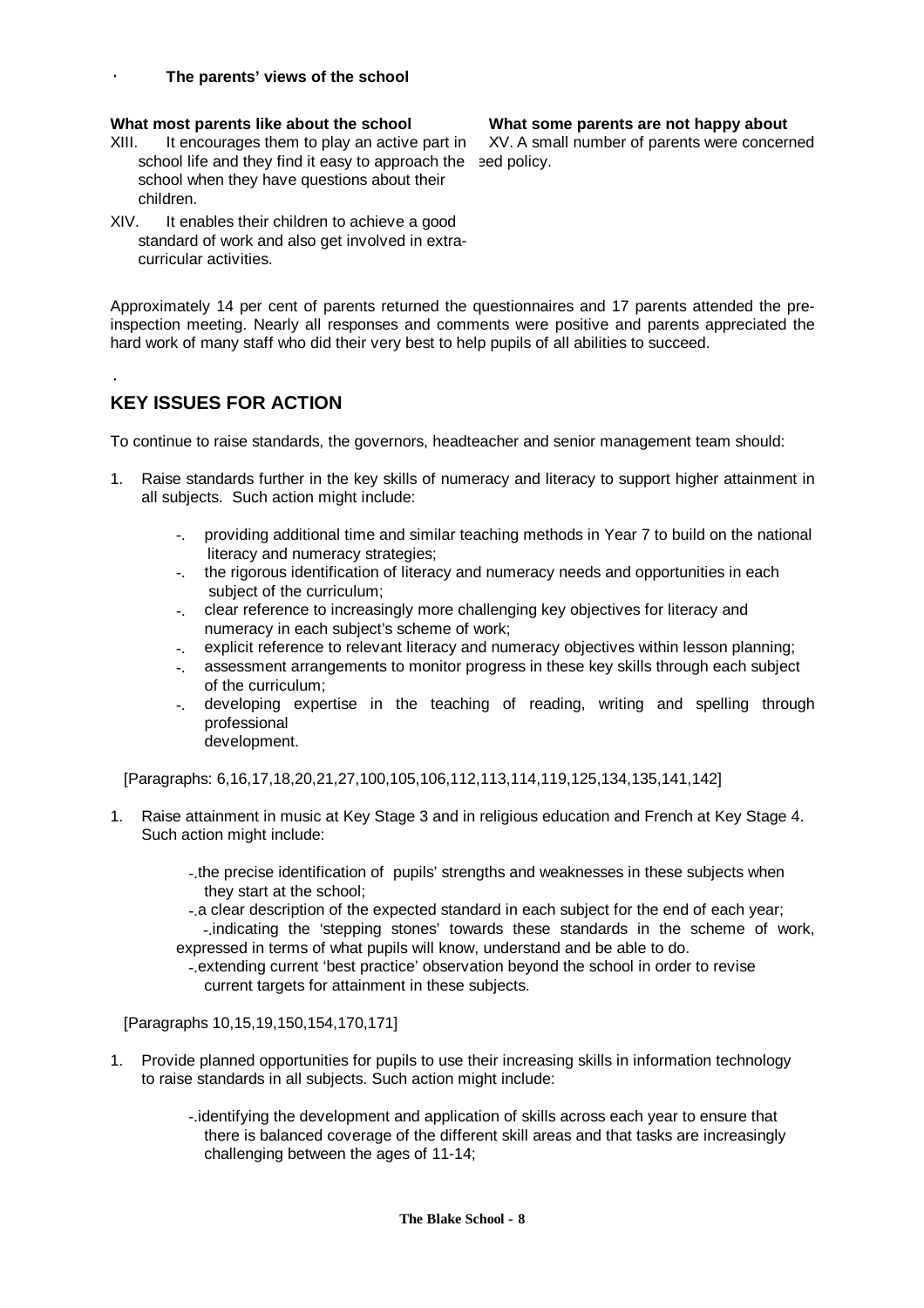-.identifying in schemes of work for pupils between the ages of 14-16 how information technology might be used to help pupils to raise their standards in different subjects.

[Paragraphs 18,51,52,115,144,146,147,155]

1. Seek additional provision to improve accommodation in art, music and modern foreign languages and book resources in religious education, music and geography. Such action might include:

-.identifying the strengths and weaknesses of current accommodation;

-.identifying the accommodation requirements to assure at least satisfactory standards;

 -.creating a long-term accommodation development plan, in consultation with the appropriate agencies, to meet these requirements.

[Paragraphs 88,93,162]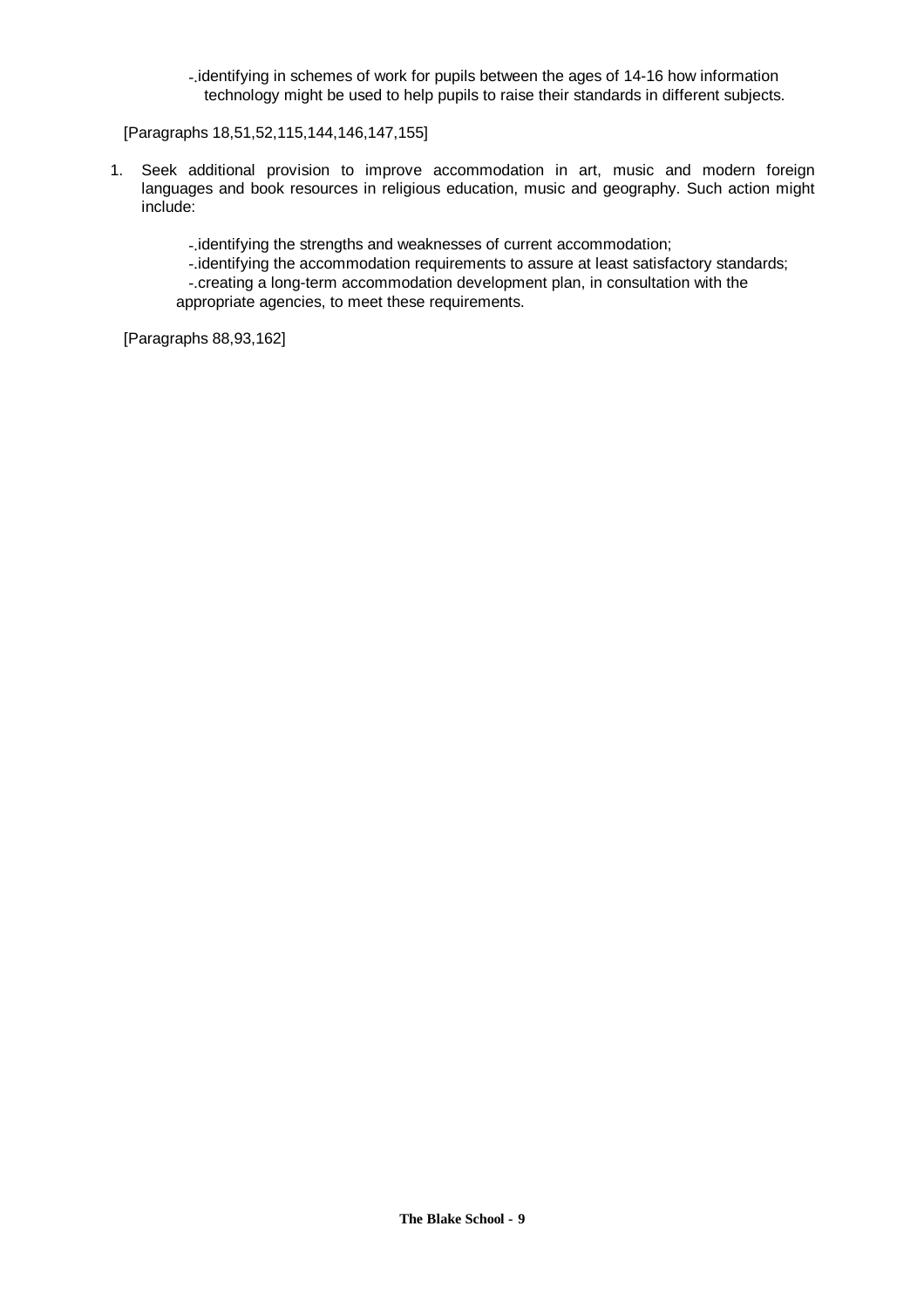- 1. Ensure that a daily act of collective worship is provided for all pupils. Such action might include:
	- -. monitoring more closely the current 'thought for the week' arrangements.

[Paragraph 77]

-

# **INTRODUCTION**

#### - **Characteristics of the school**

- 1. The Blake School is a maintained comprehensive school for boys and girls between the ages of 11 and 16. It is situated on a local authority estate at the edge of Bridgwater and most pupils come from the immediate area. There are 540 pupils on roll, of whom 263 are boys and 277 are girls. The size of the school is below the national average. Nearly half of the pupils previously attended the local junior school. One hundred and fifty one pupils have special educational needs; as a proportion of the total number of pupils this is above the national average. The average level of attainment on entry to the school is very low. Twenty-five per cent of pupils are in receipt of free school meals. This is above average. There are no pupils for whom English is an additional language. As part of a national initiative, the school has recently been involved in a successful bid to be part of a local education action zone, starting in January 2000.
- 2. There have been many changes at the school in the last three years. A new headteacher has been in post since January 1997. Since that time there has been a thorough revision of the school's organisation and a much greater emphasis on strategic planning and school improvement. The school has now started to grow in size and gain in popularity. The school's aims are now expressed as statements of intent and concentrate on raising attainment by improving teaching and learning. Its declared vision is that all pupils will have 'the confidence and skills to succeed in life'.
- 3. The school sets challenging targets that are above those recommended by the local education authority.
- 4. Its targets for the year 2000 are:
	- •.39 per cent of pupils to attain 5 or more grades A\*-C at GCSE
	- •.92 per cent of pupils to attain 5 or more grades A\*-G at GCSE
	- •.98 per cent of pupils to attain 1 or more grades A\*-G at GCSE
	- •.GCSE average points score 32
- 1. Each subject department has agreed targets linked to the above percentages.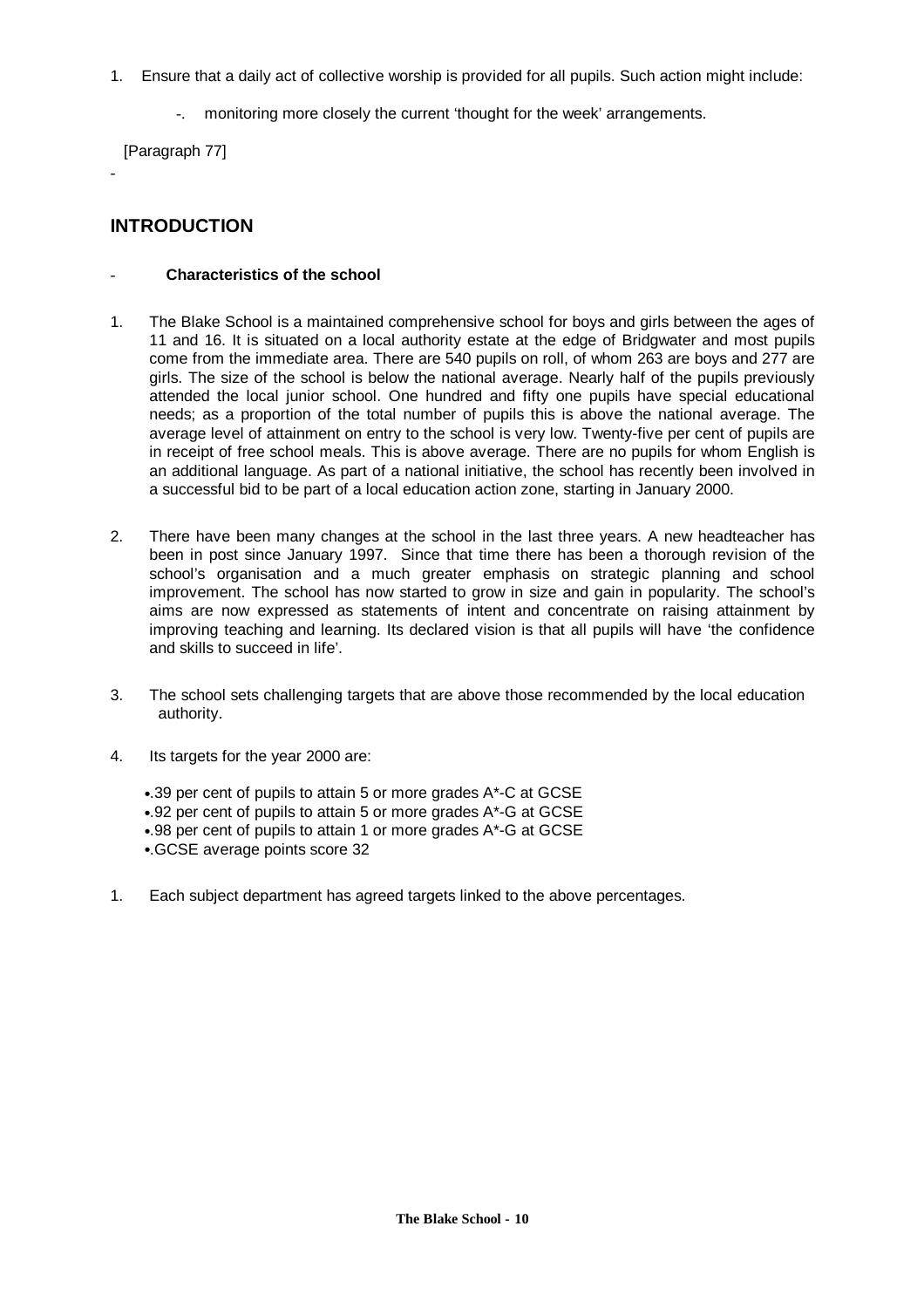# 5. **Key indicators**

# 5.

**Attainment at Key Stage 3<sup>1</sup>**

| Number of registered pupils in final year of Key Stage 3<br>for latest reporting year: | Year | Bovs | Girls | Total |
|----------------------------------------------------------------------------------------|------|------|-------|-------|
|                                                                                        | 1999 | -53  | 59    | 112   |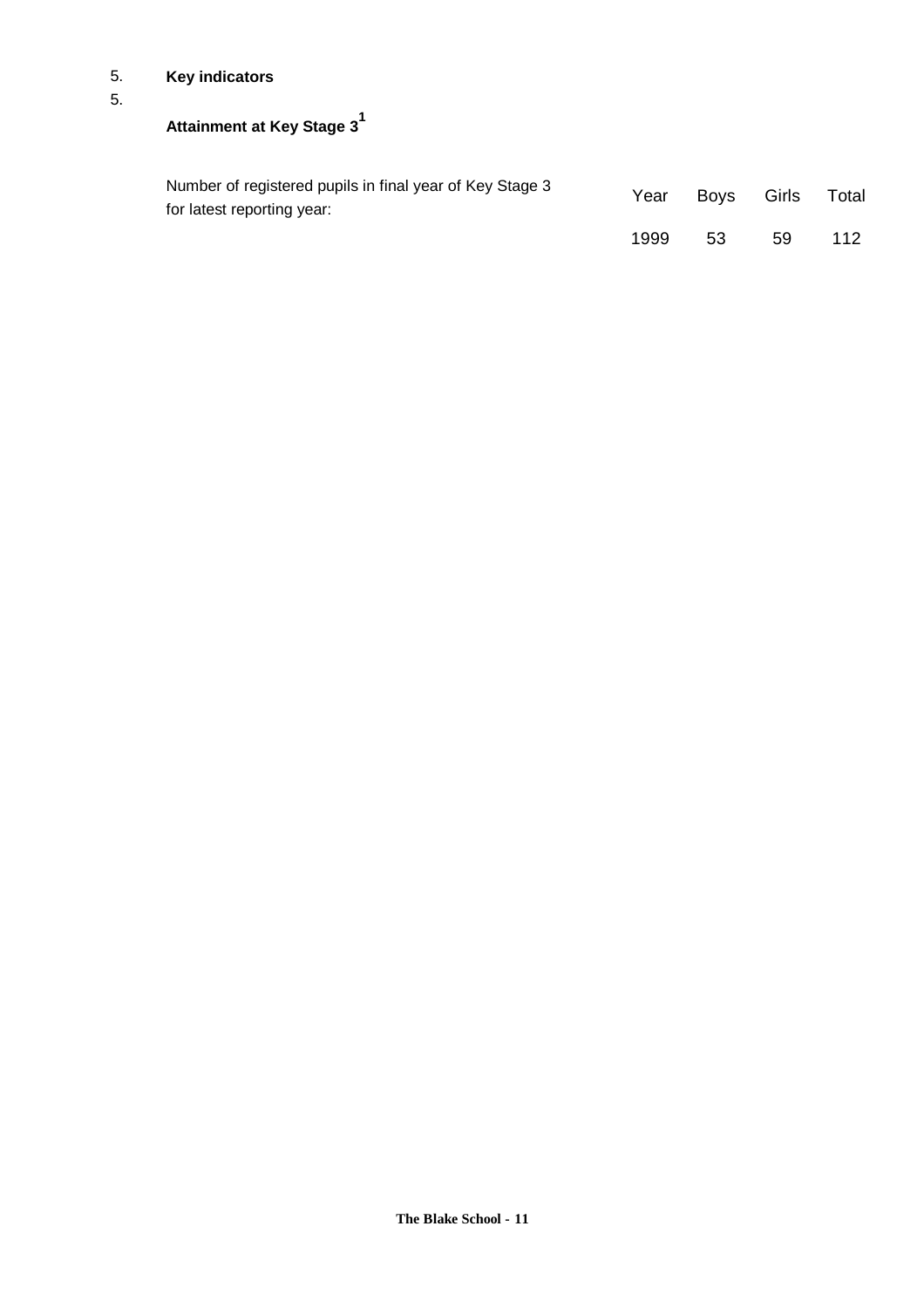| <b>National Curriculum Test</b><br>5. |             | English | <b>Mathematics</b> | Science |  |
|---------------------------------------|-------------|---------|--------------------|---------|--|
| <b>Results</b>                        |             |         |                    |         |  |
| Number of pupils                      | <b>Boys</b> | 30      | 28                 | 22      |  |
| at NC Level 5 or                      | Girls       | 44      | 19                 | 16      |  |
| above                                 | Total       | 74      | 47                 | 38      |  |
| Percentage at NC                      | School      | 66(53)  | 42(47)             | 34(41)  |  |
| Level 5 or above                      | National    | 63(65)  | 62(60)             | 55(56)  |  |
| Percentage at NC                      | School      | 25(23)  | 23(27)             | 6(12)   |  |
| Level 6 or above                      | National    | 28(35)  | 38(36)             | 23(27)  |  |
|                                       |             |         |                    |         |  |
|                                       |             |         |                    |         |  |
| 5.<br><b>Teacher Assessments</b>      |             | English | <b>Mathematics</b> | Science |  |
| Number of pupils                      | Boys        | 17      | 28                 | 22      |  |
| at NC Level 5 or                      | Girls       | 29      | 40                 | 25      |  |
| above                                 | Total       | 46      | 68                 | 47      |  |
| Percentage at NC                      | School      | 42(50)  | 61(42)             | 42(40)  |  |
| Level 5 or above                      | National    | 64(61)  | 64(64)             | 60(59)  |  |
| Percentage at NC                      | School      | 16(21)  | 28(24)             | 16(12)  |  |
| Level 6 or above                      | National    | 31(30)  | 37(37)             | 28(30)  |  |

# **Attainment at Key Stage 42**

| Number of 15-year-olds on roll in January of the latest<br>reporting year:                       |             |                                  | Year     | <b>Boys</b>                      | Girls         | Total                            |    |
|--------------------------------------------------------------------------------------------------|-------------|----------------------------------|----------|----------------------------------|---------------|----------------------------------|----|
|                                                                                                  |             |                                  |          | 1999                             | 56            | 41                               | 97 |
| <b>GCSE Results</b>                                                                              |             | 5 or more grades<br>$A^*$ to $C$ |          | 5 or more grades<br>$A^*$ to $G$ |               | 1 or more grades<br>$A^*$ to $G$ |    |
| Number of pupils                                                                                 | <b>Boys</b> | 15                               |          | 50                               |               | 56                               |    |
| achieving                                                                                        | Girls       | 14                               |          | 40                               |               | 41                               |    |
| standard specified                                                                               | Total       | 29                               |          | 90                               |               | 97                               |    |
| Percentage<br>achieving standard<br>specified                                                    | School      | 30(25.2)                         |          | 93(85.4)                         |               | 100(91.3)                        |    |
|                                                                                                  | National    | 47.8(46.3)                       |          | 88.4(87.5)                       |               | 93.9(93.4)                       |    |
| Number studying for approved vocational<br>qualifications or units and percentage of such pupils |             |                                  |          |                                  | <b>Number</b> | % Success rate                   |    |
| who achieved all those they studied:                                                             |             |                                  |          |                                  |               |                                  |    |
|                                                                                                  |             |                                  | School   |                                  | 17            | 65                               |    |
|                                                                                                  |             |                                  | National |                                  |               | N/A                              |    |

....................................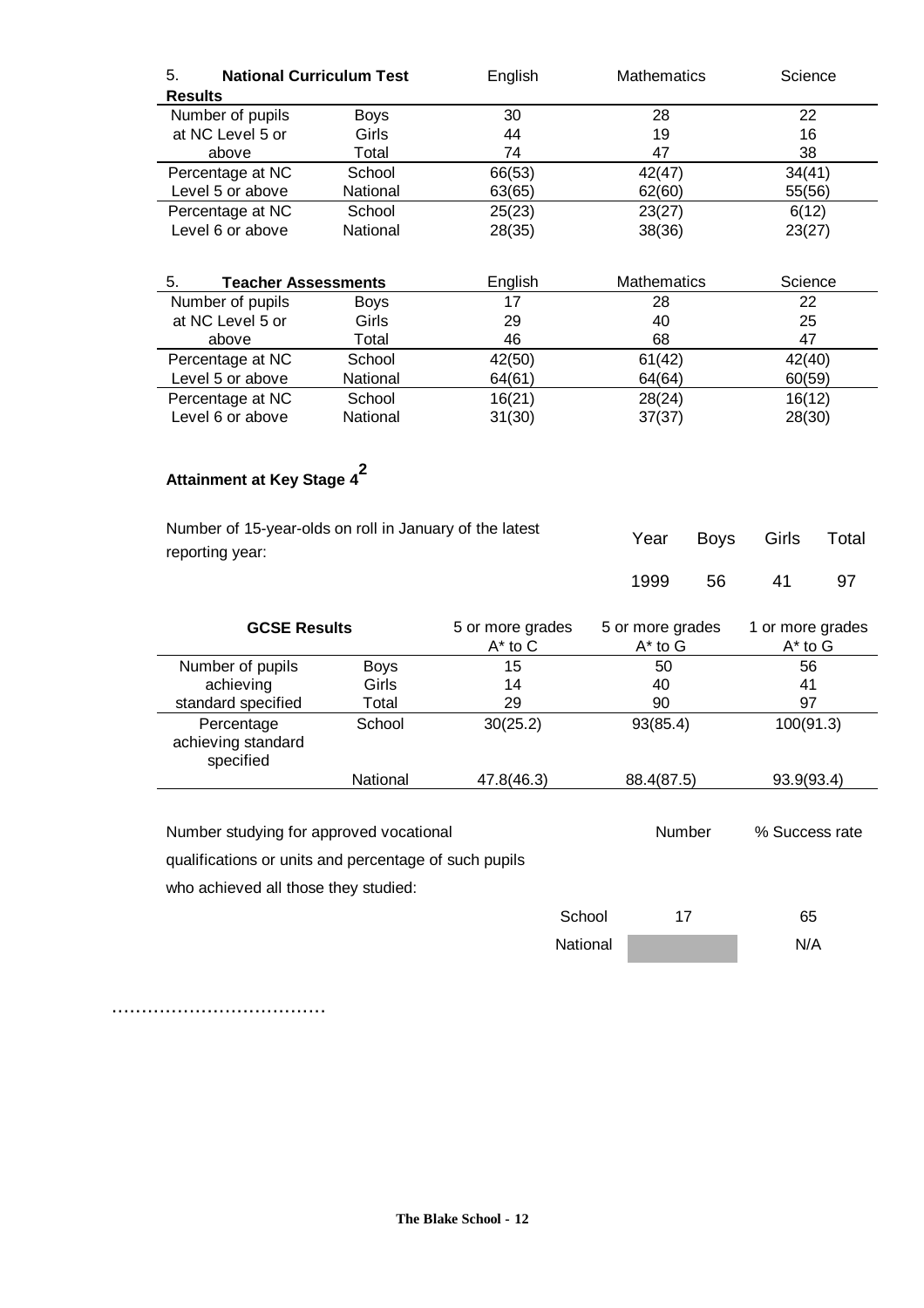2

1 Percentages in parentheses refer to the year before the latest reporting year

Percentages in parentheses refer to the year before the latest reporting year

#### **Attendance**

| Percentage of half days (sessions)    |            |        | %   |
|---------------------------------------|------------|--------|-----|
| missed through absence for the latest |            |        |     |
| complete reporting year:              |            |        |     |
|                                       | Authorised | School | 8.8 |
|                                       |            |        |     |

| Absence      | National comparative data | 7.7 |
|--------------|---------------------------|-----|
| Unauthorised | School                    | 0.8 |
| Absence      | National comparative data | 11  |

1 1

# 1 **Exclusions**

| Number of exclusions of pupils (of statutory school age)<br>during the previous year: |              | Number |
|---------------------------------------------------------------------------------------|--------------|--------|
|                                                                                       | Fixed period | 95     |
|                                                                                       | Permanent    |        |

# 1 **Quality of teaching**

Percentage of teaching observed which is:  $\%$ 

| Very good or better    | -31 |
|------------------------|-----|
| Satisfactory or better | 98  |
| Less than satisfactory | 2   |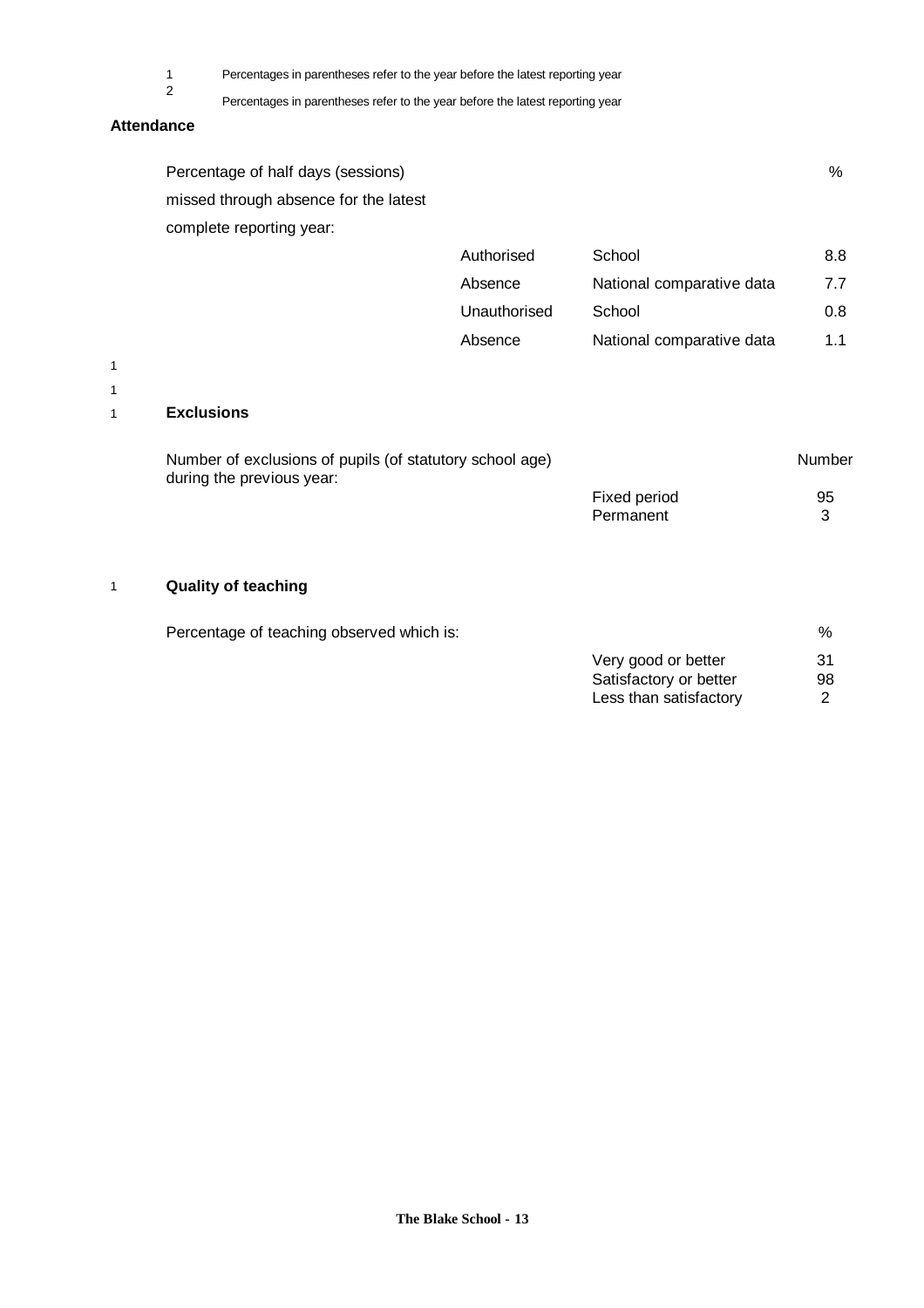# <sup>1</sup> **PART A: ASPECTS OF THE SCHOOL**

# 1 **EDUCATIONAL STANDARDS ACHIEVED BY PUPILS AT THE SCHOOL**

#### 1 **Attainment and progress**

- 1. Attainment when pupils start at the school is well below the national average. This has been a consistent feature since the last inspection. Approximately 80 per cent of pupils achieve below average scores in standardised reading tests before they start in Year 7. Many achieve scores that are well below average. Standards are much lower than the County average. Detailed information concerning levels achieved in statutory national tests at the end of Key Stage 2 was not available during the inspection. However, available evidence indicates that only a minority of pupils achieve the national expectation, Level 4, in English, mathematics and science and the percentage of pupils with identified special educational needs, 28 per cent, is nearly twice the national average. By the end of both Key Stage 3 and Key Stage 4, overall attainment is below the national average. However, judgements on the attainment and progress made by pupils need be seen against this background of very low levels of attainment when pupils first join the school.
- 2. In the 1999 statutory national tests, 66 per cent of pupils achieved the national expectation, Level 5, in English. This was in line with the national average for all schools and well above the average for similar schools, representing a significant achievement and reflecting very thorough preparation for the tests. The test results were higher than the teacher assessments and a significant improvement on the 1998 results. Attainment in mathematics and science was well below the national average for all schools and below average for similar schools. In mathematics, 42 per cent of pupils achieved Level 5 whereas 62 per cent did so nationally. Attainment was lowest in science, where 34 per cent achieved Level 5, well below the national average of 55 per cent. Girls achieved higher results than boys in English but boys did better than girls in science and mathematics.
- 3. The percentage of pupils achieving higher than the national expectation was above the national average in English but well below the national average in mathematics and science. When comparisons are made with similar schools, attainment at levels higher than the national expectation is well above average in English, above average in mathematics but below average in science. Teacher assessments were relatively higher in science and mathematics and lower in English. The work seen during lessons and that completed previously indicates that currently attainment is below national expectations in English, mathematics and science. Within the top sets in these subjects attainment is frequently above the national expectation.
- 4. Since the last inspection there has been a slightly improving trend in English but a slightly declining trend in statutory national test results in both mathematics and science as a result of lower levels of attainment on entry. Over time, the standards achieved by boys and girls have improved at a similar rate in English. In both mathematics and science, boys' and girls' attainment has fluctuated. Overall attainment in these three subjects has been steady since the last inspection at a time when results have been rising nationally. There is no evidence to indicate that levels of attainment are below reasonable expectations, given the very low levels of attainment on entry.
- 5. In the 1999 statutory teacher assessments attainment was above the national average in art, in line with the national average in information technology and only just below it in history and geography. Standards were below the national average in physical education and well below in music, modern foreign languages and design and technology. Standards in religious education are below those indicated in the Somerset Agreed Syllabus. Over the last three years there has been an improving trend in information technology, history, geography, modern foreign languages and art and standards have remained steady in physical education.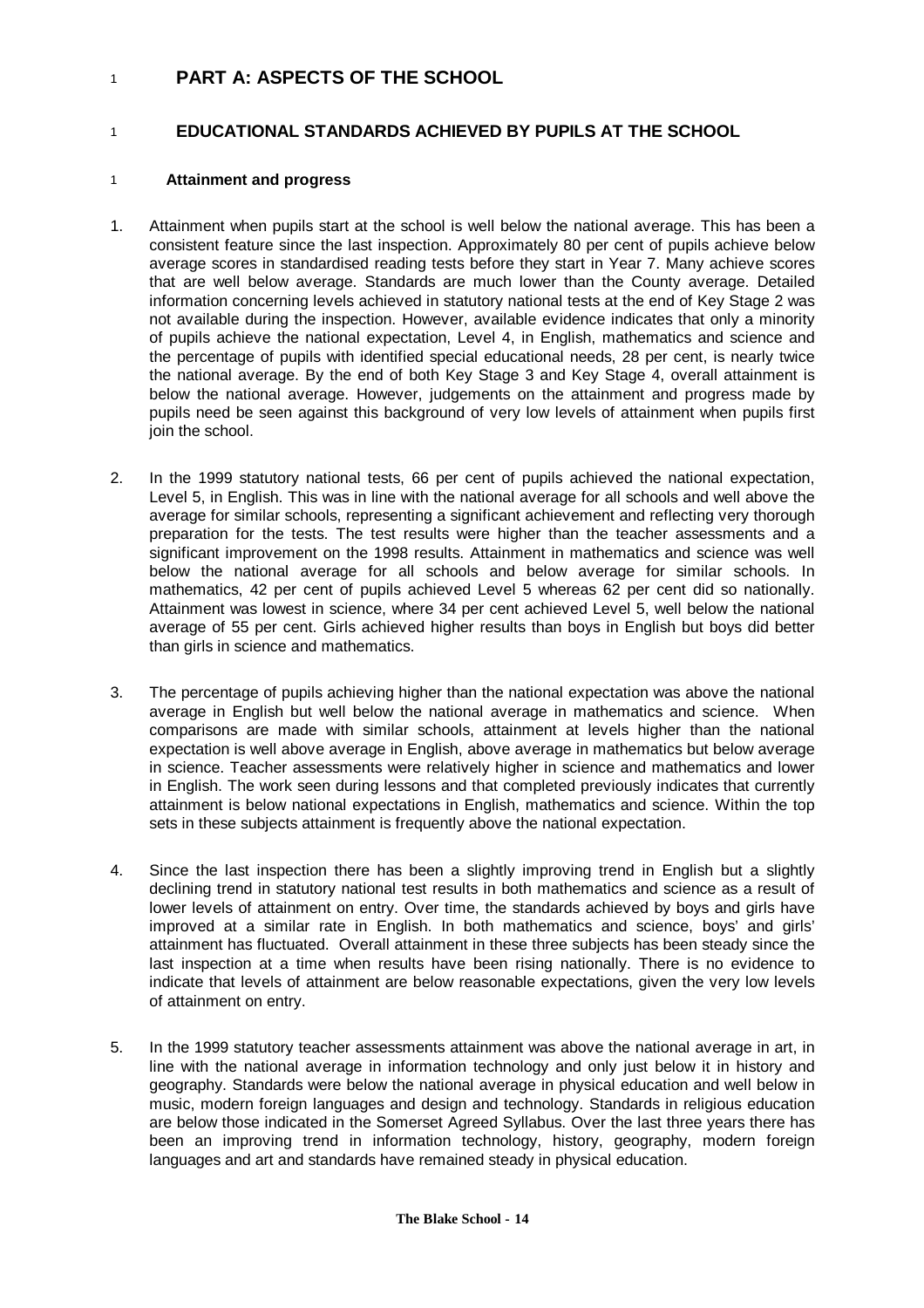- 6. By the end of Key Stage 3, over the last three years, girls have achieved higher standards than boys in design and technology, geography, art and music. Girls and boys have achieved similar standards in information technology, history and modern foreign languages. Standards broadly in line with the statutory assessments were seen in lessons although in physical education these were closer to the national expectation whilst in art standards were slightly lower. In just over half of the lessons seen at Key Stage 3 attainment was in line with national expectations. Attainment was above average in the top sets but well below national expectations in the lower sets.
- 7. Attainment by the end of Key Stage 4 is below the national average for all schools. In the 1999 General Certificate of Secondary Education (GCSE) examinations, 30 per cent of pupils gained 5 or more grades A\*-C. This was well below the national average of 48 per cent but above the average for similar schools. It also indicates an improvement of 5 per cent on the previous year. The percentage of pupils gaining 5 or more grades  $A^*$ -G, 91 per cent, was above the national average, 88 per cent, and well above the average for similar schools. The percentage gaining 1 or more grades A\*-G, 98 per cent, was above the national average of 94 per cent, and also well above the average for similar schools. Overall, the pattern of results was well above the national average for similar schools. Results since the last inspection indicate a rising trend, broadly in line with the rising trend nationally. Whilst results remain below the national average, good teaching is helping pupils to make good progress. The 1999 results exceeded the school's own targets that were themselves 5 per cent higher than the target proposed by the local education authority.
- 8. The percentage of pupils gaining grades A\*-C in English, 36 per cent, was well below the national average of 58 per cent. Results were significantly higher in mathematics and broadly in line with the national average, representing a very good degree of progress. Forty-six per cent of pupils gained grades A\*-C compared with the national average of 48 per cent. In science, 32 per cent of pupils gained grades A\*-C. This is below the national average for all schools, 50 per cent. Standards of work seen in lessons at Key Stage 4 were in line with national expectations and slightly above in Year 11 in mathematics. They were below expectations in English and science. Standards in these subjects are higher in Year 11 than the most recent public examination results. When comparisons are made with the average for similar schools, attainment in public examinations is very high in mathematics, well above average in science and above average in English.
- 9. A higher percentage of girls than boys gained grades A\*-C in 1999 but the difference was smaller than in 1998. Boys improved particularly in English, and to a lesser extent also in science and mathematics. However, girls continued to achieve higher standards in English and mathematics. The standards of boys and girls have been broadly similar in science for the past two years. Since the last inspection, girls have regularly achieved higher standards than boys in English literature and expressive arts but less consistently so in many other subjects. The pattern of grades indicates that pupils of different abilities make good progress to achieve these standards. Lower attaining pupils, including those who have special educational needs, achieve particularly well in these subjects.
- 10. Within design and technology, attainment in GCSE was above the national average in 1999 in graphic products, resistant materials and food technology. Attainment was also well above the national average in expressive arts and in drama. Within the information technology key skills course attainment exceeds national expectations. These are all areas of developing strength. Results were well below average in textiles technology, English literature, German, history, geography, visual art and French. Within the school's developing vocational courses 80 per cent of candidates achieved 3 units in GNVQ business and 71 per cent did so in manufacturing, all at foundation level. Sixty per cent of pupils achieved Level 2 key skills in information technology.
- 11. Standards are low in both numeracy and literacy. Weaknesses in these key skill areas restrict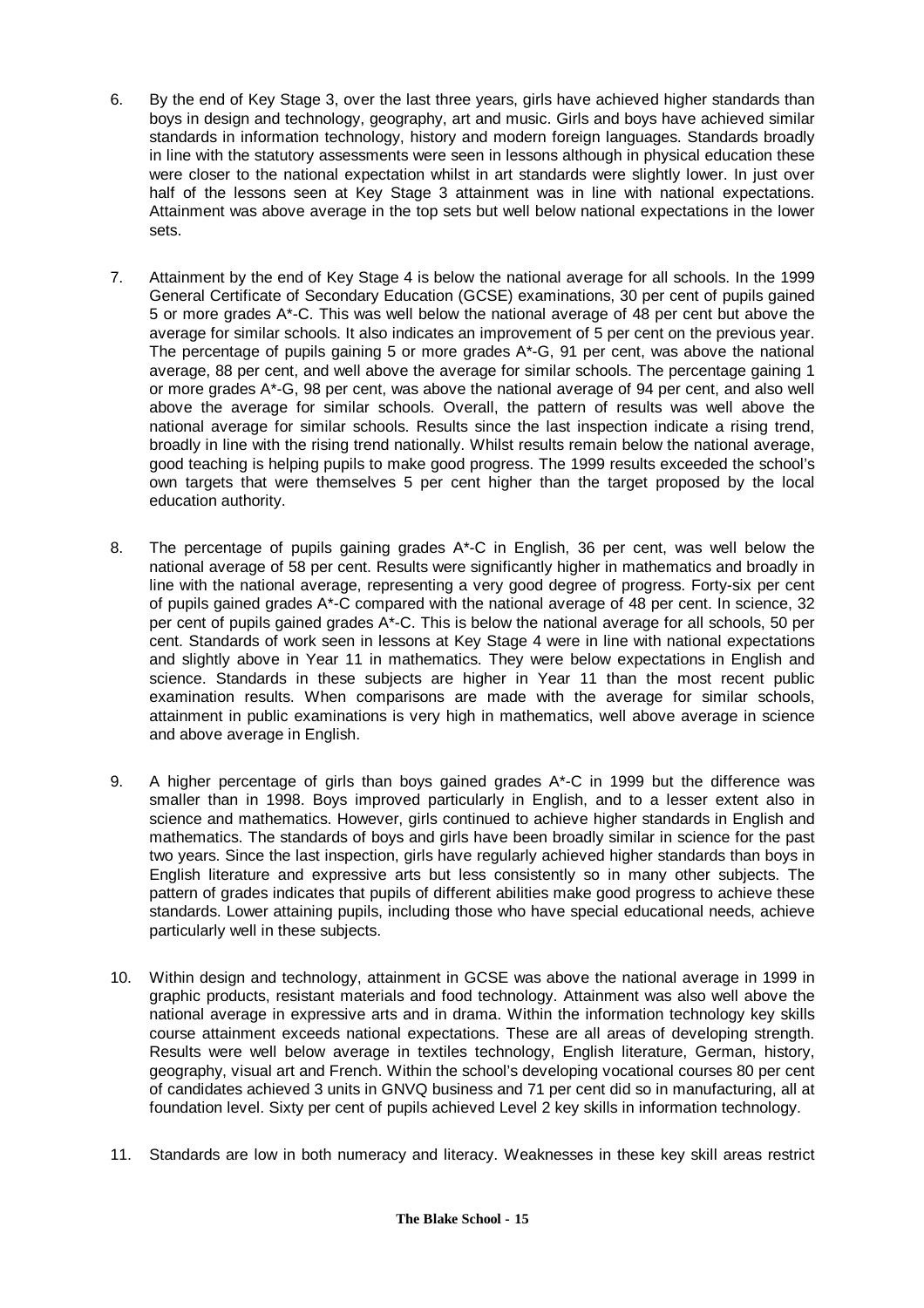the levels of attainment of the majority of pupils. Skills in numeracy are very low when they enter the school, although there has been some small improvement recently. Currently, between one half and two-thirds attain below the national expectation in statutory national tests at the end of Key Stage 2. The school has worked hard to raise standards through a wholeschool numeracy policy that gives guidance to all subject areas concerning numerical work. The mathematics department does make special efforts to raise the numerical competence and confidence of all pupils, particularly at Key Stage 3. Every opportunity is taken in a range of topics to improve mental arithmetic. At present, overall standards of numeracy remain low. This inhibits progress and attainment, particularly in mathematics, but also in the mathematical aspects of other subjects, such as in science and geography. Improvements have been made in design and technology where pupils can make accurate measurements and in information and communication technology where they can carry out simple data work.

- 12. The literacy skills of a minority of pupils are well above average but the majority have restricted vocabularies and limited language skills when they enter the school. These weaknesses limit their ability across a wide range of subjects to read with understanding and to write with sufficient clarity and accuracy. Many can communicate the quality of their knowledge and understanding only with considerable help from teachers. Progress is made during both key stages, especially in the widening of vocabularies, but errors in the spelling of common words, a limited range of sentence constructions and elementary errors in grammar persist. The school recognises the need to raise standards of literacy, identified in the previous report. Strategies have been introduced to ensure that text books used are written in appropriate language and to increase pupils' confidence and ability in reading. The importance of encouraging pupils to develop their skills in spoken English is recognised by the provision of opportunities for discussion and group work in most subjects. Teachers are careful to ensure that pupils become confident in the use of technical terms. There is a planned strategy to raise standards that includes the development of the reading and note-making skills required for research and the ability to re-present information accurately and effectively in extended writing. These strategies need to be more clearly linked to pupils' prior experience of the National Literacy Strategy.
- 13. Skills in information technology are significantly higher than those in literacy. Many pupils of all abilities show a good understanding of purpose and audience when presenting information and demonstrate a confident command of office standard applications by the end of Key Stage 3. Keyboard skills are well developed and they can build and use databases well. However, within the recently introduced GCSE course, standards are below expectations since weaknesses in literacy and numeracy restrict pupils' ability to explain systems and processes. There are insufficient planned opportunities across the curriculum for pupils to develop their skills and understanding in information technology, particularly in the use of computers for control and measurement tasks, and for creating and manipulating spreadsheets.
- 14. In modern foreign languages only a minority of higher attaining pupils achieves the national expectation, Level 4, by the end of Key Stage 3. Pupils' lack of confidence in using the target language is a significant weakness. They experience great difficulty in applying their skills in listening, reading and speaking for more than a short period although higher attaining pupils are starting to write more complex sentences at Key Stage 4. Progress overall is satisfactory but only a minority of pupils achieve the national expectation.
- 15. In geography at Key Stage 3 approximately half of the pupils are working at the expected standard for their age in order to reach Level 5 by the end of Year 9. These pupils have the necessary literacy skills to gather information from a range of texts and make notes on what they read. Many have the necessary numeracy skills to draw bar graphs. Many lower attaining pupils lack the skills and confidence to write at length and this weakness severely restricts their attainment at both key stages.
- 16. In history, most pupils develop a range of elementary historical skills by the end of Key Stage 3 but only a minority of higher attaining pupils can handle several ideas and appreciate a range of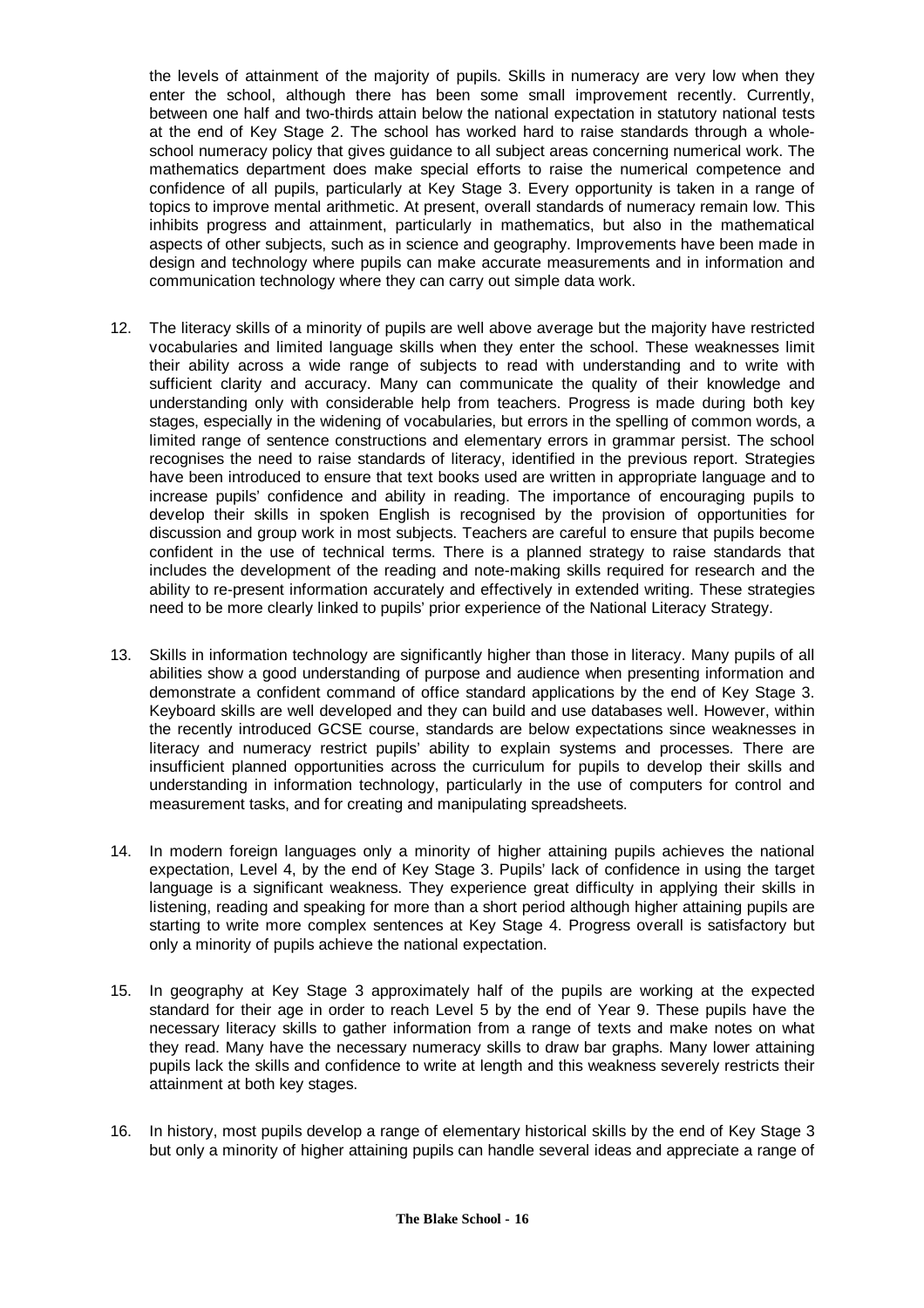interpretations. Literacy skills are weak and this limits the quality of their note-making and their ability to select relevant information when reading. As a result, less than half of pupils achieve the national expectation by the end of Year 9. Attainment is similarly low by the end of Key Stage 4. Only the small minority of higher attaining pupils have the necessary research and organisational skills to complete more complex assignments. Lower attaining pupils, and those who have special educational needs, lack the necessary skills to write at length and cannot easily recall basic historical concepts.

- 17. Higher attaining pupils' skills in drawing and painting are in line with national expectations by the end of Key Stage 3 but attainment overall in art is below the national expectation. Lower attaining pupils find it difficult to discuss their work and apply what has been learned previously to current tasks. This restricts their progress. Attainment in lessons by the end of Key Stage 4 is below national expectations although a minority of higher attaining pupils achieve above average standards in large pastel studies and animation sequences.
- 18. Attainment in design and technology is below national expectations by the end of Key Stage 3 and is in line with expectations by the end of Key Stage 4. Pupils' skills in making products are a strength and they develop a good understanding of design. However, their ability to pursue research on their own is limited and their knowledge and understanding of electrical and pneumatic systems by the end of Key Stage 3 is unsatisfactory.
- 19. Pupils achieve satisfactory standards overall in drama by the end of Key Stage 3. They acquire the essential disciplines of performance but only a minority can comment critically on their work and that of others. Standards in expressive arts, including music and drama, have been very high for the last two years. In 1999, 98 per cent of candidates, the majority of whom were girls, gained grades A\*-C.
- 20. Attainment in physical education is currently in line with national expectations at the end of each key stage. Most pupils develop a satisfactory range of skills in games by the end of Key Stage 3 and gain further in confidence and show a readiness to officiate in games by the end of Key Stage 4.
- 21. In religious education attainment is below the standards described in the Somerset Agreed Syllabus by the end of Key Stage 3. Most pupils develop a broad knowledge of Christianity but their knowledge of other religions is very limited. Standards by the end of Key Stage 4 are well below the levels set out in the Somerset Agreed Syllabus because pupils have insufficient time to develop a wider knowledge and understanding of different religions.
- 22. Progress is good at both key stages in lessons but less evident over time. Many pupils do not retain knowledge and understanding over longer periods of time. Pupils made good progress in two-thirds of lessons seen during the inspection. Progress was very good in one in every four lessons. Very good progress was evident in many lessons in mathematics and good progress was frequently made in design and technology, geography, information technology and music. Good teaching contributes significantly to good progress in many subjects, including the effective use of target setting in English and very good organisation of lessons in mathematics. This helps to motivate pupils and give them confidence, as a result of which they frequently make very good progress in lessons at Key Stage 4. Higher attaining pupils make good progress in art and music and pupils who have special educational needs make particularly good progress in design and technology. Pupils apply well what they have learned previously in geography and good teaching in history supports good progress by enabling pupils to develop the necessary enquiry skills. Pupils' readiness to work effectively with each other supports their progress in English and drama. Lower attaining pupils make slower progress in many subjects. Sometimes this results from an inability to concentrate for a lengthy period but more frequently it is because pupils lack the necessary reading and writing skills. Higher attaining pupils make slower progress in religious education than in their other subjects because the time allocated is insufficient.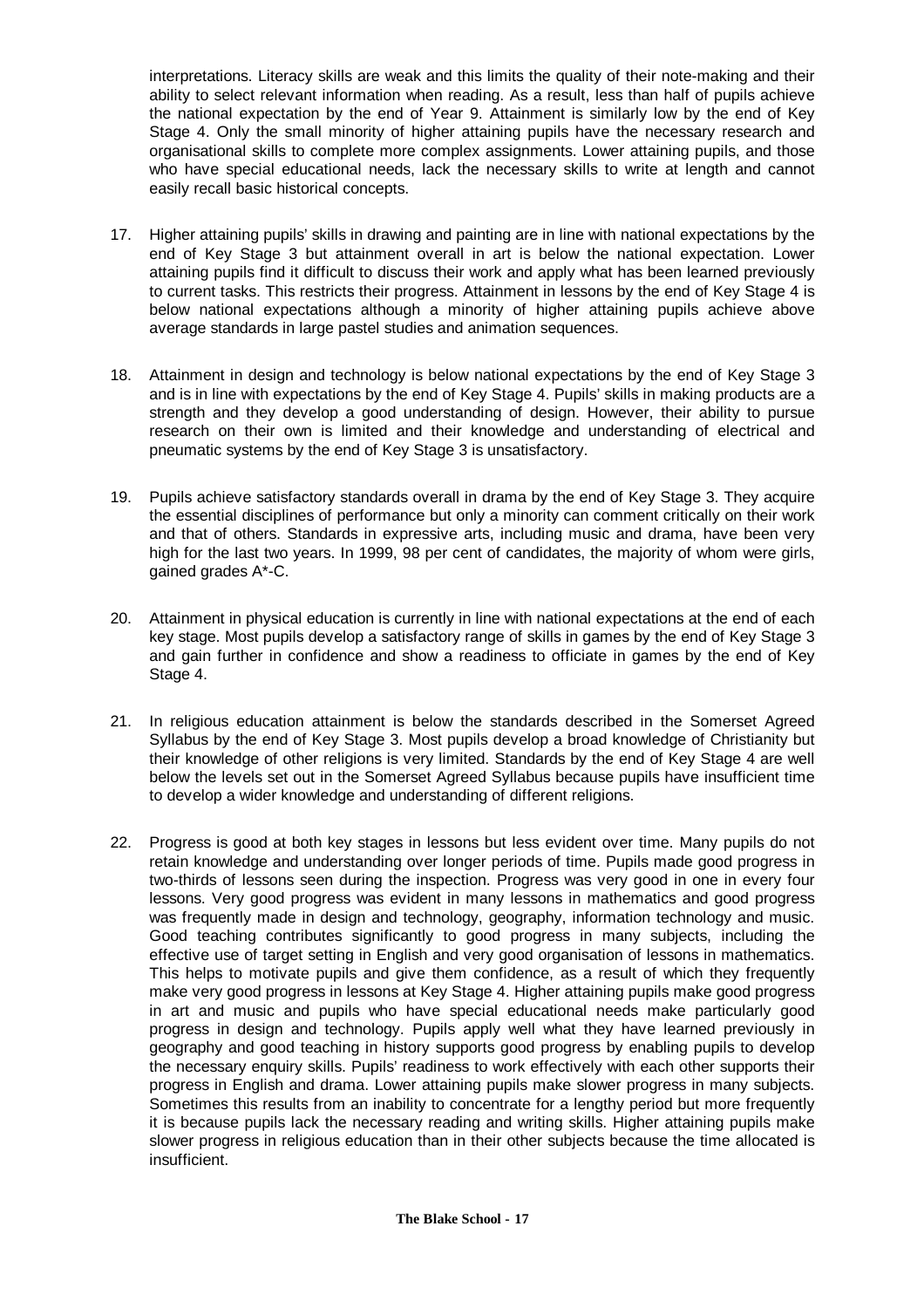23. Pupils who have special educational needs make good progress overall by the end of both key stages. This results from the quality of the specialist provision to improve basic skills including very effective in-class support, the efforts of all teachers and the positive motivation of pupils. Many pupils achieve grades in the general certificate of secondary education that are well above what might reasonably be expected.

#### 28. **Attitudes, behaviour and personal development**

- 24. Pupils' attitudes towards their work are good and there is a positive work ethic within the school. Pupils settle quickly to written tasks when requested to do so, are interested in their studies and respond well when given challenging tasks. The high quality of teaching, particularly the organisation of a series of short and varied tasks within lessons, helps the majority of pupils to sustain their concentration well throughout lessons. As at the time of the previous inspection there is a tendency for pupils to be teacher dependent in dictating the pace of their learning. However, there has been significant progress in this respect and the school is rapidly moving towards enabling pupils to take overall responsibility for their learning. Pupils work well in pairs and small groups when given the opportunity and actively encourage and support each other. In science, for example, pupils work well in pairs when undertaking investigative project work and a readiness and maturity to support each other in group work was evident within many lessons. A readiness to express views on the work of others is a feature of many lessons, particularly drama, which helps to raise pupils' self-esteem and develop their social skills. Pupils show a sense of pride in their work, are proud of their achievements, and gain personal satisfaction for their efforts. Pupils with special educational needs are well integrated, their self-confidence is well developed, they are motivated to learn and are supported well by other pupils within lessons.
- 25. The behaviour of pupils throughout the school is good and this has a positive impact on their attainment and progress. The standard of behaviour in lessons is rarely less than good and sometimes excellent. There are clear expectations of good behaviour that pupils respect. All staff demonstrate a consistent approach to the management of pupils' behaviour that contributes significantly to the good standard of behaviour throughout the school. There is a minority of pupils, whose behaviour is unsatisfactory, as at the time of the previous inspection, but this is not evident in the majority of lessons and the learning of other pupils is rarely interrupted. Incidents are usually related to frustration because pupils lack the necessary literacy skills to complete written tasks. Occasionally poor class management results in low standards of behaviour. Pupils are aware of the school's anti-bullying philosophy and of the procedures to follow if incidents occur. Any incidents that are brought to the school's attention are dealt with quickly and effectively. Bullying is not an issue in this school. Since the previous inspection the number of pupils excluded has risen but is now running at a lower level than before. This is due to a change in regime and ethos within the school. The school is a community and provides an effective learning environment. The exclusion of pupils, either fixed term or permanent, is reserved for those who seriously breach the school's code of conduct and the governing body is appropriately involved. A strength of the school is the highly effective manner in which pupils previously in danger of exclusion are supported and helped to overcome their difficulties and continue with their education.
- 26. Relationships within the school both between pupils and with adults are good. Pupils are courteous and welcoming towards visitors. Care is taken of the school environment and pupils have been consulted about its refurbishment. Pupils have been responsible for creating an area of tranquillity within the school grounds in memory of a former pupil that is respected by all.
- 27. The personal development of pupils is very good. They are willing to accept responsibility and serve on both Year and School Councils. The School Council is consulted on aspects of the school development plan and encouraged to be involved with decisions that affect the life of the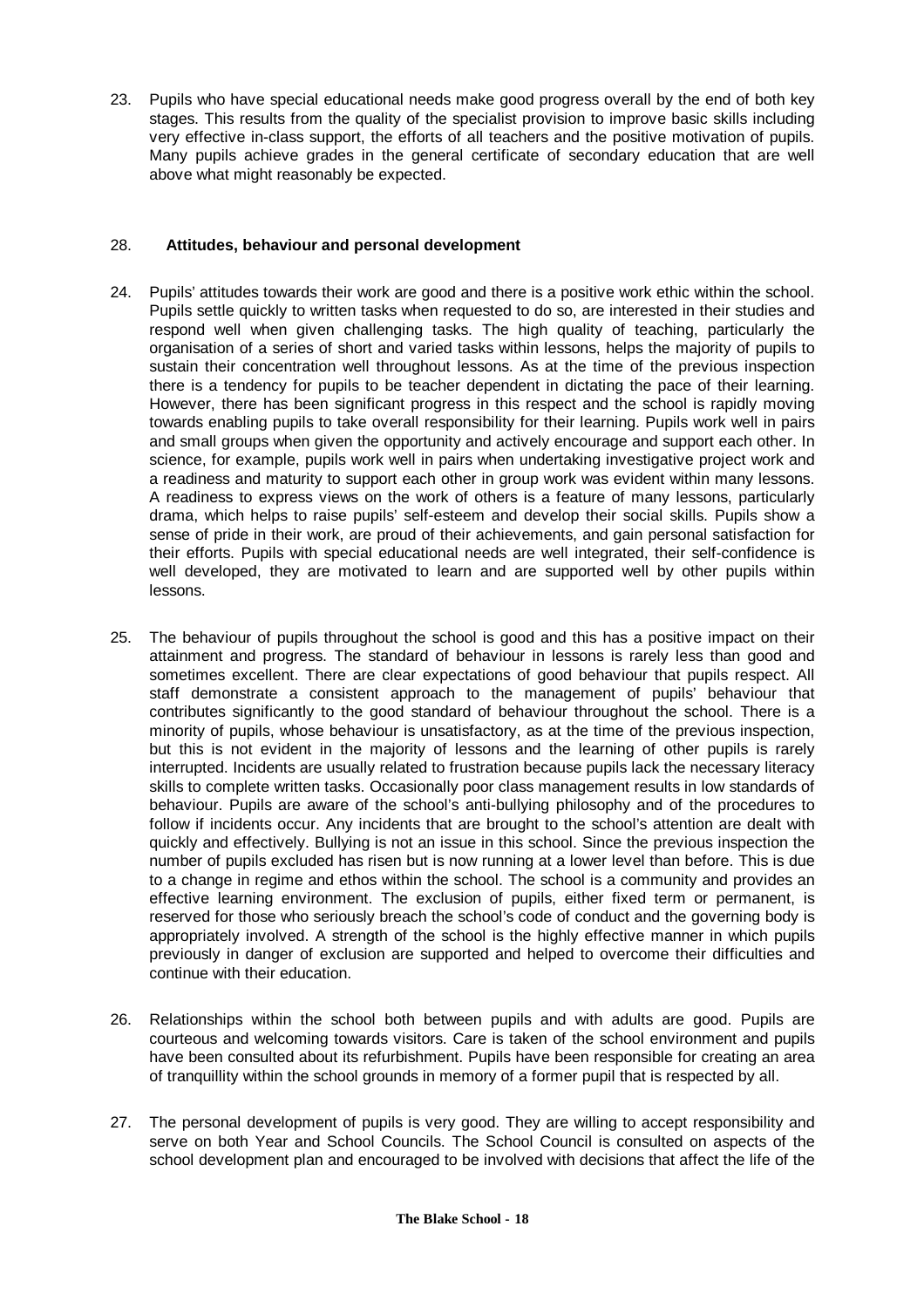school community. Pupils have a sense of ownership of the school and are ready to take on responsibilities. The positions of Head Boy and Girl are given status within the school and are appointed through formal application and interview procedures within the school. The Blake Buddies scheme in which Year 10 pupils are paired with Year 7 pupils is an undoubted success and valued by the young entrants to the school. Parents value this feature of the school. Pupils show initiative in the wider community by raising monies for charities. Recently they raised £600 in a day for Red Nose Day and also made a donation to a Tibetan Refugee School. An annual tea party for senior citizens is organised by two pupils who raise funds by selling raffle tickets. Pupils run the media desk during Arts Week, act as school librarians, help out at open evenings and run a Chemistry Club for Year 8 pupils. The Year 11 'Prom' and Year Book is organised by pupils. Funding is currently being sought to introduce a scheme of peer counselling next September. Pupils generally show respect for values and beliefs different from their own but opportunities to develop an awareness of life in a multicultural society are limited.

#### 32. **Attendance**

28. The attendance level of pupils is satisfactory and is broadly in line with the national average in the academic year 1997/98. This is a significant improvement since the previous inspection. The incidence of unauthorised absence is well below that of similar schools. A recently introduced computerised system for recording attendance is proving beneficial in monitoring the attendance of all pupils. The poor attendance of a significant number of pupils, particularly those in Year 10, has a detrimental impact on their attainment and progress and their likely success in GCSE examinations. Lessons always start punctually. The school complies with statutory requirements for the registration of pupils.

33.

33.

# **QUALITY OF EDUCATION PROVIDED**

#### 33. **Teaching**

- 29. The overall quality of teaching is good. The proportion of good and very good teaching has improved significantly since the last inspection. The improvement of teaching has been a school development plan objective. The consistently good quality of teaching seen during the inspection reflects how successful the school has been in achieving it. Teaching was good or better in approximately three-quarters of lessons. It was very good in nearly one third of lessons. In the 122 lessons seen during the inspection, poor teaching was observed on two occasions and unsatisfactory teaching on a third occasion.
- 30. Teaching is consistently good across year groups and across the full range of ability. The best teaching was seen in Year 8 and in Year 10 where it was good or better in four out of five lessons. Very good teaching was seen regularly in mathematics, science and information technology. It was occasionally unsatisfactory in religious education and poor in German. The overall quality of teaching was good in all other subjects.
- 31. Teachers have a good knowledge and understanding of their subjects. In nearly all lessons they make good use of this specialist knowledge and skilfully pitch their explanations and questions at the outset of the lesson to increase pupils' understanding and help them to make progress. For example in a Year 7 physical education lesson this enabled pupils quickly to appreciate aspects of defence and attack in hockey and in a Year 9 information technology lesson the teacher's excellent knowledge of the software enabled pupils quickly to gain in confidence. Subject knowledge is particularly good in mathematics and teachers explain difficult concepts such as factors and vectors very clearly, anticipating pupils' difficulties and developing their understanding through effective questioning. Well planned schemes of work successfully support non-specialists in history and geography.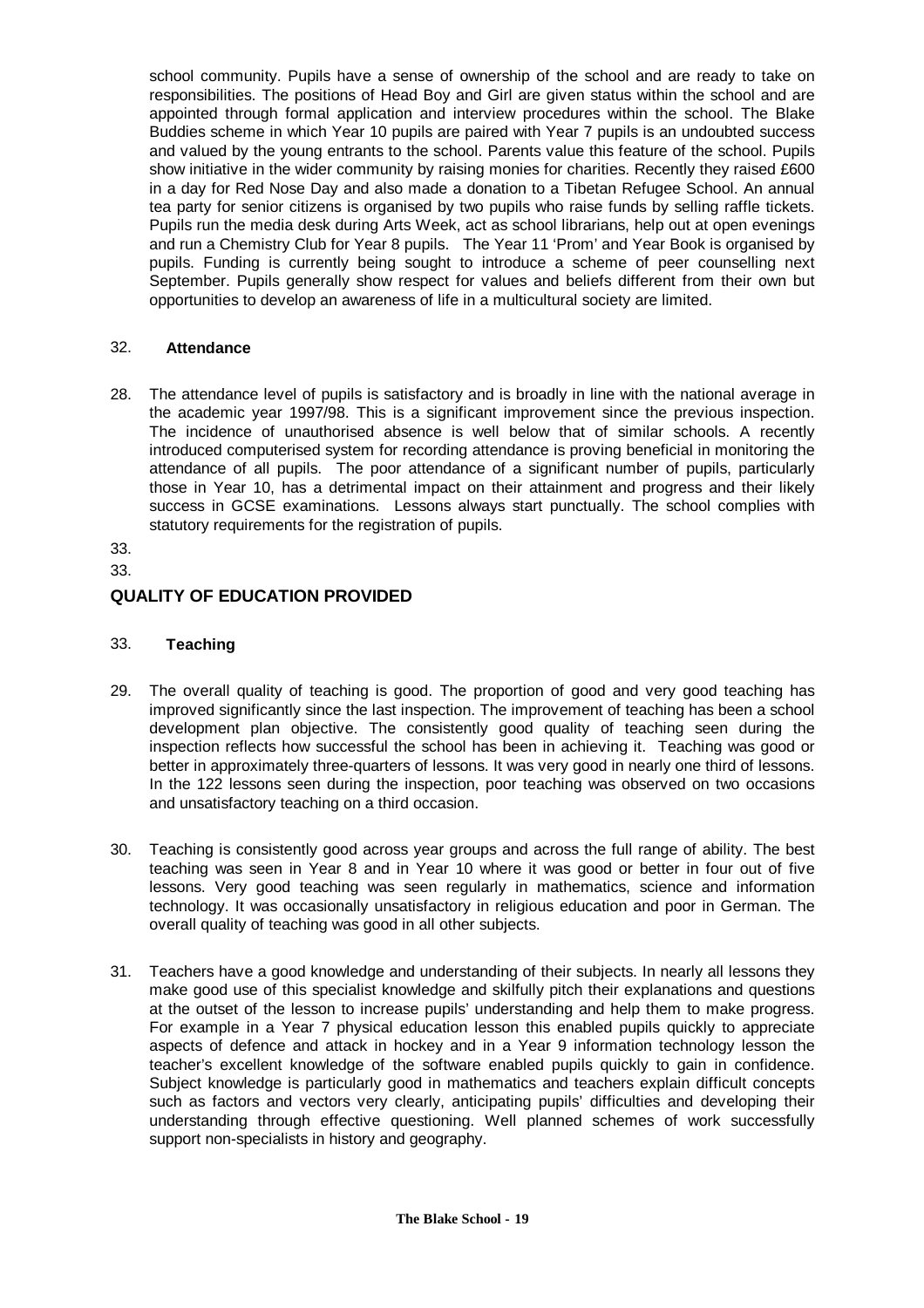- 32. Expectations are high and well linked to pupils' targets. In a very good Year 11 geography lesson pupils were studying trans-national companies. They were skilfully challenged to propose their own definitions. This made them think and encouraged a good level of understanding of terms used in the lesson. In a textiles lesson in Year 9 the teacher established high expectations by explaining and demonstrating good quality stitching at the start of the lesson which resulted in the pupils subsequently achieving a good standard of work.
- 33. Lessons are nearly always well planned. Planning is particularly good in mathematics where targets are clearly indicated and in design and technology where each stage of designing and making is carefully explained. In a very good Year 10 history lesson planning was highly imaginative. The teacher adopted the role of Pare, a renaissance medical innovator, and through skilful questioning brought the issues to life so that pupils of all abilities were fully involved in the lesson, developed a good level of understanding and were well prepared for the examination assignment. Weak planning resulted in some poor teaching in German where the target language was used insufficiently. Planning was much more successful in art, science and English where a series of short, well linked activities overcame pupils' short concentration spans and supported their good progress.
- 34. In many subjects much thought is given to the most appropriate teaching methods for pupils of different abilities. For example, in a Year 7 science lesson pupils were studying invertebrates as part of a topic on insects. The teacher used a recording of 'Flight of the Bumble Bee' to capture pupils' interest and used questions very skilfully to develop their knowledge and understanding. In a Year 8 mathematics lesson the teacher made very good use of everyday examples of symmetry and a good range of cardboard resources to make sure that pupils developed a very good level of understanding.
- 35. Classroom management is very good in nearly all subjects. Teachers know their pupils well and have a good understanding of their strengths and weaknesses. Only in German and religious education were relationships occasionally unsatisfactory. At all other times, a very good range of group work and whole-class teaching, clear explanations, skilful questioning and lively teaching were much in evidence. For example, in a very well paced Year 8 science lesson pupils were actively involved in developing a conversation between different organs of the body in order to develop an understanding of their different functions.
- 36. Time is very well used within the sixty-minute lessons. Lessons invariably proceed at a good pace and nearly all teachers appreciate the need to include a range of activities in order to sustain pupils' concentration. Resources are very well used generally and sometimes imaginatively so in science and mathematics.
- 37. Marking is very thorough and enables teachers to maintain good records of progress made in lessons. Teachers keep pupils very well informed about how well they are doing and where they need to improve. This is frequently well done in lessons. Homework is set regularly in all subjects and is frequently well used at the start of a lesson to review pupils' knowledge and consolidate their understanding. The concerns expressed by a very small number of parents concerning homework were not substantiated by the practice seen during the inspection and evident within the examination of pupils' previous work.
- 38. The teaching of pupils who have special educational needs is good. Teachers receive detailed information that includes the targets set for them and suggested strategies to assist in their attainment. Support assistants are well informed and work closely with the classroom teacher to support pupils' good progress in lessons.

# 43. **The curriculum and assessment**

39. The school provides a good curriculum that is appropriately broad and balanced, and achieves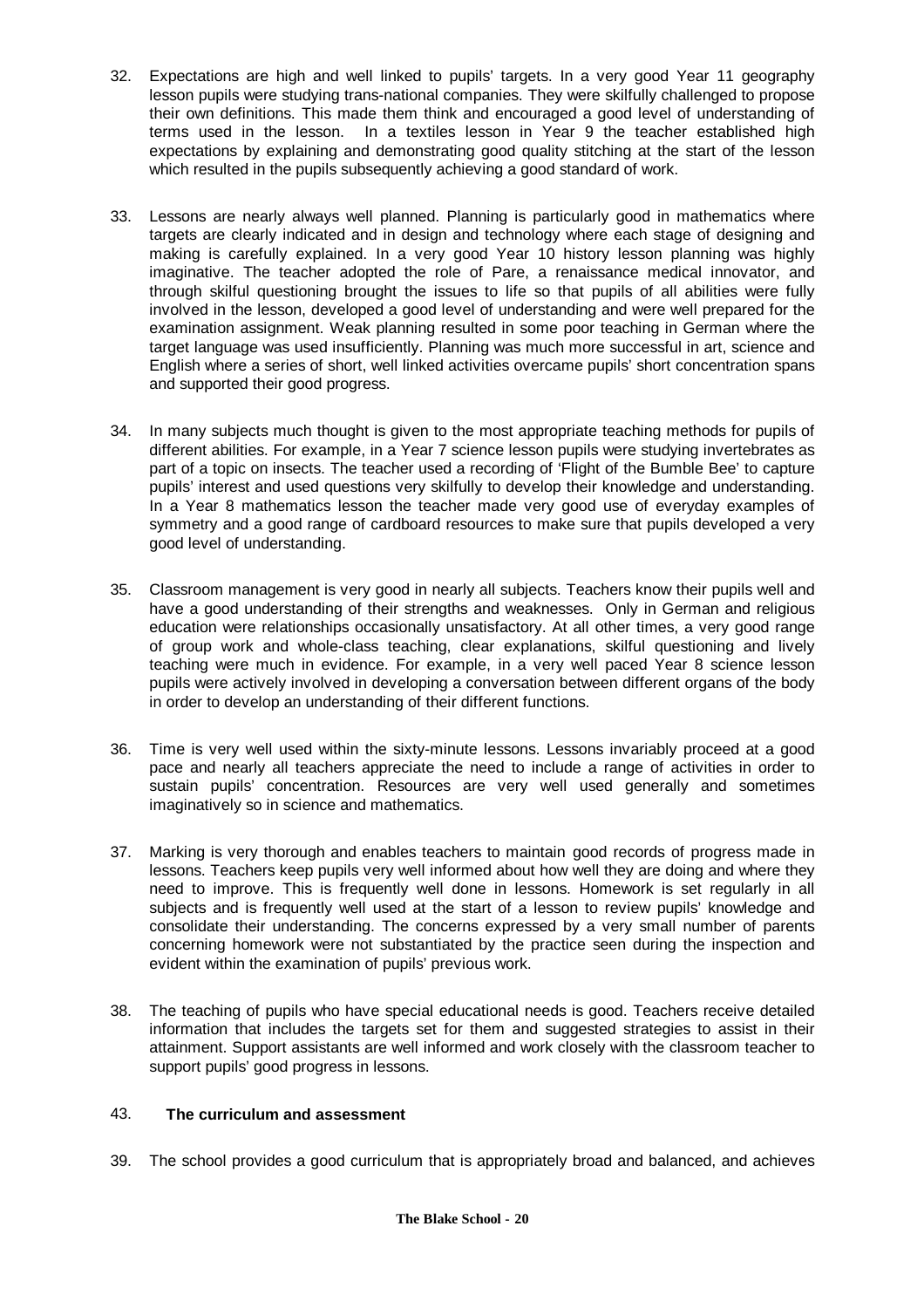its aim of providing 'a curriculum that promotes both academic and vocational opportunity, enabling pupils to progress appropriately to employment or further education'. There are however, some weaknesses. In several subjects there are insufficient opportunities for pupils to practice their computer skills, and inequalities of access and opportunity arise from arrangements for German lessons in Years 8 and 9.

- 40. The Key Stage 3 curriculum is broad and balanced. All pupils study the subjects of the National Curriculum, together with religious education, life skills, study skills, physical movement and drama. German is introduced in addition to French in Year 8 for those pupils who show above average skills in languages. Pupils are arranged into classes based on attainment, with detailed arrangements being left to individual subjects or groups of subjects. In music, drama, art, life skills and physical education pupils are taught in mixed ability tutor groups.
- 41. The Key Stage 4 curriculum is broad and balanced also. All pupils follow a core of English, mathematics, science, life skills, design and technology, French, physical education, information and communication technology and religious education. Optional courses include the other subjects of the National Curriculum, including German. The curriculum is given extra breadth by the provision of vocational and work-related courses as well as a course leading to the Junior Sports Leader Award. All pupils have access to GNVQ foundation courses in business or manufacturing through the options system. Pupils for whom a full GCSE programme would be too taxing can follow the work-related courses. Timetabling difficulties result in some imbalance in the options scheme, with one column of subjects being allocated an extra period per fortnight.
- 42. All pupils follow a well-planned course in life skills. Statutory requirements for sex education are covered by this course and within science lessons. There is good provision for careers education and guidance from Year 8 onwards. This provision includes a two-week period of work experience in Year 10 and a business mentoring programme in Years 10 and 11. It also benefits from close liaison with the Somerset Careers Service and a well stocked careers library.
- 43. The curriculum provides satisfactorily for equality of opportunity and access at Key Stage 3 and rather better at Key Stage 4. Within the constraints of timetabling and staffing, departments create teaching sets that give individuals the opportunity to fulfil their potential. These constraints create inequality in Years 8 and 9 where those pupils studying German have fewer lessons of religious education than the remainder. As a result of the setting arrangements boys are over-represented in the lower sets in several subjects.
- 44. Curricular provision for the requirements of pupils on the school's special educational needs register are met well at Key Stage 3 and satisfactorily at Key Stage 4. Individual education plans with specialist targets for adaptation by subject departments are copied to all teachers. Some targets are specific, measurable, achievable, relevant and time-related, but many are not. Teachers are not always clear on the differences between targets, aims and strategies. The result is that although practice is good overall, it is variable. The quality of classroom support offered by special needs learning assistants is good.
- 45. Planning for progression and continuity of learning is satisfactory overall and good at Key Stage 4. There are good links with the five partner primary schools on pastoral matters but insufficient information concerning pupils' attainment in national tests as well as standards in the foundation subjects is available to the school to help in the planning of the Year 7 curriculum. Within the school continuity and progression are assisted in most subjects by schemes of work that effectively develop and regularly revise knowledge, skills and understanding in order to support good progress. Continuity is hindered in information and communication technology because a different operating system is used in Years 8 and 9. Pupils are given good advice at times of transition between Key Stages 3 and 4 and the next phase of education. Liaison with the post-16 sector is good.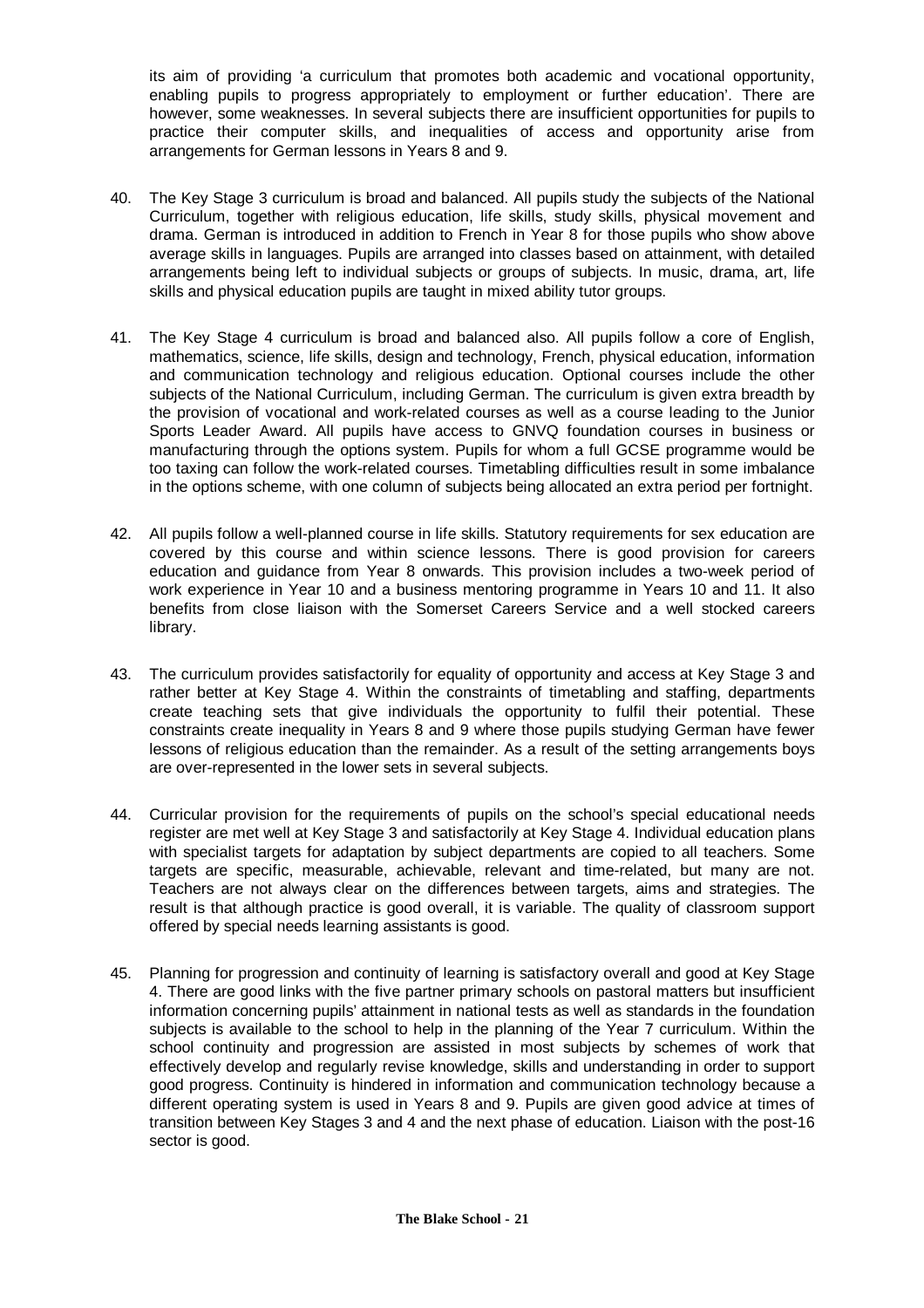- 46. The school provides a very good range of extra-curricular activities, both in the lunch break and after school. The quality of its provision has been recognised by the award of Certificates of Distinction by 'Education Extra' in successive years. In sport there is a very good variety of clubs and teams, with over one third of pupils participating actively. There is a wide variety of activities associated with many subjects, including clubs and societies, drama and music productions and visits to venues both locally and overseas. Residential opportunities, including outward bound camps, enrich the experience of pupils in Year 7 and Year 9.
- 47. The school has addressed successfully most of the curricular issues raised during the previous inspection. The taught week has been lengthened to comply with national recommendations. Governors now play a much more active role in curriculum matters than they did formerly, to the benefit of all pupils. However, the provision of information and communication technology across the curriculum is little nearer realisation and the withdrawal arrangements for pupils studying German remain unsatisfactory.
- 48. Assessment procedures are very good. They are well linked to target setting and are helping to raise expectations. They are being used with increasing effectiveness to inform planning and are part of subject departments' regular reviews of their schemes of work.
- 49. The school has a clear and comprehensive assessment, recording and reporting policy. It provides the foundation for each department's own detailed policy. The school policy includes the use of baseline data to provide each pupil with individual minimum target levels for Key Stage 3 and Key Stage 4, formative assessment to inform teaching and record individual progress, summative assessment and reporting to parents. Each pupil is in a tutor group for daily registration and a short tutorial period. The tutor is responsible for keeping track of the overall performance of these pupils. At least twice each year they have time for a personal discussion with each pupil as well as daily meetings with the group. Where extra attention is needed the system is sufficiently flexible to provide it. The school has a simple overall monitoring system using a commercial software package to keep track of performance and identify any individual pupil's under-performance measured against their agreed targets. The system is administratively very well organised but it also ensures that pupils are cared for personally as one of the school's large family. It is a most effective system and fully overcomes the issues identified at the time of the previous inspection. Assessment arrangements are now a strength of the school and play an important part in the school's strategy to raise expectations and standards.
- 50. Teachers are thorough in their assessments, including the regular marking of pupils' work and maintenance of records in line with their departments' policy. There is flexibility in the overall system to allow for the specific needs of each subject to be catered for. Heads of department efficiently monitor their own departments and the school monitors departmental assessment in practice. Teachers use formative assessment lesson by lesson to plan their teaching. It is all clearly related to National Curriculum attainment targets and levels. Teachers share with pupils not only topics at the start of each lesson but what they must know, understand or be able to do to reach different levels. Virtually all pupils responded to this as a challenge. Most pupils generally know their current level of attainment as well as targets or could quickly refer to them. Teachers give particular attention to pupils' potential at the critical times in their school career as they approach their Key Stage 3 statutory national tests and GCSE examinations at the age of 16.
- 51. Pupils who have special educational needs are identified accurately and promptly within the school's arrangements. There is increasingly good provision to meet their needs within the work related curriculum at Key Stage 4 and the setting arrangements at Key Stage 3, linked to a well planned programme of additional support both within and outside the classroom is helping them to make good progress. Very effective assessment arrangements are well used to inform the procedures for moving pupils up and down the stages of the Code of Practice. There is good monitoring and review of statements in accordance with the statutory requirements of the Code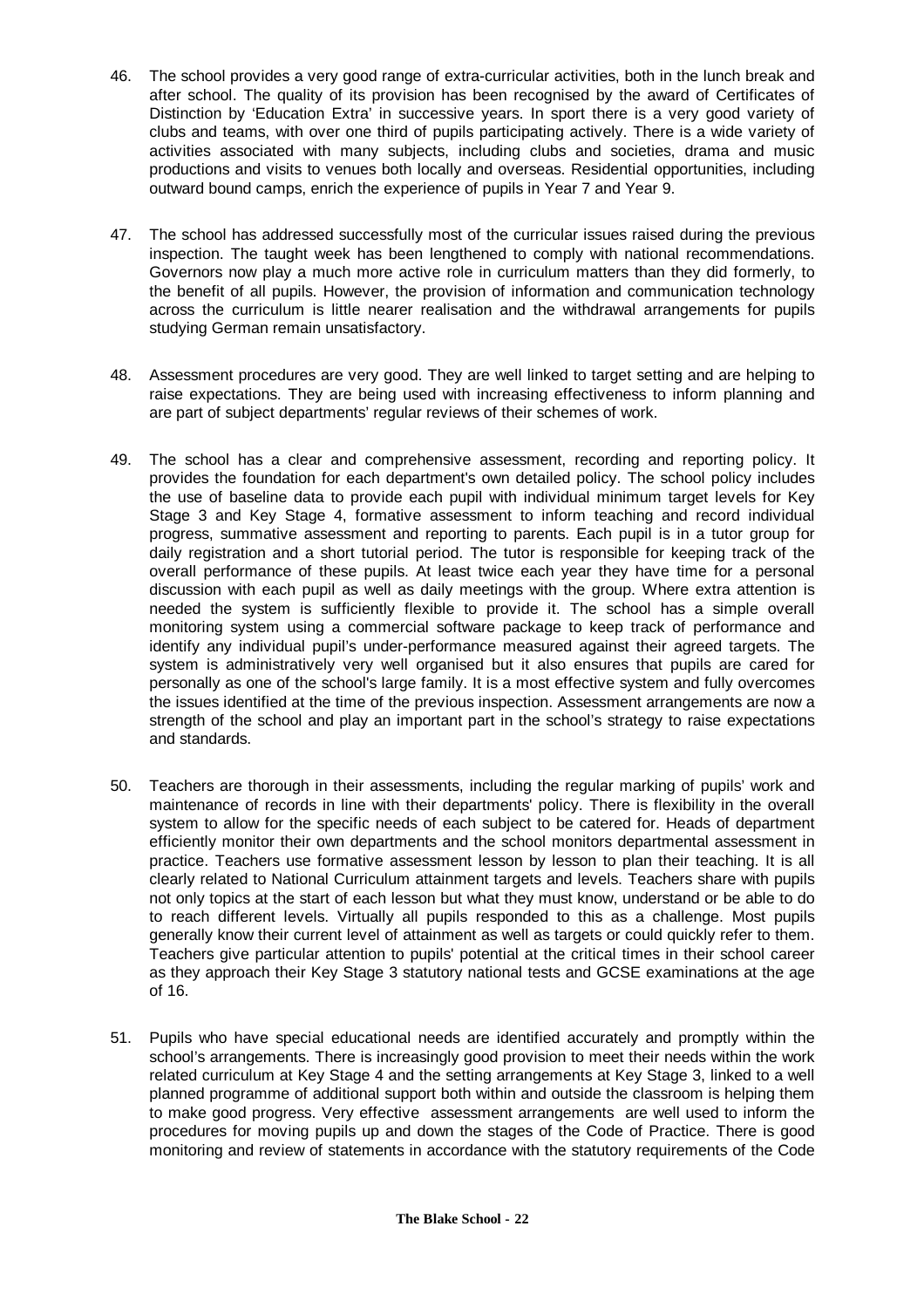of Practice.

#### 56. **Pupils' spiritual, moral, social and cultural development**

- 52. The school places a high priority on developing pupils' spiritual, moral, social and culture development. Overall provision is good. The life skills lessons make an effective contribution, particularly to pupils' social and moral development. Some aspects of the overall provision are very good. Since the last inspection there has been a rigorous examination of this provision. There has been a significant improvement in all areas of the school. The overall very good ethos of the school reflects this progress.
- 53. The provision for spiritual development is satisfactory. The school policy on collective worship provides for a carefully planned series of 'themes for the week' around which school assemblies and tutor time are organised. During the inspection there was considerable variation in practice. Of the four assemblies visited only one contained an act of worship. Likewise the delivery of the 'Thought for the day' in tutor times varied. Whilst some teachers did make the most of the material offered, a significant number did not**.**
- 54. The school has recently conducted a review of the provision for spiritual development in subject areas. The results of this review are starting to be seen in practice. Some subjects include material to support spiritual development. For instance in geography pupils are encouraged to reflect on the sense of awe and wonder that is seen in volcanoes. In religious education there are many occasions when pupils are encouraged to reflect upon spiritual issues.
- 55. The provision for moral education is very good. Pupils are fully aware of the code of conduct that all teachers consistently reinforce. Teachers provide good role models, offering positive encouragement rather than negative responses. Opportunities for exploring moral issues abound in many subjects. For instance in geography pupils are encouraged to think through moral issues when dealing with subjects such as the environment, whilst in English pupils examine moral questions surrounding advertising. There are frequent opportunities in religious education to explore contemporary moral issues. These are supported by a life skills programme which enables pupils to explore their own responses to many moral dilemmas. Both tutor time and assemblies are used to reinforce work done elsewhere. A very popular school camp in Year 7 helps pupils develop a sense of ownership of school values.
- 56. The provision for social development is also very good. Both within and beyond the school day pupils are encouraged to develop their own responses to social issues. The importance of working together is encouraged in a number of subjects. In physical education pupils are frequently reminded of the values of team work. This is reinforced in subjects such as information technology and art. A much appreciated 'Buddy' programme encourages older pupils to take responsibility for younger ones. School prefects perform many responsible tasks both in school and on school buses. The School Council involves pupils in school development. In conjunction with the Prince's Trust pupils have been responsible for improving the school environment. There are numerous examples of pupils being involved in raising money for charities. Their willingness to spontaneously take on a charitable cause was recently illustrated in the collection of shoe boxes for Romanian children.
- 57. The provision for cultural development is satisfactory. Awareness of our own culture is promoted in a number of subjects. For instance in English pupils are encouraged to examine the diversity of our literary heritage, whilst in history and geography they are constantly encouraged to examine material from a wide culture background. Modern foreign languages encourages pupils to examine European cultures. Whilst some subjects such as religious education, art and music expose pupils to material from other cultures, there are many missed opportunities in other subjects to raise pupils' awareness of our multicultural society. Assemblies do not use material from other religions and most of the art work on display is based within a Western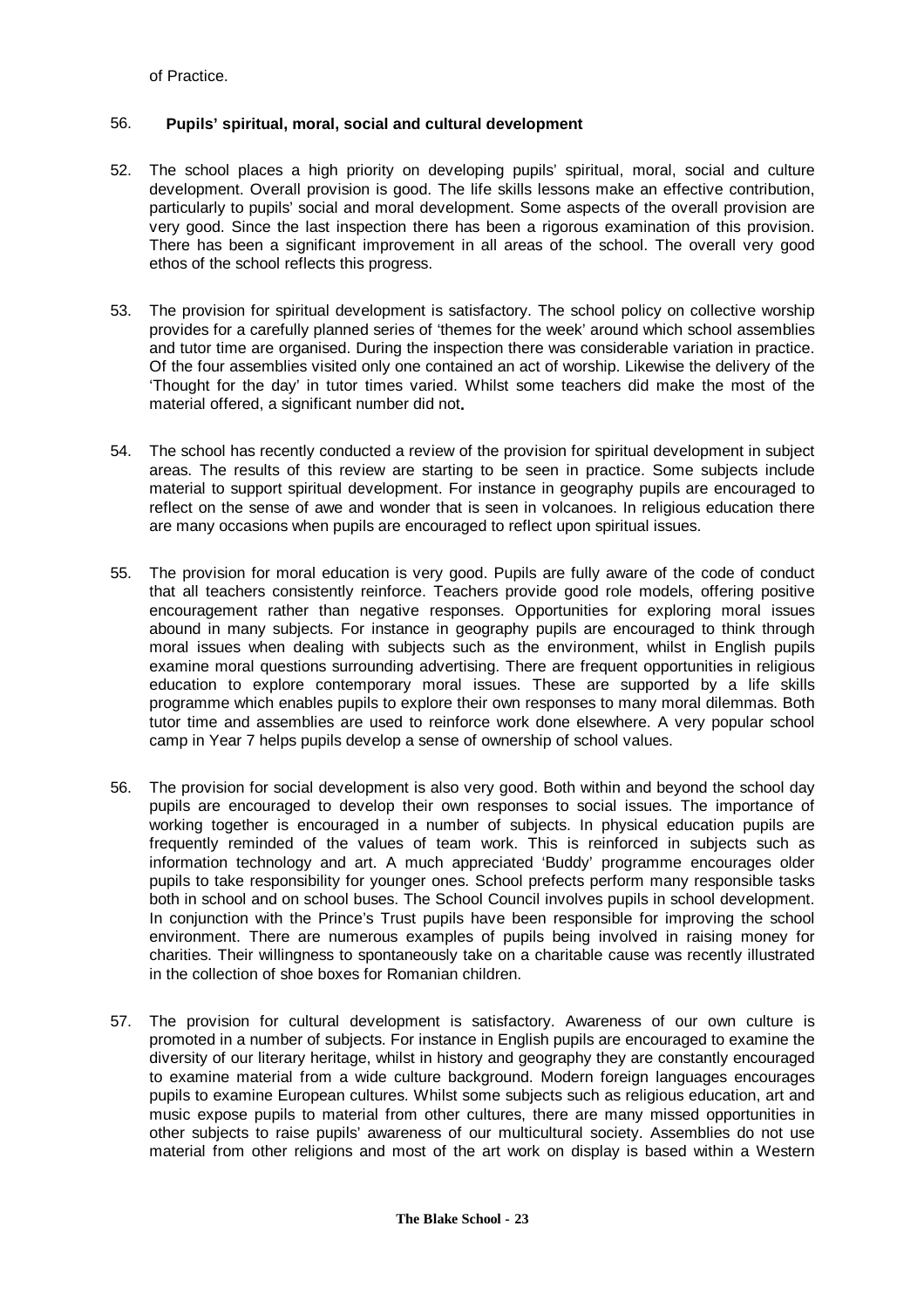European culture. There is extensive provision for extra-curricular activities and trips in which pupils are fully involved. Such activities as the Duke of Edinburgh's Award scheme challenge pupils to be involved in a wide range of social and cultural activities.

58. The very good ethos of the Blake School encourages very successfully the development of a sense of social and moral responsibility. It is particularly alert to helping those pupils who have special educational needs to play a full part in the life of the school. It seeks to widen pupils' horizons in an active and positive way. Although not strictly following the letter of the law on school assemblies the school does embrace the spirit of the law and is endeavouring to improve on this provision.

#### 63. **Support, guidance and pupils' welfare**

- 59. The overall support, guidance and pupils' welfare provided by the school is very good. The school provides a caring, supportive environment where there are good relationships between pupils and adults and between pupils themselves. There is a good induction programme for pupils entering the school and they are well supported during their early life in school. Year 11 pupils are sensitively prepared for the next phase of education, or for entering the world of work through career advice provided by the school, the Careers Service and a wide range of outside speakers. The life skills programme covers very effectively several social issues, for example drugs education through the medium of drama and also usefully includes a series of driving lessons for Year 11 pupils. The educational needs of all pupils are addressed effectively and, if appropriate, pupils are able to follow a work-related curriculum in Years 10 and 11. These pupils have also been allocated an industrial mentor. Qualified counsellors provide a voluntary service to the school on a daily basis that is available to pupils who are referred by their head of year.
- 60. Procedures for monitoring the personal development and academic progress of pupils are good. Form tutors stay with their tutor group throughout their time at the school and know their pupils well. The role of the form tutor includes monitoring the academic and personal development of their pupils and helping them with setting targets to improve their overall level of attainment. The emphasis is on encouraging pupils to take more responsibility for managing their own learning. There is a consistency of approach and commitment from form tutors in carrying out this important role which has recently been introduced. The introduction of computerised systems to manage and monitor assessment has enabled the school to identify pupils who are underachieving. Form tutors carry out individual interviews to monitor and review targets set on a termly basis but there is flexibility for more individual support if the need arises. Year 11 pupils are also well mentored by a member of the senior leadership team to support their preparation for GCSE examinations. Homework Clubs run after school every day where teachers are available to help pupils. These are held in the Learning Resource Centre and pupils are also able to access information technology to support their studies or just have a quiet environment in which to work. Many departments run lunchtime study sessions and teachers willingly give their time to supporting pupils who are experiencing difficulties with their work. Specific lessons are given after school to Year 11 pupils during the Spring and Summer terms which helps them to effectively prepare for their GCSE examinations.
- 61. The procedures for monitoring and promoting good behaviour are very good. The school has high expectations of behaviour based on self-discipline and respect for others. Pupils are aware of the consequences of misbehaviour and clear about the sanctions it attracts. Members of staff are fair and consistent in the application of sanctions. The topic of bullying is addressed through many subject areas such as drama and also within life skills lessons. Pupils are clear about what action to take if incidents occur. The procedures for dealing with bullying ensure that any reported incidents are dealt with swiftly and effectively. The governing body is appropriately involved in the exclusion of pupils and procedures are clear. This sanction is fairly administered and reserved for those pupils who seriously and consistently breach the school's code of conduct. The school has recently invested in a support centre that identifies pupils with emotional and behavioural difficulties who historically have been at risk of exclusion. A range of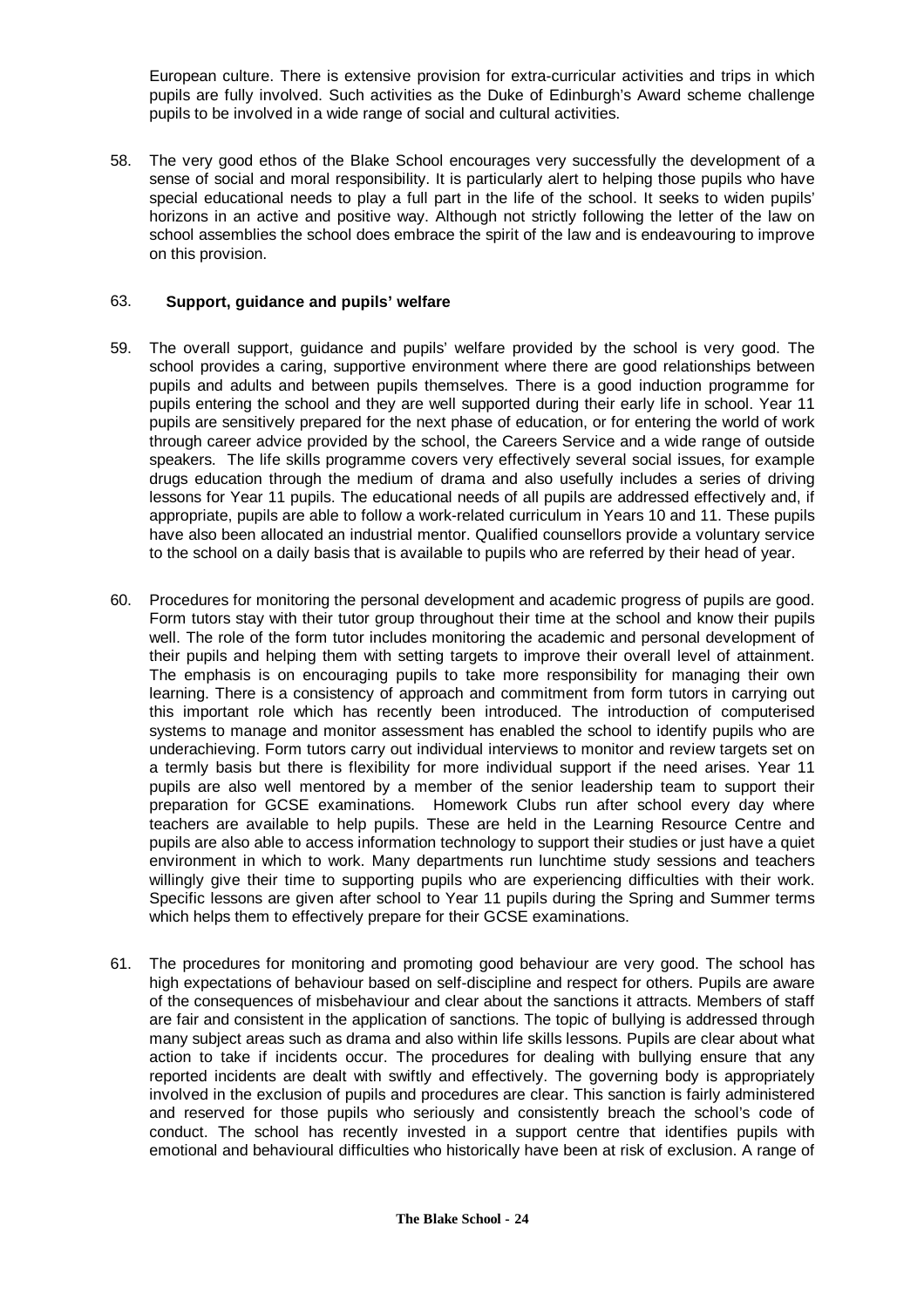strategies is being developed, with the help of outside agencies, to support these pupils and ensure that they are able to continue with their education and not disrupt their learning or the learning of others.

- 62. The monitoring and promoting of attendance is very good and includes active governor involvement. Pupils whose attendance level is poor, or who have any unauthorised absence, are identified and monitored. Reasons for non-attendance are sought and acted upon and the school seeks to provide an environment that encourages pupils' attendance. There is an effective re-integration programme for pupils who have had periods of non-attendance that identifies missed key skills and concepts and enables pupils to be able to rejoin lessons with confidence. Incidents of lateness for registration are rigorously followed up and the main entrance is monitored by members of the senior management team at the start of the school day. The recent implementation of a computerised registration system has assisted the school in identifying trends in non-attendance before they become a problem. There is an effective partnership between the school and the Education Social Worker who actively supports the school in this aspect of its work and gives generously of his time and expertise. Planning is in place for him to run group sessions promoting improved attendance. A significant strength of the school is the commitment to creating an environment where pupils want to come to school and has been a factor in raising the overall level of attendance of pupils since the previous inspection. A mountain bike is awarded at the end of the school year for 100 per cent attendance and punctuality. The procedures for recording late arriving pupils, and for those leaving the school premises during the school day, are satisfactory.
- 63. Child protection procedures are very good. The designated person has received appropriate training in all aspects of child protection. Arrangements are in place for all members of staff to receive awareness-raising training on an annual basis and it is part of the induction programme for new members of staff. The procedures for staff to follow if incidents occur are well documented in the staff handbook.
- 64. There are members of staff with first aid qualifications and the medical care pupils receive is good. Currently the school is reviewing its provision in this area. The school canteen provides a good range of hot and cold meals at lunchtime and pupils are able to eat their food in convivial surroundings. A breakfast club runs from 08.00 hours and is free to pupils.
- 65. Arrangements for health and safety within the school are satisfactory. Regular fire drills are held and recorded and regular safety audits carried out. There is a governor with responsibility for health and safety. Risk assessments have not been carried out in all subject areas.

#### 70. **Partnership with parents and the community**

- 66. The partnership between the school, its parents and the community is very good. The school has made significant progress since the previous inspection in enlisting parental support for pupils' learning, attendance and their contribution to school life generally. At the parents' meeting before the inspection parents emphasised that they felt they could approach the school and felt welcome when they did so. They value the headteacher's skills in encouraging parents to become more involved with the school. Parents serve the school well as members of the governing body. Many parents help within the school undertaking a range of tasks. The thriving Parent Teacher Association raises funds that enhance the resources of the school and has been particularly active in raising funds to support the school's bid for specialist school and Education Action Zone status. They have also organised information evenings for parents on topics such as drugs education. The governing body, staff and pupils value their contribution that supports the school in its work and enriches its resources.
- 67. The school provides very good information for its parents. They are informed about events that have occurred or the success of its pupils through the regular newsletters that include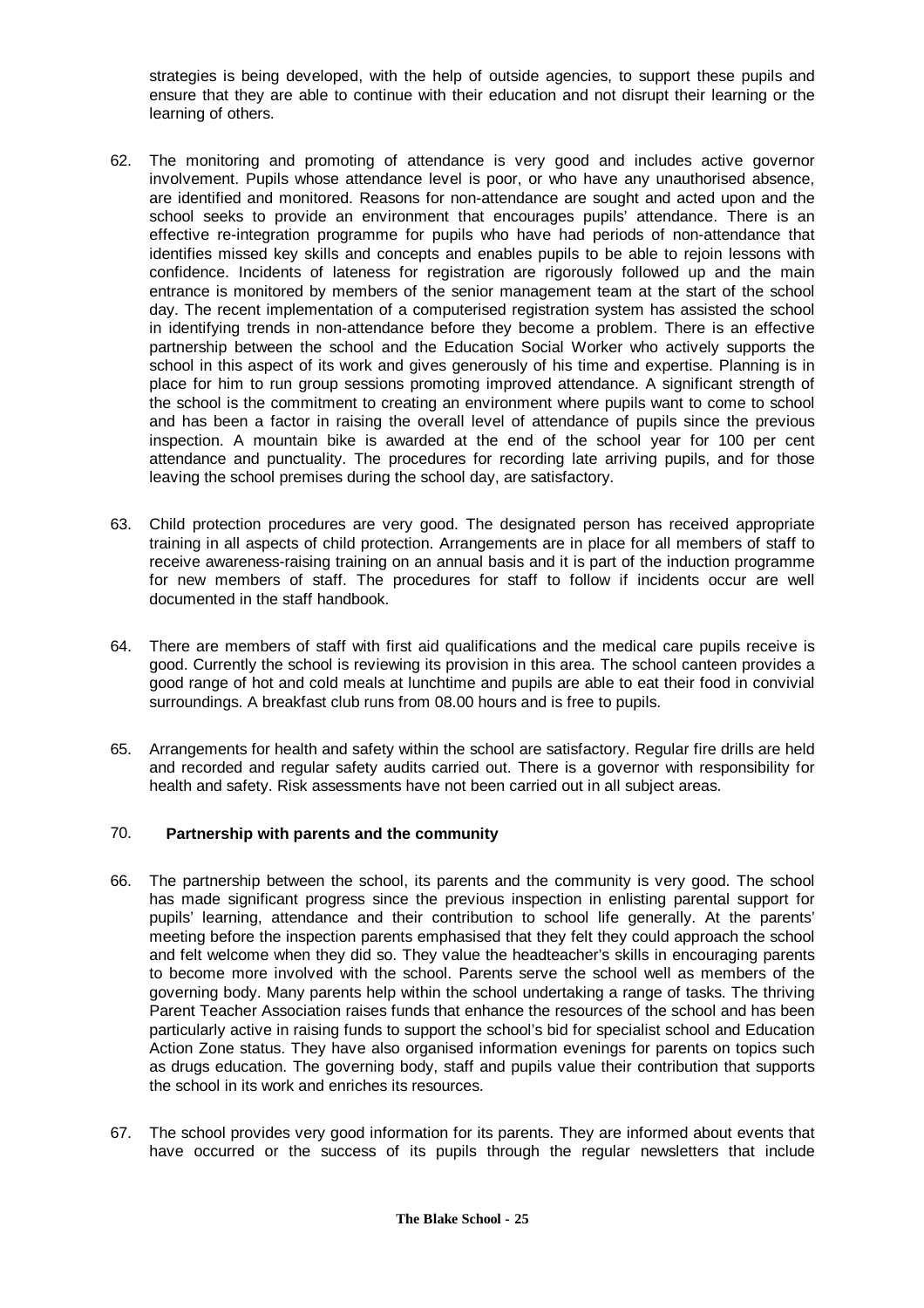contributions by pupils. Parents are expected to take an active role in monitoring the completion of both homework and course work. If problems occur parents are contacted and work in partnership with the school to resolve them. The parents of pupils exhibiting behavioural difficulties are invited to sit with their child in lessons to support the plan to improve behaviour that has been agreed with them. Annual consultation days give parents the opportunity of discussing their child's academic and personal development on an individual basis with form tutors. Parents are offered a twenty minute appointment throughout the day and 98 per cent of parents take up this opportunity. Information evenings for parents, which are also attended by representatives of the career service, provide valuable guidance for pupils and parents when choosing both GCSE and post-16 options. Parents receive termly work reviews that inform them of their child's progress and attainment. Annual reports to parents are satisfactory and meet statutory requirements. Parents of pupils with special educational needs are appropriately involved with their annual reviews.

- 68. The links with partner schools are generally satisfactory. Curriculum links are in the process of being developed with all partner feeder schools to ensure smooth transition across the key stage. There is an inconsistency between schools in the quality of these at present. Colleges of further education are invited to take part in post-16 choices events. Relationships with external support agencies are very effective and support the school in its work.
- 69. Links with the community are good. There is a wide variety of visits that enrich the curriculum and are positively promoted to widen pupils' experience. Year 7 pupils attend a residential camp within their first month and benefit from a range of new experiences that promote very well their personal development and promote a supportive group ethos. Visits to the theatre and art exhibitions are a regular feature of the curriculum. After-school visits to major sporting events are also arranged. The local area is used effectively to support fieldwork in both history and geography. Exchange visits to France and Germany help pupils to develop their linguistic skills and understand the culture of these countries. There are excellent links with the local business community who help prepare pupils for work experience, take part in 'industry days' and offer support in many other ways such as sponsoring a literacy drive within the school. Year 10 pupils undertake two weeks' work experience. At present there are 50 mentors from local business and industry who provide support to pupils. These contacts provide positive role models for pupils and deepen their understanding of the world of work and careers open to them. Local business is also providing sponsorship to support the school in its bid for specialist arts status.
- 70. The local community is regarded as an extension of the school community. Active work promoting this link is a recurring feature of school life and there are many initiatives in place. A Summer Literacy Scheme is helping Year 6 pupils to raise their level of attainment and their parents are taught how best to support their child. The Health Authority has provided funding for the Breakfast Club. Community funding through the Sure Start Programme is to be used to develop an Arts Centre in the school grounds that will address the needs of the community and also benefit pupils.

# 75. **THE MANAGEMENT AND EFFICIENCY OF THE SCHOOL**

#### 75. **Leadership and management**

- 71. Leadership and management across the school are very good. There have been major improvements since the last inspection, most of which have occurred since the current headteacher's appointment in January 1997. He provides excellent leadership and is well supported by a very hardworking senior management team.
- 72. The headteacher has led a fundamental review of what the school intends to achieve, led a thorough revision of schemes of work as part of a school strategy to improve the quality of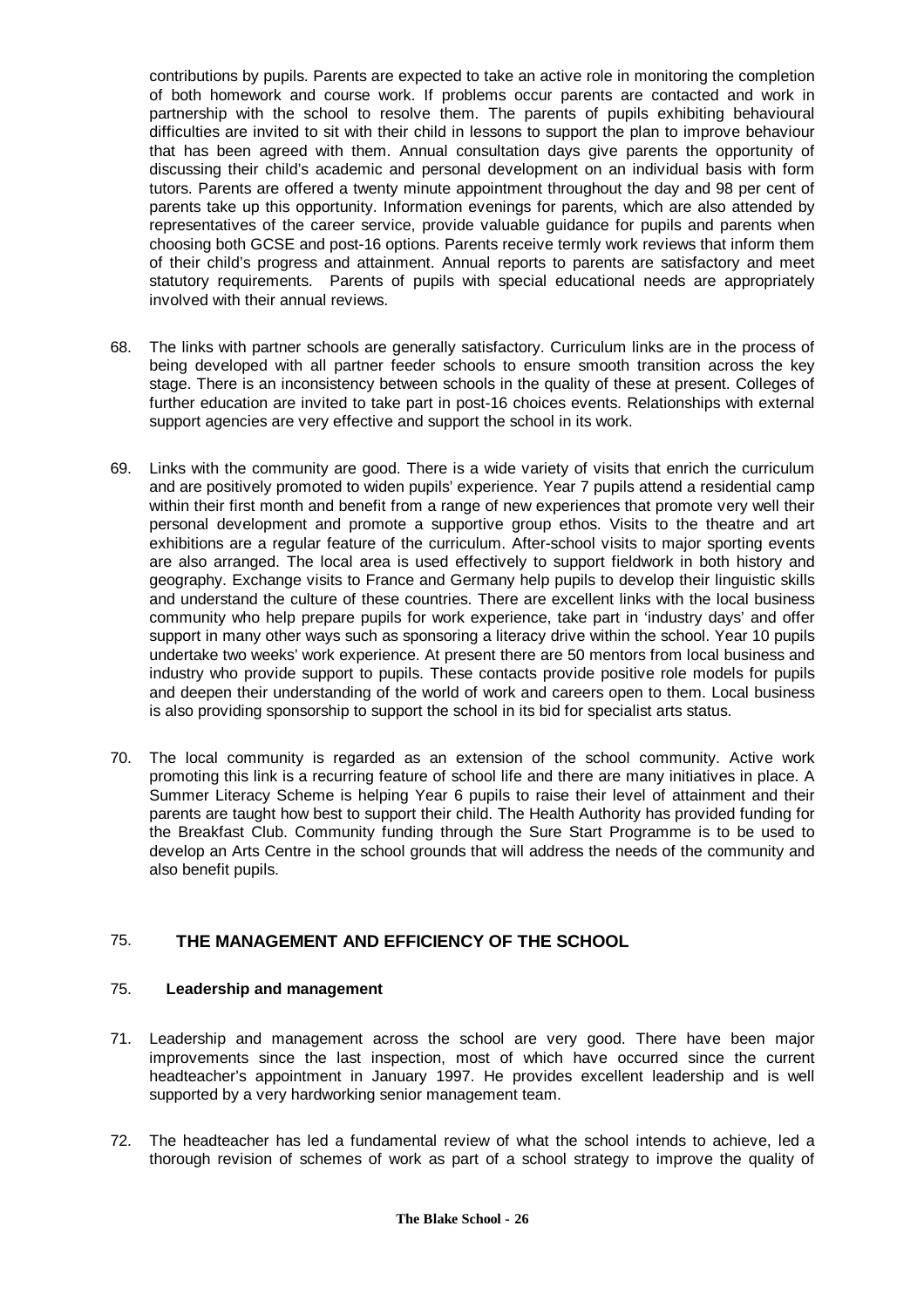teaching, worked closely and successfully with his governing body and all staff to redefine their roles, increased their level of involvement and raised the profile of the school within the local community. As a result there is now a strong unity of purpose across the school, very effective teamwork and an increasingly effective involvement of governors as both 'critical friend' and supporters of the school. Individual governors are now linked to particular subjects and there is a shared commitment across the staff to raise attainment and meet the needs of all pupils. This is well illustrated in the school-wide commitment to improving the quality of teaching through regular monitoring. The senior leadership team provides effective support and has been particularly successful in promoting a renewal of confidence in both teachers and pupils that the school's challenging targets can be achieved and even exceeded. Heads of subject and pastoral leaders provide good, and sometimes very good, leadership within their areas of responsibility and contribute to the strategic management of school improvement through well considered development plans. Such unity of purpose is a real strength of the school.

- 73. The governing body has addressed well the large number of issues raised at the time of the last inspection. Working closely with the headteacher, they have also supported the school's determination to raise standards, improve pupils' attitudes and raise both their expectations and their confidence. However, despite the introduction of a 'thought for the week' within tutorial time, the statutory requirement to provide for a daily act of collective worship is still not met consistently across the school. All other statutory requirements are fully met.
- 74. There have been major improvements in the monitoring and support of teaching since the last inspection. Current arrangements are very good. There is an effective programme of visits by governors and team leaders report regularly to the governing body on progress made. The well managed programme of opportunities for teachers to observe good practice is helping to raise the standards of teaching across the school. The use of computerised systems to monitor pupils' attainment and progress is also very effective. It provides regular information to subject teachers, pupils and their parents. Pupils are well aware of their current levels of attainment and their targets. The highly effective management of these arrangements is a further strength of the school.
- 75. Arrangements to meet the needs of pupils who have special educational needs are well managed. The co-ordinator ensures that the statutory requirements of the Code of Practice are fully met, ensuring that teachers are kept fully informed of pupils' needs supporting subject departments in adapting teaching materials to meet particular needs. The deployment of learning support assistants is well managed. Records of progress, including assessment data, are maintained carefully and support both monitoring and annual reviews. However, assessment results are insufficiently analysed to inform a thorough evaluation of the current patterns of provision.
- 76. There is now a much greater emphasis on strategic planning than at the time of the last inspection. The school's priorities are emphasised in the school development plan. These are also well linked to the local authority education development plan. The plan provides precise targets, identifies necessary training needs and defines responsibilities and timescales clearly. Governors have a good level of understanding of the plan and an increasingly effective role in its monitoring through a range of committees. There are appropriate arrangements to monitor and evaluate objectives and the important role of working parties in creating sections of the plan and in monitoring its implementation is a particularly strong feature. The links between the whole-school plan and curriculum team and year plans further promote its consistent implementation in both the academic and pastoral aspects of school life. Although broad costings are considered by the senior management team and the governing body the school is aware that the current plan lacks the necessary degree of detailed costing. The school development plan defines a challenging programme for school improvement and the evidence of the inspection supports the view that it has been particularly effective in supporting improvements in pupils' behaviour and attitudes, helping the school to concentrate on clear targets to improve teaching and learning and, as a result, raise attainment.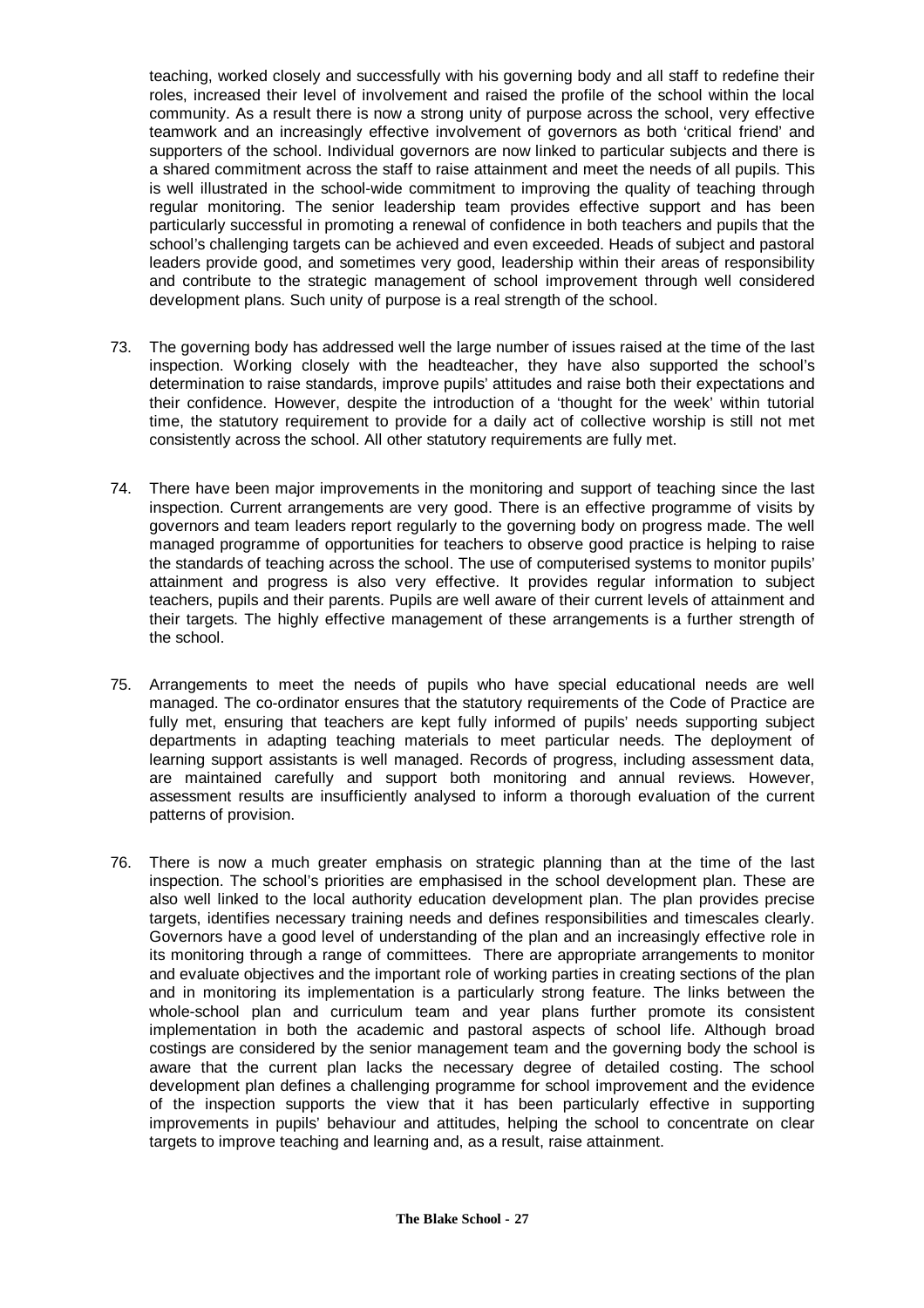77. The Blake School's statements of intent define its aims clearly and these are well understood by pupils and teachers. There is a comprehensive range of policies. These are applied consistently across the school. There has been a thorough revision of job descriptions since the appointment of the new headteacher. Roles are now much more clearly understood and this has further contributed to widening staff involvement in the management of the school and a consistently high level of shared commitment to raise the standards of all pupils. As a result, a very positive ethos founded on mutual respect and committed to raising attainment, pervades the school. In managing the curriculum, great care is taken to ensure that equality of opportunity is provided for all. The improved provision of a work-related curriculum for lower attaining pupils, many of whom have special educational needs, between the ages of 14 and 16 has been well managed and is an important feature of the school commitment to providing success and promoting confidence in all its pupils. Given the very low levels of attainment on entry to the school, significant improvements in test and examination results are a long-term objective. However, there is strong evidence in lessons that the school is on line to achieve, and even exceed, its targets. Very good leadership and management has successfully transformed the attitudes of teachers and pupils across the school.

# 82. **Staffing, accommodation and learning resources**

#### 82. *Staffing*

- 78. The overall match of the number, qualifications and experience of the staff to the demands of the curriculum is generally good. There are thirty-two full-time and two part-time qualified teachers. There is just one unqualified teacher, who has ten years teaching experience and two newly qualified teachers. This provides an overall pupil to teacher ratio of 16:1, which is below average for comprehensive schools. Those with additional responsibilities have adequate nonteaching time to fulfil their roles. Staff are experienced with over two-thirds having taught for over ten years; half have taught in the school for ten years or more and only six have less than two years teaching experience. This has brought stability, enhanced by a low turnover in the last two years, and has also improved the balance between experienced and recently qualified staff.
- 79. The match between teachers' qualifications and subjects taught has improved since the last inspection and criticisms made then have been addressed: there is now a head of religious education and a full-time, qualified head of music. All other staff are suitably qualified and nearly all teach in their specialist area. Where they do not, there is no adverse effect on standards.
- 80. There is also a good match between the demands of the curriculum and the number, qualifications and experience of educational support staff. Although the expenditure on education support staff is very high compared with similar schools, it is used well to meet curriculum demands. Learning support staff for special educational needs are experienced and well deployed. The eight learning support assistants provide 160 hours of effective support a week, which is well above the national average. This is much valued by many departments in helping to address the weaknesses in literacy in particular. There is a full-time manager of the recently opened learning resources centre who is committed to making it a success. This enables individuals or groups of pupils during lesson time to do research and to develop their study skills. Technician support is good and well qualified in design and technology, including information and communication technology, and in science. There is a good level of peripatetic provision for 102 pupils within music.
- 81. The school is well served by its administrative and clerical staff, who make an important contribution to its smooth running. They are well deployed to give valuable assistance with the administration of assessment procedures, work experience arrangements and annual reviews for pupils who have special educational needs.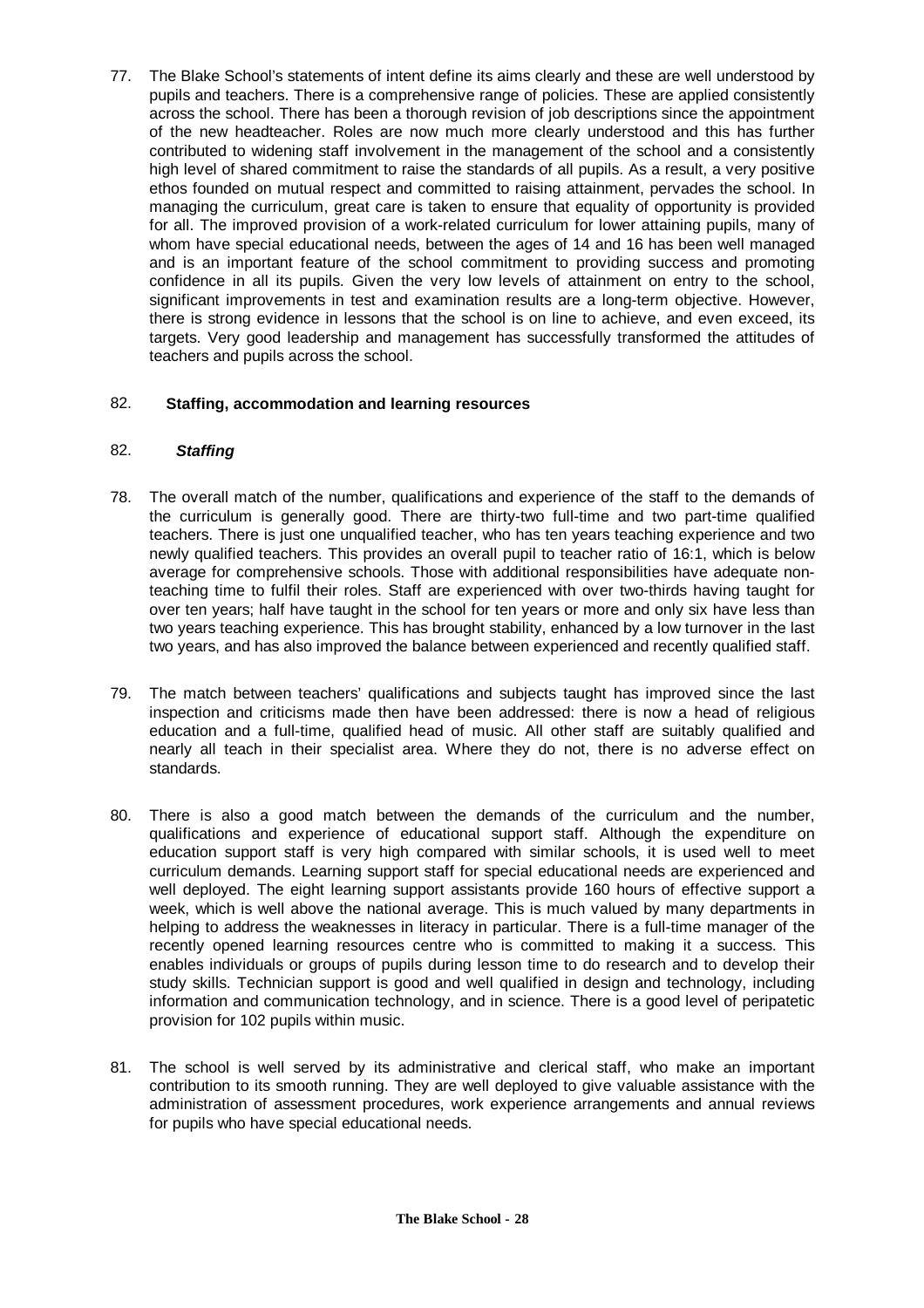- 82. There are very good procedures for all aspects of staff support and professional development. The induction of newly qualified and newly appointed staff is very effectively organised by one of the senior leadership team. It includes a centralised programme in conjunction with the LEA and close mentoring by line managers, including classroom observation. Newly qualified teachers feel well supported. The comprehensive staff handbook provides comprehensive information and clear guidance on school matters. Up-to-date job descriptions are in place.
- 83. There is a thorough and effective staff development policy. The former appraisal system has been replaced by a very effective monitoring, evaluation and support policy. This involves wellorganised annual monitoring of all teachers by senior staff and line managers through two classroom observations and a review meeting with the headteacher. The dissemination of good practice is also effectively promoted through the work of the Teaching and Learning Working Party, with a number of teachers volunteering their lessons for observation. A good, consultative system exists for establishing priorities in relation to school, departmental and personal training needs. Much school-based training has been organised on issues raised in the last inspection, such as assessment, teaching and learning and information and communications technology. Provision for training across departments is good overall and a careful evaluation of courses attended is kept and, if necessary, responded to. Evaluation of the impact of the training on teaching and learning is regularly monitored through the monitoring, evaluation and support procedures.

#### 88. *Accommodation*

- 84. The strengths of the accommodation are the new learning resource centre, the good information communication technology rooms, and the good sports hall and outdoor facilities. The quality of accommodation provided for pupils with special educational needs is satisfactory. Good provision exists for mathematics, geography, history and design and technology. The good display and internal decoration of the building, as well as the improved hard play areas, ensure a stimulating learning environment in most parts of the school.
- 85. Although many teaching areas are adequate to meet the needs of the curriculum and there are good examples of display in many subject departments and on corridors, aspects of accommodation are unsatisfactory in several subject areas. The outdated laboratories in science have inadequate storage arrangements, the poor acoustics in the modern foreign languages classrooms are unsatisfactory and in music there is one unsatisfactory teaching room with a noisy heating system. There are cramped conditions in art. These unsatisfactory conditions limit pupils' progress in these subject areas. There is no provision for the physically disabled.
- 86. The building and grounds are generally well-maintained, although uneven paving stones and the rotting staging outside one temporary building, are identified problem areas. Since the last inspection the governors and senior managers have made good progress in addressing the issues raised, with all subject rooms grouped and most teaching done in specialist rooms. The refurbished boys' and girls' toilets are particularly good facilities. A security system has been introduced and new fencing built round the perimeter. Dining facilities are adequate. Good use is made of off-site facilities.

# 91. *Resources*

87. The school has made considerable efforts to improve resources since the last inspection. There are now two new information communication technology (ICT) suites in addition to the older ICT suite available at the last inspection. The new suites are very well equipped with networked personal computers and multimedia provision. The under-used library reported at the last inspection has been completely refurbished, restocked and equipped with six computers and CD-Rom facilities that are linked to the network. It is a well managed resource. Display space in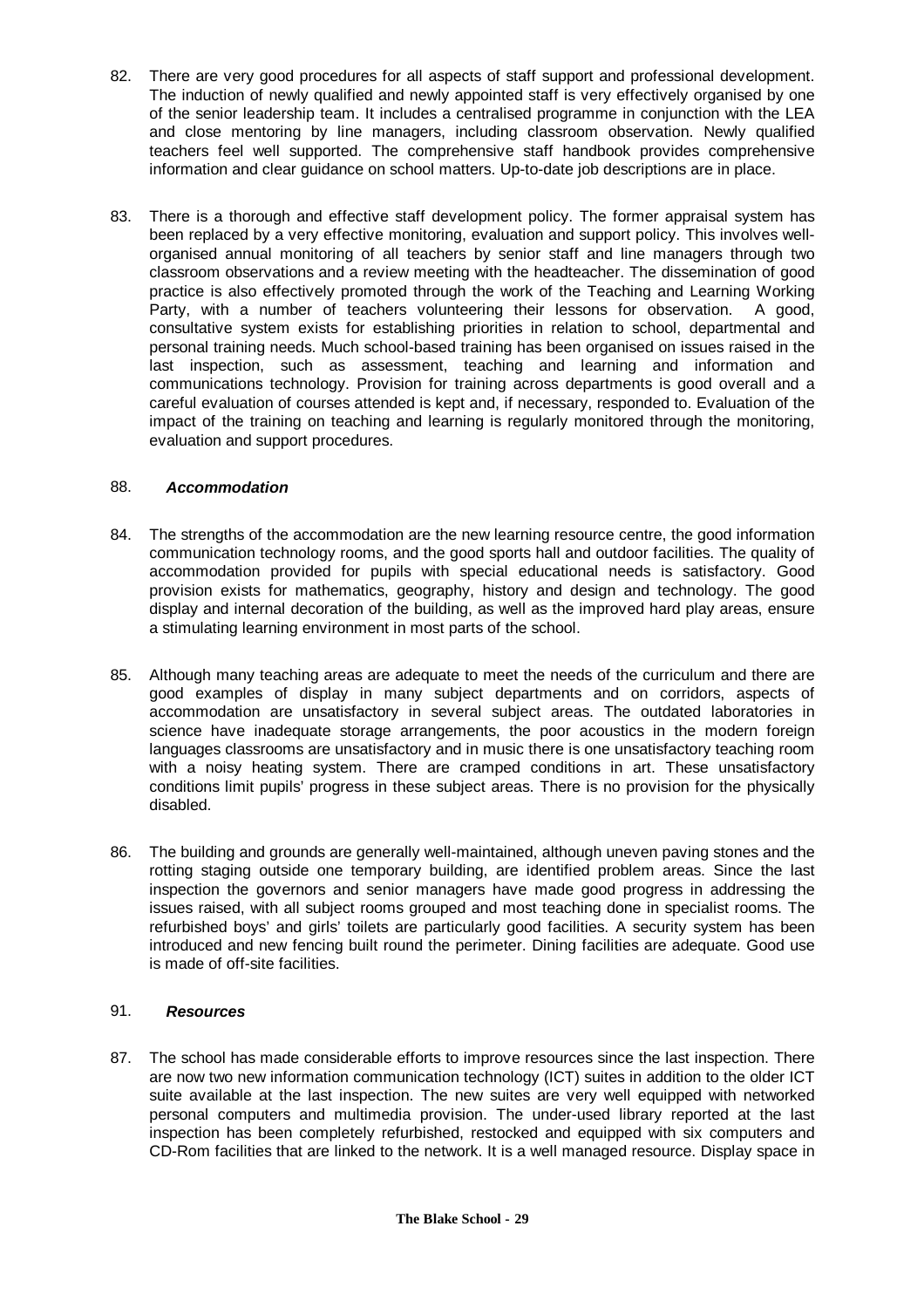the school has been improved and is seen as a valuable resource with a teacher responsible for its use throughout the school.

- 88. When the school was last inspected, in 1995, there were sufficient resources in most departments with minor resource needs in technology, humanities, art, music and physical education. Changes in the curriculum, the popularity of subjects, and further developments in teaching and learning methods have increased pressure on resources and overall provision is unsatisfactory. Religious education and music are under-resourced; geography has insufficient books and atlases. The library needs more non-fiction texts that are suitable for lower attaining readers. English is building new classroom libraries and needs class readers and verse collections. Drama needs light and sound equipment. Art supplements its resources from the library and with good resources borrowed from the Taunton Resources Centre and makes good use of artists in residence. Several departments, for example design and technology and science, have very good, photocopied, work books which are valuable resources but in common with some other departments they do not have sufficient textbooks for pupils to take home. Design technology machines and tools are in good supply and well maintained, apart from a milling machine that the department cannot afford to repair. The number of computers has increased significantly since the last inspection but some departments cannot use them fully until the next phase of networking and equipping can be funded.
- 89. The school makes impressive use of outside resources with many off-site visits, including Year 7 and Year 9 camps, theatre, museum, gallery and sports visits. Field and coursework trips in science, history, art and geography are made. A full programme of work experience and career visits, together with a large number of industrial mentors, indicate the extent to which the school makes very good use of local resources. Funding for resources has been restricted. The school has spent wisely in key areas to support its changing curriculum, its much improved ethos and its now consistently good teaching.

#### 94. **The efficiency of the school**

- 90. The school is currently operating a deficit budget as a result of over-spending prior to the appointment of the current headteacher. This has increased further this year but the long-term resolution of this problem has been agreed with the local education authority. The quality of financial planning is now good and the governing body in consultation with the local education authority has drawn up a five-year financial plan that will enable the deficit to be cleared without reducing provision for pupils currently at the school. The school has worked very hard to acquire additional funding and this is very well used to support the development plan priorities. The finance committee of the governing body monitors expenditure carefully and is beginning to evaluate the outcomes of its decisions. Expenditure is linked to the school priorities although this needs to be expressed in more detail within the school development plan. The staff development budget is well used and expenditure decisions agreed in consultation with subject leaders. The budget for special educational needs is managed most carefully and results in a very good level of provision. The additional expenditure on support assistants in class is very effective and is helping to raise standards.
- 91. Resources are well used across the school although in several subjects, including religious education, geography and music, limited expenditure over several years has resulted in an unsatisfactory level of provision. Provision for information technology is good and the computer facilities are well used. However, their use within different subjects remains limited. Staffing is well deployed across the school and good use is made of existing accommodation. However, facilities for music, modern foreign languages and art are unsatisfactory.
- 92. The financial controls are very good and the issues raised in the most recent auditor's report have been addressed promptly. Inventories have been revised and all necessary procedures are now in place. The business manager is a member of the senior leadership team and this ensures that the financial implications of planning decisions can be immediately identified.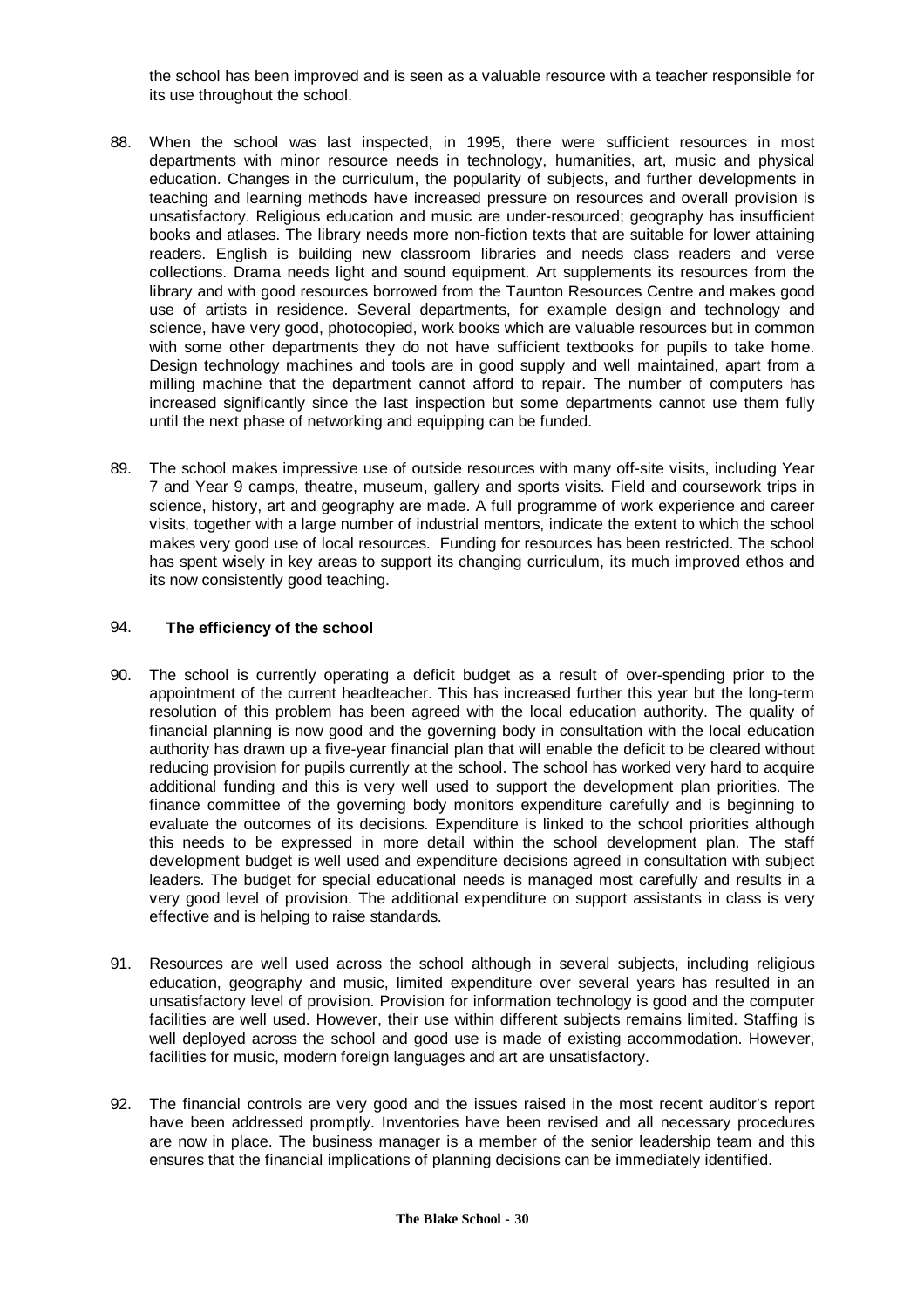93. The school's income per pupil is above the national average and reflects their below average socio-economic circumstances and additional funding for schools of below average size. Attainment on entry to the school is well below average. Planned expenditure reflects the high priority that the school places upon raising standards by improving the effectiveness of teaching and learning. This is resulting in good progress at both key stages. Pupils' personal development is very good and results from the very good provision made for their welfare and guidance. Teaching is good across the school and care has been taken to broaden the curriculum at Key Stage 4 in order to meet the needs of all pupils. For these reasons, The Blake School gives good value for money.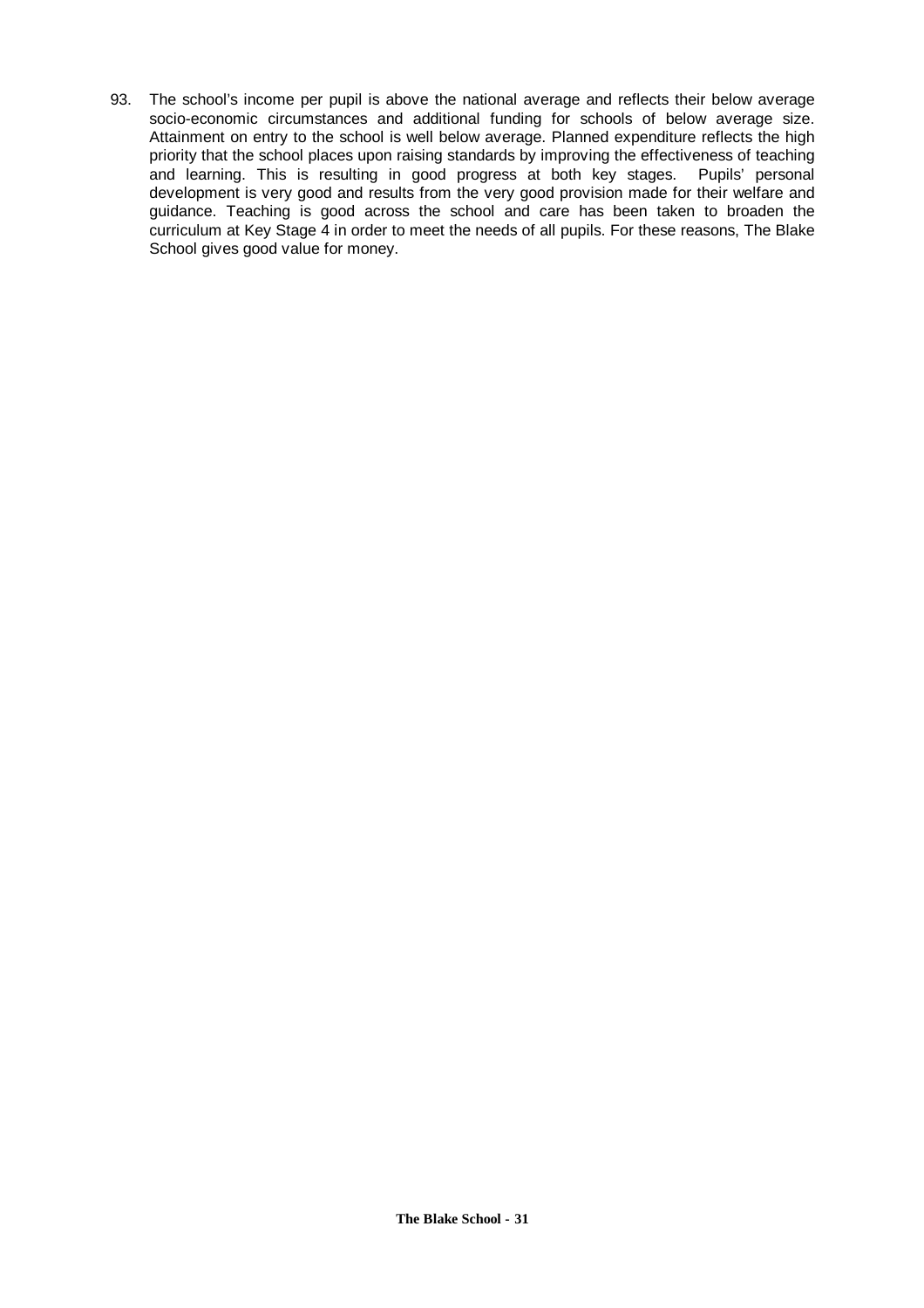# 98. **PART B: CURRICULUM AREAS AND SUBJECTS**

# 98. **ENGLISH, MATHEMATICS AND SCIENCE**

#### 98. **English**

- 94. Sixty-six per cent of pupils attained the national expectation or better in the 1999 statutory national tests. This was just above the national average, 63 per cent, and well above the average for similar schools. In recent years, results have improved. Girls attain more highly than boys by a wider margin than is found nationally. In GCSE examinations in 1999, the proportion of pupils gaining grades A\*-C, 36 per cent, was well below the national average but matched the results of similar schools. This represents an improving trend. Attainment in English literature in 1999 was well below the national average. Twenty-three per cent gained grades A\*-C. This was well below the national average and much lower than in 1998. There is insufficient evidence to explain the differences in attainment in the two subjects in 1999.
- 95. Attainment overall is below national expectations at the end of both key stages but, in each year group, the attainment of some pupils is much higher than is typical for their age nationally. By the end of Key Stage 3 pupils listen attentively to their teachers and to each other with good understanding. These skills improve over time. If unsure about tasks, they ask for clarification. They speak clearly and confidently in class discussion and especially when working in pairs or small groups. Encouragement of these skills begins early in Year 7 and helps effective learning in later years. Few pupils are confident in developing ideas at length in speech and most are limited by restricted vocabularies, but, when given appropriate opportunities, they make sound progress. Pupils increasingly become able to read with satisfactory understanding of the general sense. Only a small minority recognise significant detail or understand at more than a factual level without considerable assistance from teachers. Opportunities for highlighting and note-making improve these skills. The small minority of higher attaining pupils achieve standards in writing that are above the national expectation at the end of Key Stage 3. However, standards overall are below the national expectation. At Key Stage 4, pupils become able to write appropriately for a widening range of purposes. Higher attaining pupils demonstrate very good levels of skill. At both key stages, the work of the majority is flawed by the persistence of basic, technical errors. There is some confusion in the use of capital letters and frequent misspelling of common words, failures of punctuation in sentence construction and errors of elementary grammar. The effectiveness of written work, even of some otherwise capable pupils, is reduced by the frequency of such errors.
- 96. Attainment on entry to the school at the age of 11 is well below the national average. Except in overcoming technical weaknesses in their writing, many pupils make good progress in lessons and over time by the age of 14. Progress is slower over time between the ages of 14 and 16 because many lower attaining pupils find it difficult to retain the knowledge and understanding that they gain in lessons. Pupils with special educational needs make good progress because they are well supported, teachers understand the nature of their difficulties and prepare work well to improve their basic skills. Good progress results from the positive attitudes of almost all pupils, and the quality of their response to the targets set for them by skilful teachers with whom they enjoy good relationships. In only one lesson in Year 11 did poor behaviour by some girls interfere with progress. A particularly good example of high levels of interest leading to very good progress occurred in a Year 7 class learning to use adjectives to enrich their writing.
- 97. The quality of teaching is good at both key stages. In lessons seen it was invariably good and never less than satisfactory. Teachers have high expectations of pupils' effort, behaviour and attainment though in Year 7 this is not yet based upon full awareness of pupils' experience in primary schools. They have good understanding of individual strengths and weaknesses. They are careful to explain tasks clearly, linking lessons to previous and future work. They use a good range of questioning techniques both to confirm and extend understanding and to encourage all pupils to contribute to activities. Lessons are skilfully structured so that all the key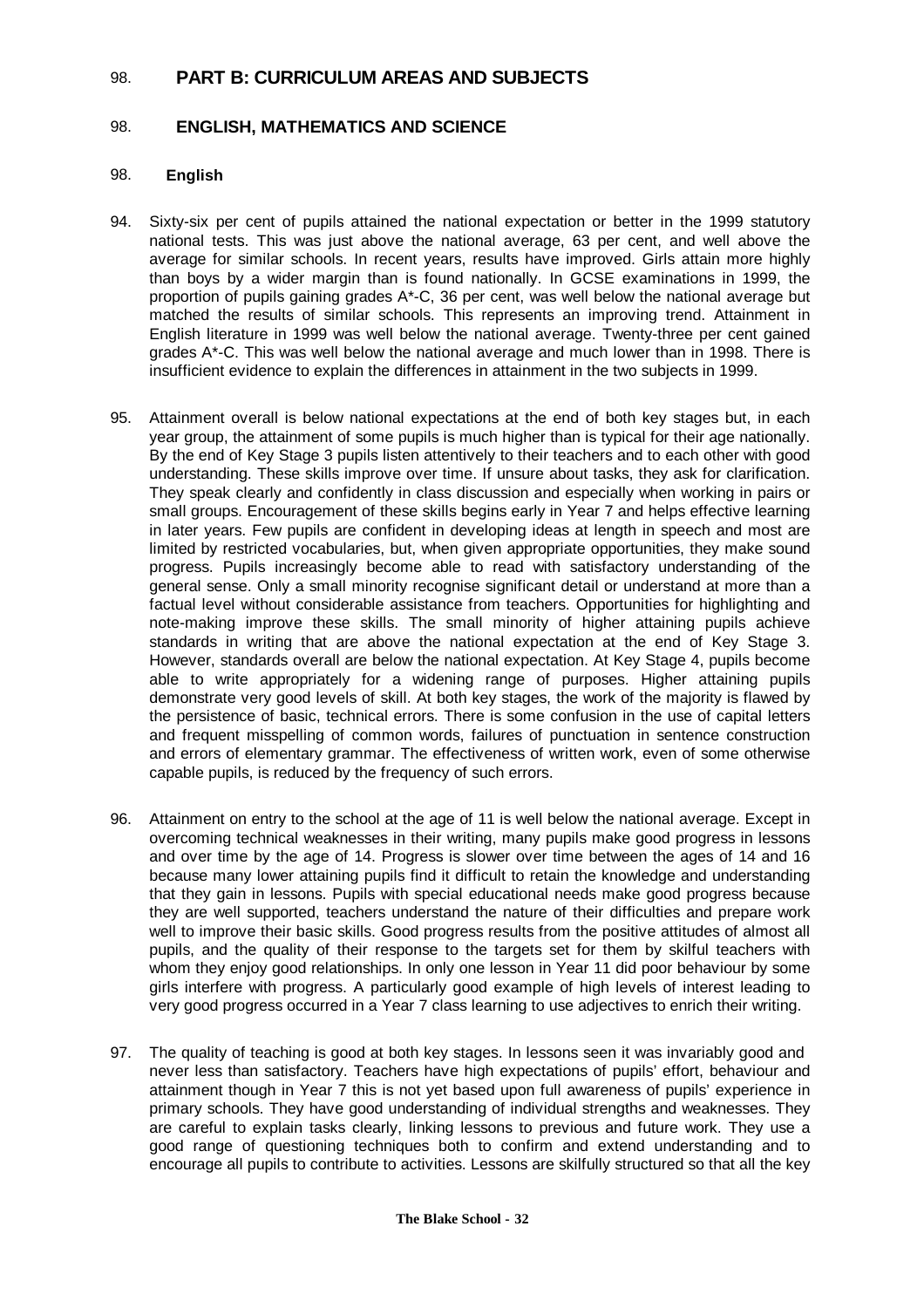skills are developed and there is variety to sustain interest. Lessons are conducted at a crisp pace, often with testing time limits for each activity. Relationships with pupils are friendly but firm thus promoting effective teaching and learning. There is a good balance of individual, pair, group and whole-class work. The quality of marking is a significant strength. It is usually detailed, indicates successful features and sets targets for future work to which pupils at all levels of attainment, and especially the higher attainers, respond positively. Homework is set regularly and relates to work done in class. Many pupils lack confidence and find it difficult to retain what they learn in lessons. As a result the good teaching does not always result in similarly good progress.

98. Leadership of the department is clear-sighted, energetic and highly supportive of colleagues. Teachers are consistent in their aims to support the progress of all pupils and in their use of similar teaching strategies. There has been a good response to the recommendation of the previous report that pupils should have more opportunities to make choices with an increased provision of group work and an extended range of texts for individual reading. There is a need to extend the range of class readers, both fiction and verse, to widen pupils' experience further. The department provides pupils with opportunities to use information technology but does not make a planned contribution to their development of capability in information technology. The department recognises the need to improve strategies to raise levels of reading with understanding and writing with accuracy and is contributing to the development of whole-school plans to meet this need.

#### 103. **Mathematics**

- 99. Pupils enter the school with well below average attainment in mathematics. The pupils who took the 1999 tests entered the school with even lower than usual test results. Results in the 1999 statutory national tests at the end of Key Stage 3 were still below the national average in terms of the proportion of pupils attaining Level 6, 23 per cent, and well below for the percentage attaining Level 5 or better, 42 per cent. The 1998 Key Stage 3 test results, whilst below average, were better than those for 1999. GCSE examination results in 1999 were at the national average for the proportion gaining A\*-C but above average for the percentage gaining A\*-G. In comparison with similar schools, attainment is very high at the age of 16. Since 1996 there has been an improving trend in standards achieved. The relative performance of boys and girls has fluctuated widely over the same period.
- 100. Attainment overall is broadly in line with national expectations. It is below national expectations at the end of Key Stage 3 and in line by the end of Key Stage 4. The work seen in classes of current pupils was overall below average in Key Stage 3. Attainment is average at Key Stage 4, with Year 11 marginally above average and Year 10 below. There is a weakness in numeracy and pupils rely too much on calculators, at times out of habit. Even in an upper set in Year 11 a calculator was used to find the square root of 25. In another class some pupils were unable to find 130  $\div$  100 x 100 without a calculator. Basic understanding of number is often very poor in some lower sets. The department is well aware of these problems and has planned to improve numeracy with the result that standards of mental arithmetic are commonly better now in Key Stage 3 than with the current Key Stage 4. The numeracy policy for the whole school is starting to raise standards. Attainment is clearly rising and there is evidence of slowly improving knowledge and understanding across all attainment targets. This is helped by good assessment arrangements that identify the help that is needed to overcome each pupil's difficulties, including those pupils who have special educational needs.
- 101. The progress of all pupils is good overall at both key stages, including those who have special educational needs. It was very good in approximately half of the lessons seen. There was only one group of pupils in Year 7 who made unsatisfactory progress. Their understanding of new concepts was inhibited by very poor numeracy, poor reading ability and lack of motivation and concentration. The teacher's efforts and time was diverted to bringing pupils back to task and having to revise basic numeracy. The one hour lessons were slightly too long for the lower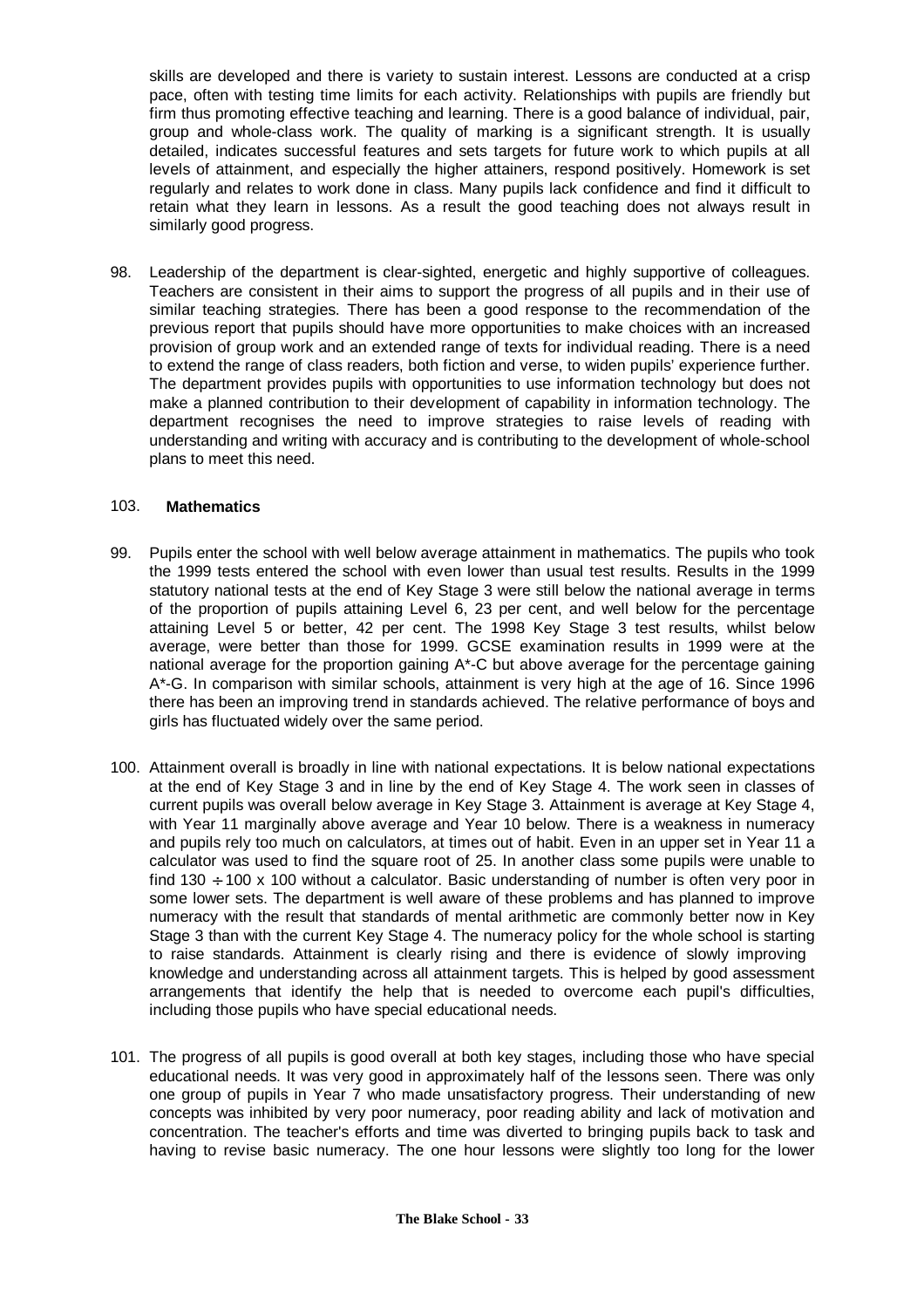attaining pupils to sustain full concentration despite the good efforts of teachers to introduce considerable variety of activity. The good and very good progress was a direct result of the quality of teaching and pupils' generally good motivation and concentration. Good planning, clear presentation of concepts with explicit statements of National Curriculum levels for each topic all helped, together with regular homework and detailed marking.

- 102. The attitude of pupils to mathematics is good overall. In just over half the lessons it was very good. There was only one group where pupils did not exhibit a satisfactory response, lacking interest and concentration and wasting time. Behaviour is normally very good and pupils are interested in the subject, working hard throughout lessons with a good level of concentration. There was some tendency for concentration to wane towards the end of lessons with some lower sets. Most pupils are developing a competence and confidence in the subject well above that which they had at entry to the school. Few pupils have much ability at independent study but willingly respond to the enthusiastic encouragement of their teachers.
- 103. The quality of teaching is good at both key stages. It was very good in over half of the lessons inspected. It was never unsatisfactory. Well planned activities and very good management of pupils are important reasons why the good teaching results in good progress. Teachers' enthusiasm for their subject was contagious and produced a high level of interest and motivation in their pupils. The friendly but firm approach with clear statements of expectations in each lesson led to excellent relationships and a shared commitment to make progress. Teachers know their subject and present new concepts with clarity using a wide range of visual aids and activities appropriate to each group. For example the overhead projector was used well in lessons to help explain orders of symmetry to a lower set, vectors to an upper set and graphical presentation to another. Some of this very good teaching demonstrated how relatively complex new ideas can be explained simply using appropriate visual aids. Teachers' expectations are high and targeted for every pupil, most of whom attain above their own early expectations. Planning is thorough for each lesson and homework. Class teaching methods combine both the 'traditional' and the innovative to good effect. For example most lessons start with a whole-class review of the previous lesson and use oral questions well to link this to the new work. Teachers confirm pupils' understanding well before moving to this next stage. Pupils are given written or practical activities to consolidate their new knowledge and understanding and to develop skills. Lessons normally involve a variety of activities to ensure sustained concentration and maximise progress. In a set of lower attaining pupils on range and averages the teacher used a novel approach to show how to rearrange the numbers and determine range, median and mode. Each pupil was given a number and they had to move with it into ascending order. It was simple and effectively tailored to the needs of the particular set of pupils. Day-today assessment is good and exercise books show that the regular homework is well marked. Pupils are encouraged with praise both in lessons and by written comments in exercise books.
- 104. Mathematics has adequate time at both key stages. Setting from the start of Year 7 as a result of tests set by the school is a positive benefit in helping pupils progress as fast as possible. There is flexibility in setting to allow adjustments when needed. Pupils are generally well challenged in each set. Subject leadership is excellent and the department work very well as a team in their development planning, target setting and aims for the future. The quality of leadership and good teaching is an encouragement and inspiration to pupils to attain. The department has improved since the last inspection and is well placed to continue this trend. It is very efficient and effective in enabling pupils to make good progress.

#### 109. **Science**

105. Attainment in the statutory national tests in 1999 at the end of Key Stage 3 was well below the national average. Thirty-four per cent of pupils attained Level 5. Fifty-five per cent did so nationally. Very few pupils, 6 per cent, attained higher than the national expectation. This also was well below the national average of 23 per cent. These results were also below the average for similar schools. In the 1999 GCSE examinations, all pupils entered and attained an A\*-G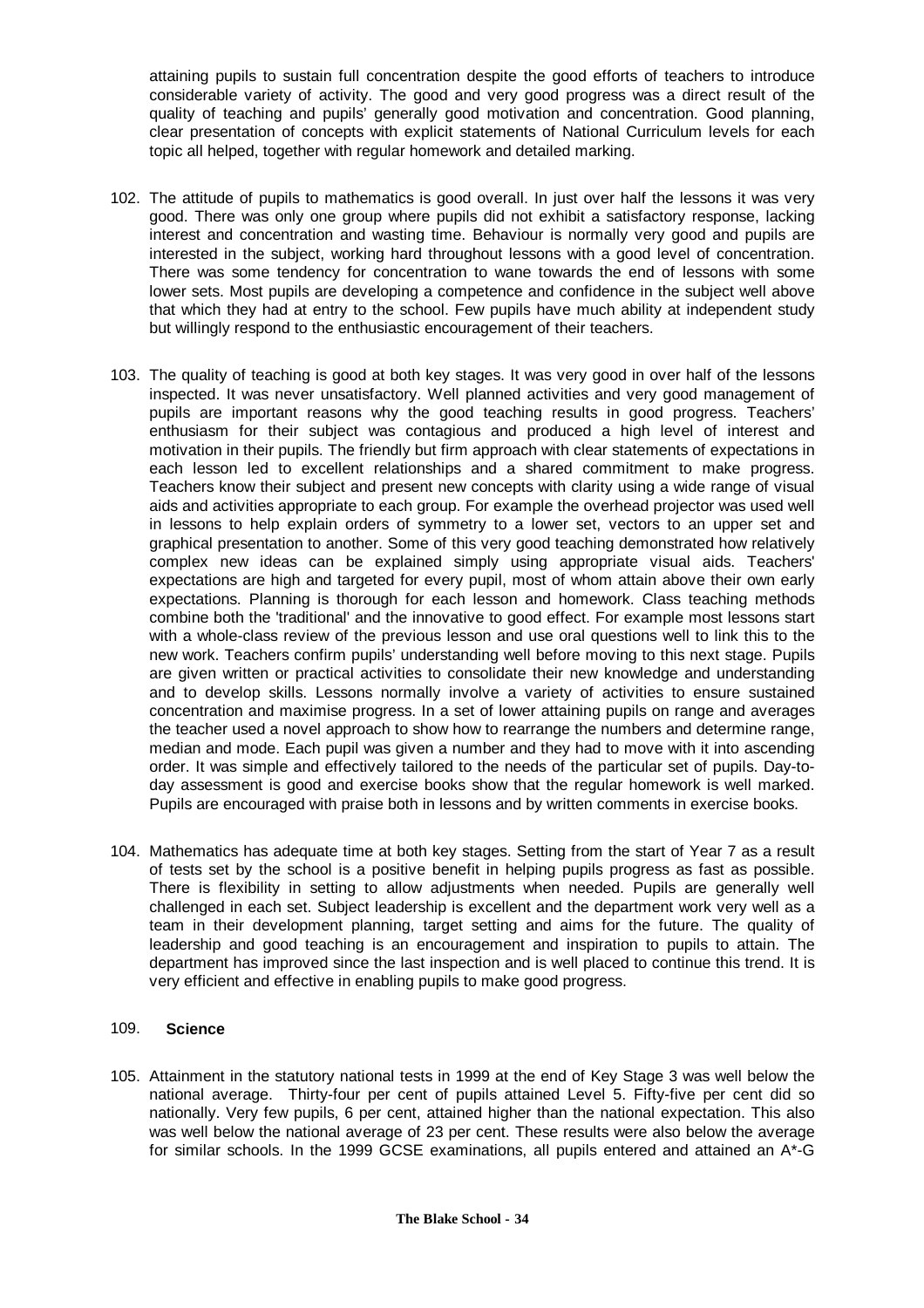grade which is above the national average. The proportion of pupils achieving grades A\*-C, 32 per cent, is well below the national average but above average for similar schools. Girls performed better than boys but both were below their respective national averages.

- 106. Attainment is currently in line with national expectations at the end of Key Stage 3 and below at the end of Key Stage 4. Attainment overall is below national expectations. In lessons at Key Stage 3 attainment is above national expectations in some top sets, for example in Year 8. In lower sets, particularly in Year 7, attainment is well below expectations. By Year 9 attainment is higher overall, and above expectations in the top sets. In the classes seen at Key Stage 4, attainment was good or very good in the top sets, including the option group which is taking three separate sciences, but ranged from below average to well below average in other groups.
- 107. Attainment on entry to the school is very low. Only a minority have previously achieved the national expectation, Level 4, and practical skills are weak. Pupils of all abilities make good progress in lessons at both key stages. However, progress over time is slower between the ages of fourteen and sixteen as many pupils cannot recall and readily apply what has been learnt previously. Progress ranged from satisfactory to excellent in all but two classes. In a Year 11 class progress was inhibited by pupils' lack of confidence in their written language and in a Year 7 class, poorly developed manual skills slowed practical work. Where progress is good, teachers use great skill in developing pupils' knowledge of key words and, more importantly, their ability to use extended talk to understand and internalise ideas.
- 108. The quality of teaching is very good at Key Stage 3 and good at Key Stage 4. Overall it is very good. In lessons seen during the inspection it was very good or better in two-thirds of lessons and never less than satisfactory. All teachers are knowledgeable and plan and prepare lessons well. Instructions at the beginning of lessons and pulling together experiences towards the end of lessons are usually clear. Teachers manage the short attention span of some groups very skilfully using a wide range of appropriate strategies, often within a single lesson. One very good lesson introducing insects began with a short extract from 'The Flight of the Bumble Bee' and included a reading by the teacher about bees, on which pupils made notes and then answered comprehension questions; the lesson ended with an opportunity for individual learning using a CD-ROM encyclopaedia. Work is well differentiated by individual and group discussion with teachers. Teachers work very hard to develop pupils' language, but in many classes weaknesses in literacy slow down pupils' progress. There is evidence that in-service training has heightened teachers' awareness of the problem and developed their skills. A particular strength of teaching is that lessons are related to real life. For example, neutralisation of acid was carried out with proprietary anti-acid tablets and another lesson on earth materials was introduced with a study of locally made bricks and tiles. Effective help from classroom support assistants is given in Key Stage 3. Individual education plans are well used in science and often have a special science section. Pupils who have special educational needs all attained a grade in the 1999 GCSE. Homework is set and marked regularly. Staff are generous with their time, running after-school 'clinics' and GCSE revision for part of the year, science enrichment groups, and a Year 8 science project day. Staff also organise visits to the Science Museum, Faraday and Christmas Science Lectures, environmental conferences, and Further Education science departments. The Salters' Science competition is well used to extend able pupils.
- 109. Behaviour is always good. The majority of pupils respond well in class and relationships are very good. Where response is less good it is often related to language problems with pupils trying to disguise a lack of confidence in their ability to write. In order to raise standards there is a need to develop lower attaining boys' ability to talk and write confidently about science.
- 110. The department is very well led. There is a very good development plan that includes a clear strategy to raise standards. The effective assessment and recording system links school topic tests to GCSE grades, enabling past information to be used for grade prediction and the planning of any necessary extra help. Laboratories need some refurbishment, for example tap and cupboard door repairs; the layout of one laboratory inhibits teacher movement. Laboratory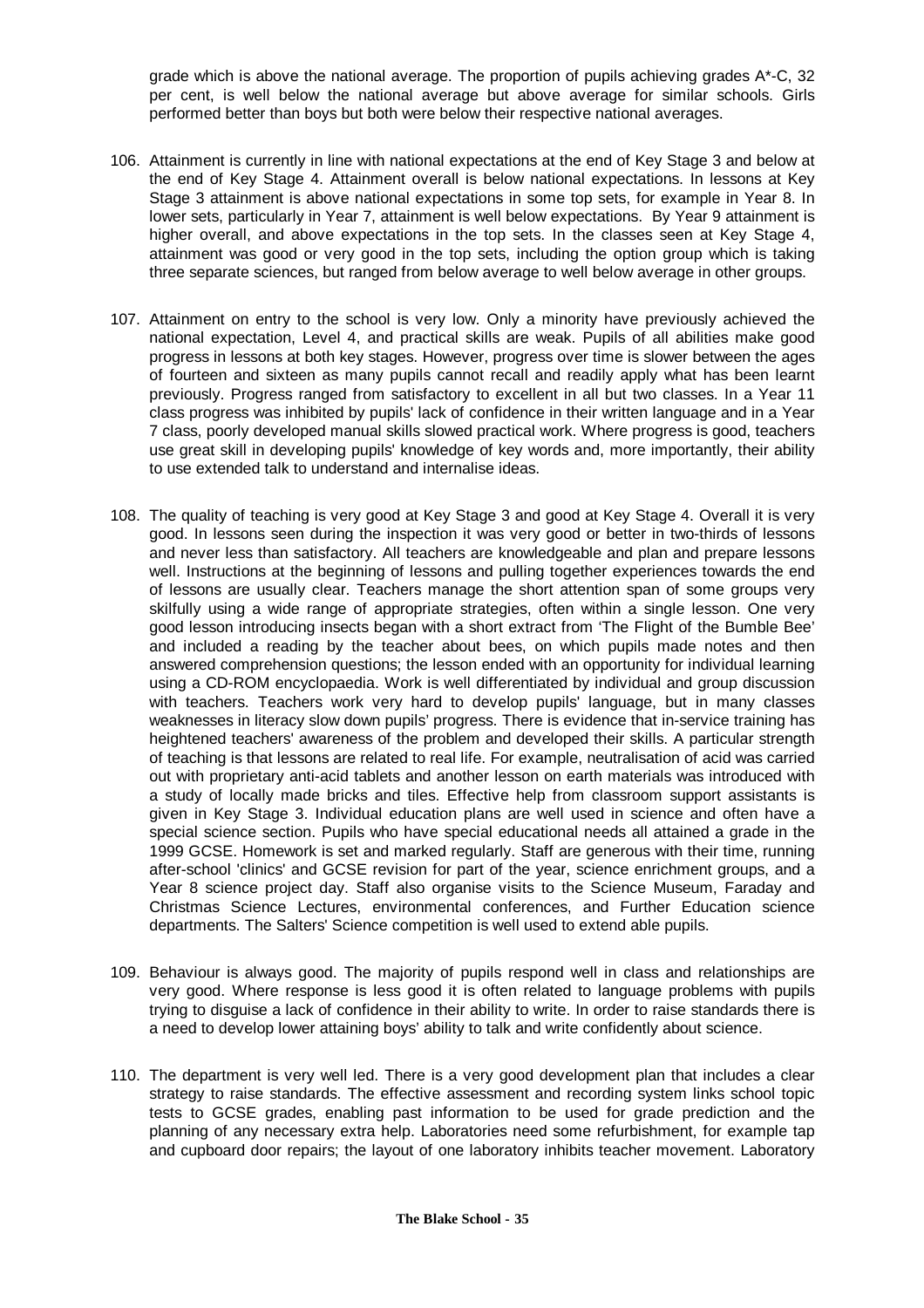displays include pupils' work and key words to help spelling and scientific vocabulary. Expenditure is low and ageing equipment cannot readily be replaced; this affects learning, for example old glass blocks are so chipped that their use is difficult. Science needs new equipment if it is to play its full role in the development and application of skills in information technology.

# 115. **OTHER SUBJECTS OR COURSES**

#### 115. **Art**

- 111. Eighty-four per cent of pupils achieved the national expectation in the 1999 statutory assessments at the end of Key Stage 3. This was above the national average. Over the period 1997-1999, GCSE results have fluctuated. Results were significantly below the national average for the proportion of pupils gaining grades A\*-C in 1997 and 1999 but nearer to the national average in 1998. The proportion of grades A\*-G obtained was in line with the national average in 1997 and above it in 1999. Girls performed significantly better than boys in the grade range A\*-C in 1998 but there was an improvement in boys' results in 1999.
- 112. Attainment overall is in line with national expectations at the end of both key stages. At the end of Key Stage 3 pupils' attainment in drawing and painting is in line with expectations, although their knowledge and understanding of artists' styles and their ability to organise their time and work independently of the teacher, are below what might be expected, even in practical activities. Many lack the confidence to express their ideas orally. In Year 9 higher attainers have good knowledge and understanding of two-point perspective and are able to relate past learning to their present task, but middle and lower attainers reveal a reluctance and in some cases an inability to remember processes covered and apply knowledge.
- 113. By the end of Key Stage 4 pupils' attainment in applying art techniques, and in thinking creatively and independently, within the framework provided, is in line with national expectations overall and occasionally above. In Year 11 higher attaining pupils benefit from enrichment activities such as gallery visits and are able to use such experiences to extend their own work. Examples of above average attainment were evident in the large pastel studies of sea creatures as well as some animation sequences. Other pupils are given the same opportunities but their lower motivation and lack of time management skills prevent many from making the best of the experiences offered.
- 114. The progress of pupils in Key Stage 3 is satisfactory overall. Higher attaining pupils in Year 9 make good progress as they observe and make pencil studies of pheasants. In Year 7 the progress of potentially higher attaining pupils in facial drawing is well supported by opportunities to understand the human skeleton and relate this knowledge to their own drawing. Pupils with special educational needs often make good progress in skill development in Years 7 and 8. Their good progress is well-supported by very careful lesson planning, including the use of computer resources. Progress slows in Year 9 as they display a reluctance to think more independently. Pupils' literacy development is not well supported in this key stage, for although key words are displayed and there are some opportunities for group evaluation, there is little time for extended discussion, either as a whole class or in small groups, or for pupils to share their ideas with each other.
- 115. Progress at Key Stage 4, in lessons seen, was good overall. During the inspection satisfactory or good progress is evident in the Year 10 personal identity project, both in the wide range of interpretations and the materials chosen, as well as the way pupils manage their time within the lesson. In the Year 11 garden project progress is more variable, with the majority of pupils keenly interested in resolving personal problems, whilst a few pupils lack motivation. This slows their progress. Weaknesses in research and development and independent enquiry skills,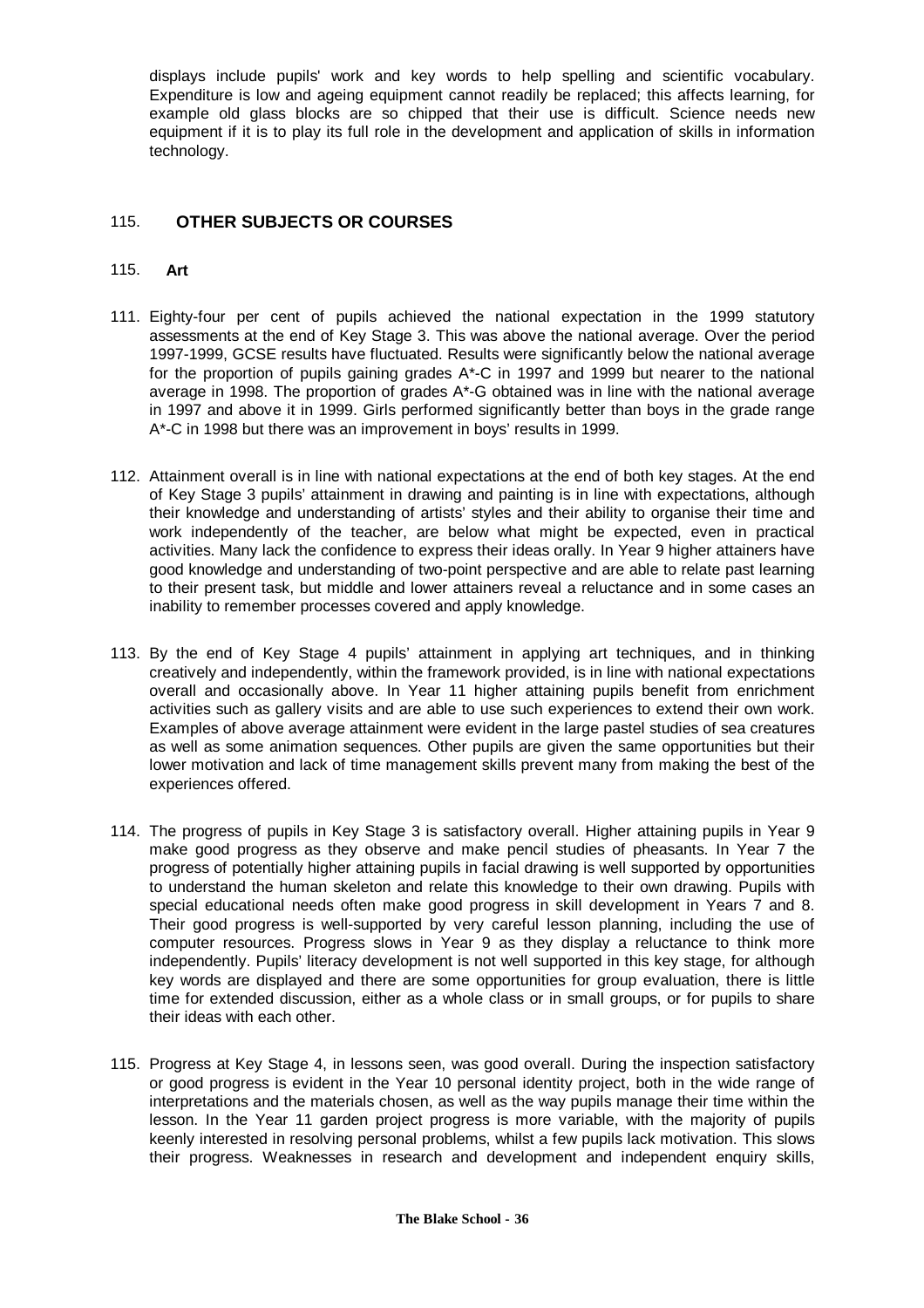highlighted in the last report, are still slowing the progress of a significant minority of pupils in this key stage.

- 116. Pupils' attitudes, behaviour and personal development are generally good. The majority of pupils enjoy art and behave well. The exception is in a Year 9 class where immature behaviour and the excitement of using paints lead to unsatisfactory noise levels which slow progress.
- 117. The quality of teaching is good at both key stages. It was good in over half of the lessons seen and never less than satisfactory. The best teaching occurs when the teacher has planned activities to give variety and sustain interest within the hour lesson. A strength of this teaching is where teachers encourage pupils to work independently, by devising tasks which reinforce their knowledge and personal understanding as well as their skill development. Assessment procedures are good. Pupils are informed regularly about the strengths and weaknesses of their work and this supports their good progress. Teachers are well qualified, and committed to their pupils' achieving higher standards. They are confident and competent in delivering the art element within information and communication technology.
- 118. The accommodation, although adequate and enhanced by good displays, is cramped and this discourages the production of large-scale work. The sink is poorly positioned in a corner of the room, and window blinds are inadequate for preventing strong sunlight interfering with pupils' work. The subject is well managed. Statutory requirements are met. Since the last inspection the assessment and recording policy has been refined and multicultural resources have been improved. Lack of an art technician limits the head of department's time for monitoring teaching and for curriculum development.

123.

#### 123. **Design and technology**

- 119. In the 1999 statutory national tests at the end of Key Stage 3, 18 per cent of pupils achieved the national expectation. This was well below the national average, 63 per cent, and lower than in the previous year. Boys and girls do significantly better at GCSE in this subject than in most other subjects in the school. Results have improved consistently over time in all design and technology subjects. In 1999, overall results at grades A\*-C and A\*-G exceeded national averages, and the average points score has also been above average. There have, however, been no A\* grades recently.
- 120. Attainment overall is below national expectations. It is below expectations at Key Stage 3 but in line with expectations at Key Stage 4. Target setting and regular end-of-unit assessments that are linked closely to National Curriculum levels of attainment are helping to raise standards. These have improved since the last inspection. Across both key stages, the making of products is the key strength of the pupils' work. They measure, mark, cut and join materials with accuracy. Products are well finished, and this generates a sense of pride amongst pupils in their work. This is reinforced by teachers who celebrate this work with some excellent displays and use pupils' work as exemplars of good practice. Pupils are encouraged to produce good working plans that set out approaches to work and give consideration to appropriate tools and materials. Across both key stages, too, pupils have a good grasp of the process of design: they use a variety of methods to generate ideas for designs and to evaluate their work. Annotation of design sketches as ideas develop has improved since the last inspection. However, there is a lack of precision in the graphic communication of ideas; pupils lack formal drawing and lettering skills which would enhance design portfolios. Also, research techniques are limited to those suggested by the teacher and to very immediate sources; pupils do not often explore wider avenues unless directed. Evidence of use of computers by pupils to help in research and in graphics is limited. Weaknesses are also evident in the breadth and depth of knowledge and skill that pupils can apply in some areas; the present Key Stage 3 curriculum offers no opportunity to work with electrical or pneumatic systems, and there is little detailed exploration of the importance of structures and forces in designing and making products. Attainment at the end of Key Stage 4 meets national expectations.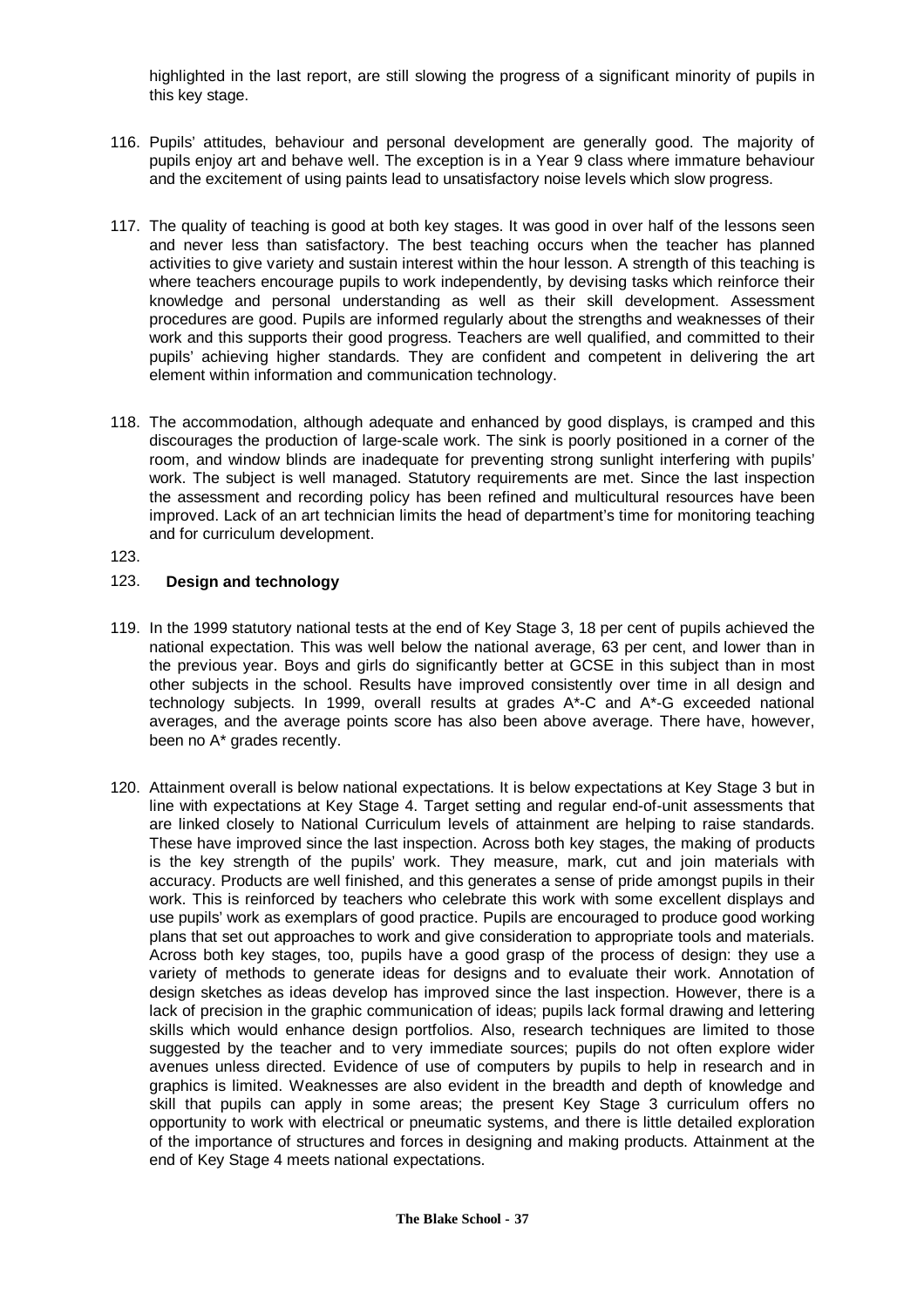- 121. Pupils enter the school in Year 7 with limited design and technology experience and low levels of attainment. They make good progress at both key stages and by the end of Key Stage 4 attainment is in line with national expectations. In Key Stage 3, they quickly acquire the basic principles of good design through very careful direction by teachers; this framework helps the high proportion of lower attaining pupils make very good progress. Higher attainers make satisfactory progress overall, particularly in the making of high quality products, but their designing skills could be improved with better research and drawing techniques. Across Key Stage 4, good progress towards the completion of GCSE coursework portfolios is consolidated by very clear guidelines and monitoring systems established by teachers and pupils. This structured approach again particularly helps the majority of lower and middle attaining pupils to make very good progress, but higher attainers do not sufficiently extend their investigation of the factors underlying the design of good products. Sensitive handling by staff ensures that pupils with special educational needs generally make progress at least as good as the groups in which they work.
- 122. Attitudes and behaviour are very good. There are particularly good relationships between teachers and pupils, although there is too much reliance on teachers for guidance in all aspects of work. Pupils show pride in their work, and their levels of motivation and application to task are mostly high, especially in practical sessions. Classes are very orderly, and pupils are mostly quick to set up and get working. There are also very constructive relationships between pupils, who are happy to work in groups and are ready to lend each other helpful advice and support.
- 123. The quality of teaching is very good. At Key Stage 3 it was very good in half of the lessons as teachers work hard to build up the individual capabilities of pupils. Teaching is good at Key Stage 4. Under clear-sighted leadership, teachers have developed effective strategies for improving the standards of pupils' work and these are evident at all levels - in the detailed analysis of the individual performance of pupils and that of the teachers themselves, in lesson structure, in the comprehensive assessment of pupil work and progress, and in the degree of individual support offered to pupils. Teachers mostly have a good level of knowledge, understanding and skill, and their lessons are well structured, with confident introductory briefings or demonstrations and units of work that are designed to generate high quality products in which pupils can take pride. Lesson time is well managed, closing with an effective review of learning points. Tools, equipment and materials are readily available for pupils who need them, but written resources within the department lack breadth and depth, and, as at the last inspection, constrain the degree of independent research which pupils can undertake. Teachers and the technician have created a pleasant and safe working environment. Marking is very thorough, with mostly consistent application of mark schemes, and good supportive comments. Homework is well used to support work done in class.

#### 128. **Drama**

- 124. Drama is taught within the expressive arts department. It contributes to the assessment of pupils' skills of speaking and listening in English. In 1999, at GCSE, a small number of pupils gained very good results with 90 per cent achieving grades A\*-C. There is no statutory teacher assessment at the end of Key Stage 3.
- 125. Attainment by the end of Key Stage 3 is broadly in line with expectations. By then, pupils have learned the essential disciplines of the subject and can work productively in groups to plan performances. Performance skills are insecurely established and there is a need to establish a better balance with the development of planning skills. When given opportunities to rehearse and refine, pupils develop appropriate gestures and become more confident in improvisation, as was evident in a Year 9 class exploring consequences of drugs abuse. However, they have insufficient awareness of how to communicate effectively with their audience and this continues into Key Stage 4. Few are able to comment on strengths and weaknesses in their own performances or those of others.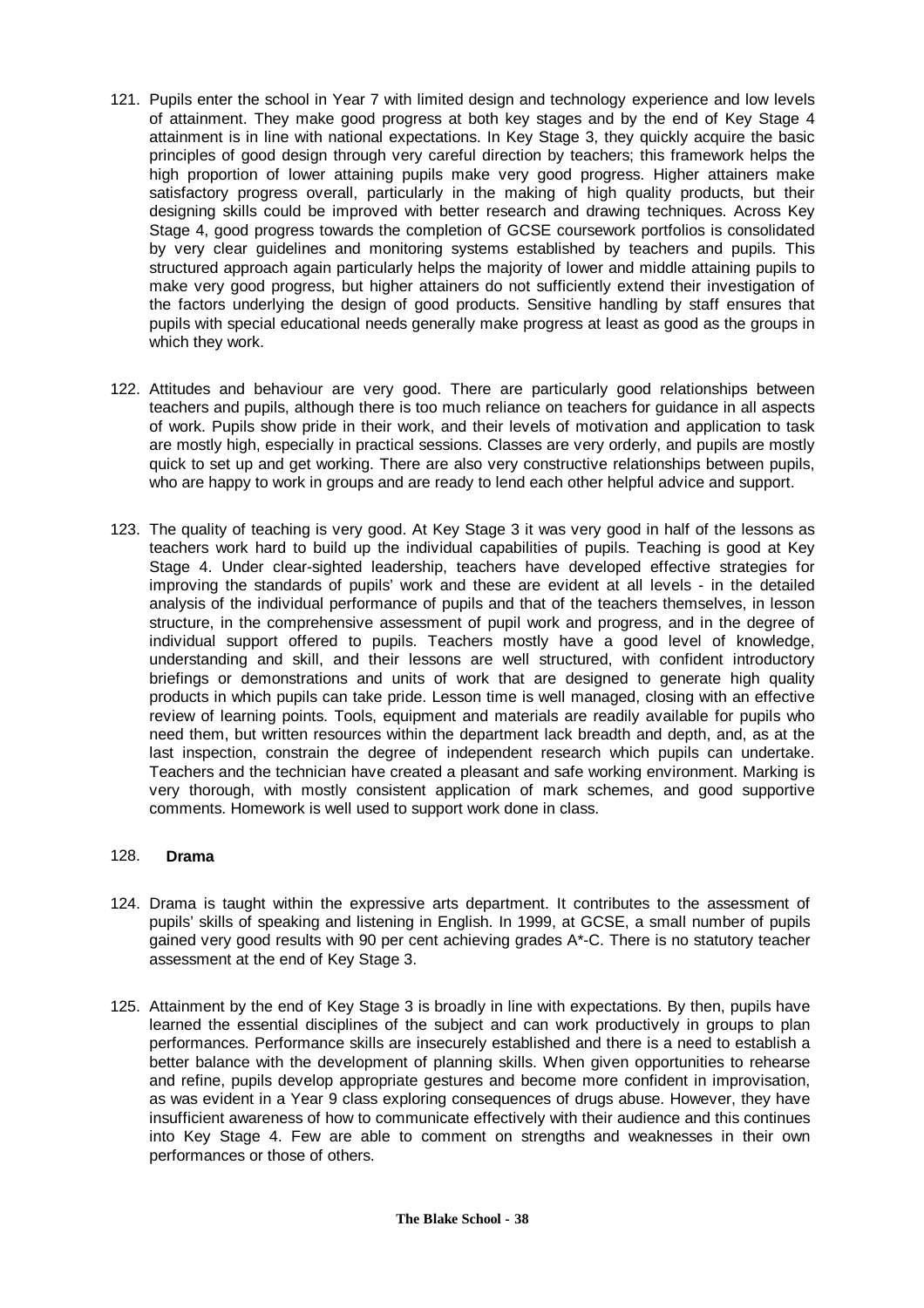- 126. Progress is generally satisfactory once pupils have recognised that development of the techniques of drama requires effort and concentration. Progress is helped by the generally positive relationships pupils have with each other. It is sometimes hindered by the inability of some pupils to sustain concentration.
- 127. The quality of teaching is satisfactory and sometimes good. Lessons are well planned to build upon previous learning. Positive relationships are established with most pupils. Good use is made of questions to help pupils to explore possibilities without relying upon direction by the teacher. Sometimes, too much time is given to planning at the expense of the development of other skills which slows the pace of lessons and the progress particularly of the higher attaining pupils.

#### 132. **Geography**

- 128. In the 1999 statutory national assessments at the end of Key Stage 3, 58 per cent of pupils attained the national expectation, Level 5. This was close to the national average, 61 percent. In the 1999 GCSE examination, 42 per cent of candidates obtained passes at grades A\*-C. This was below the national average, 56 per cent. Ninety-five per cent obtained grades A\*-G, close to the national average of 97 per cent. These results show a significant improvement since the previous inspection and a marked improvement on the 1998 results. Throughout the last three years the relative performance of boys and girls in both GCSE and National Curriculum teacher assessments has fluctuated, with neither having a marked ascendancy in any year.
- 129. Attainment by the majority at the end of Key Stage 3 is below national expectations, with one quarter above. Most pupils can, for example, use statistics to describe and draw age-related population pyramids, but only a minority can also explain them. Most pupils can draw accurate climate graphs and draw simple and compound bar graphs. While about half can extract relevant information from a range of sources to compile clear notes, lower attainers have difficulty with any task that requires extended writing.
- 130. At the end of Key Stage 4 attainment by the majority of pupils is below the national average, with a small minority in line with or above the national average. Higher attaining pupils compile clear annotated maps and diagrams. They have acquired a good technical vocabulary and produce good quality coursework, where they use basic statistical techniques to analyse their gathered data and test hypotheses. They have a good grasp of such complex ideas as the effects of trans-national companies on the economies of developing countries. However, about one third of pupils have difficulty with such concepts and, as at Key Stage 3, have difficulties with extended writing. Most pupils read fluently and with understanding from detailed texts. Numeracy skills, normally well developed among geography students, are relatively undeveloped within the subject at this school. Key Stage 4 pupils have not progressed beyond relatively simple statistical techniques.
- 131. Most pupils make good progress in lessons. At Key Stage 3 all pupils, including those who have special educational needs, make at least satisfactory progress and two thirds make good progress. At Key Stage 4 the majority make good progress in lessons but this is only sustained over time by higher attaining pupils. Lower attaining pupils, who comprise the majority of each year group, do not retain knowledge and understanding over time and this restricts their attainment in public examinations. Relatively slower progress in the classroom occurs when the pace of lessons is slow and pupils are not challenged sufficiently. In most lessons pupils recall and consolidate earlier learning and demonstrate advances in learning when responding to end of lesson progress checks. During a Year 8 lesson on the location of industry, pupils used earlier acquired learning on industrial location in the completion of an exercise on the location of an oil refinery and the clustering of industry around it. Year 10 pupils used their existing knowledge of volcanoes to good effect when describing the effects on human activity of the Mount St. Helens eruption. Most pupils show a gradual improvement over time in such skills as drawing sketch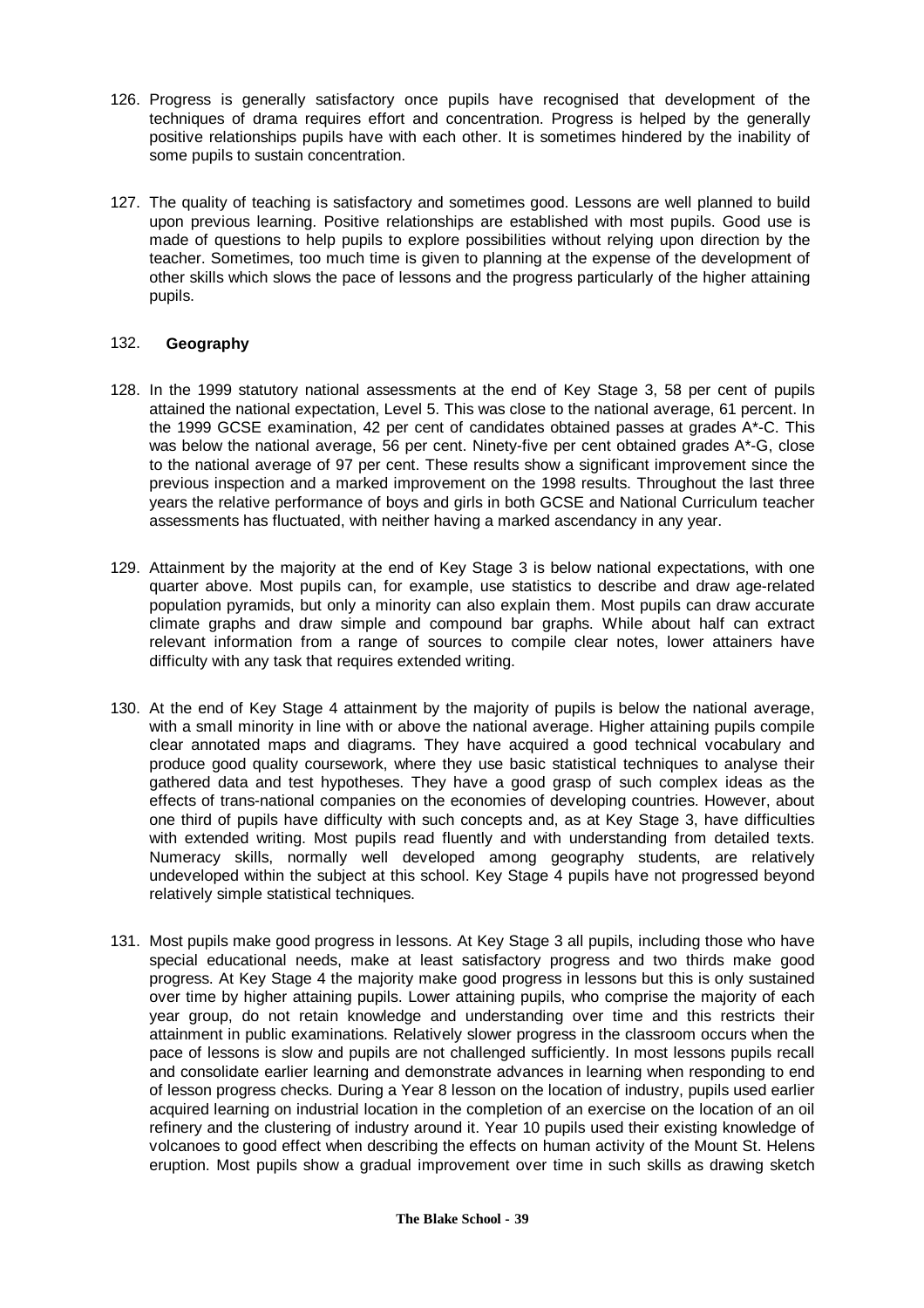maps and diagrams and in investigative work.

- 132. Attitudes to learning are predominantly good at both key stages, enabling pupils to make good progress in lessons. Most pupils concentrate well, especially when offered a variety of tasks in lessons. They work collaboratively in pairs and small groups when given the opportunity. They relate well to each other and adults and listen attentively to each other's points of view. Their capacity for personal study and independent learning is well illustrated by the way the majority approach enquiry work and coursework. The majority behaves well, but a small number of lower attaining Key Stage 3 pupils are occasionally disruptive and adversely affect the progress of others.
- 133. The quality of teaching is good at both key stages. In lessons seen it was never less than satisfactory and was frequently good or very good. At Key Stage 4 it was never less than good. The overall standard is higher than at the previous inspection. Classroom management and control is never less than good. Teachers have good subject knowledge and understanding of curriculum requirements. Pupils gained much from the depth of the teacher's knowledge in a Year 11 lesson on trans-national companies. Teachers provide content that is accurate and reflects current information, as in the same Year 11 lesson, when current protests in Seattle were put into context. The best teaching enthuses pupils with descriptions and explanations of places. Most teaching shows sensitivity in dealing with controversial questions such as the inequitable distribution and consumption of resources. Expectations are high in most lessons, but occasionally lower expectations and slow pace result in slower pupil progress. Lower attaining Year 9 pupils were challenged by the requirement to extract information from a detailed source in order to reach conclusions on the characteristics of population and land use in a Bristol suburb. Most lessons start with a summary of recent learning, building on pupils' existing knowledge, after which the aims of the lesson are made clear. Teachers' guidance in the use of a range of learning resources has a positive effect on learning. Marking is completed regularly and is usually accompanied by helpful comments that help pupils of all abilities to improve their work.
- 134. Most of the issues raised during the previous inspection have been addressed successfully. Outcomes would be improved if more thought were given to matching tasks to the needs of individual pupils, by the inclusion of more opportunities for pupils to practise their computer skills and the introduction of a greater variety of statistical techniques.

#### 139. **History**

- 135. Attainment at the end of Key Stage 3 is below national expectations. The proportion of pupils who reached Level 5 and above in the statutory teacher assessments in 1999 was slightly below the national average. There is no marked difference between the attainment of boys and girls. Teacher assessments over the last three years have shown a trend of gradual improvement. Attainment at the end of Key Stage 4 is well below the national average as indicated by the proportion of pupils achieving grades A\*-C at GCSE in 1999. However, the percentage attaining grades A\*-G is in line with the national average. These results, which have regularly been some of the best in the school, especially in 1998, have remained broadly consistent since the time of the last inspection. Apart from 1998, when the girls outperformed the boys by a margin similar to that nationally, there has been no marked difference between boys and girls in the last three years.
- 136. Attainment on entry is very low. The overall level of attainment in work seen during the inspection at the end of Key Stage 3 is below national expectations. By the age of 14, nearly all pupils have a sound historical knowledge and a good understanding of chronology, an area of weakness at the time of the last inspection. Most pupils have a satisfactory understanding of simple causes, but only higher attaining pupils can understand and successfully evaluate a number of causes. The best pupils in Year 9 can select, record and deploy evidence from different sources and can see how an event can be interpreted differently, as when examining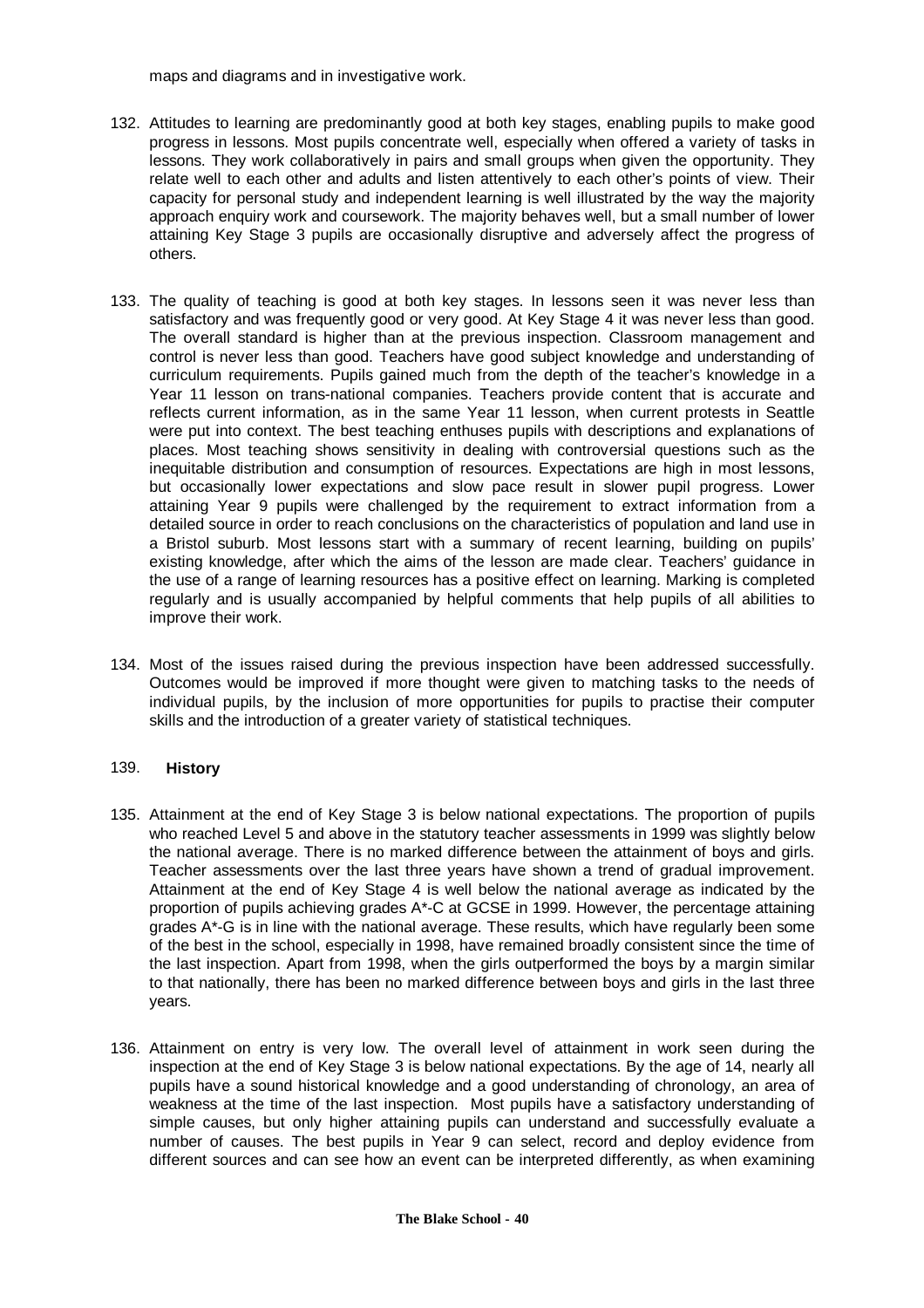the machine breaking of the Luddites from two different viewpoints. However, their understanding of bias and reliability of sources is limited. Weak literacy skills of lower attainers and those with special educational needs are hampering enquiry work, especially in selecting relevant evidence from sources and note-making, unless they are provided with appropriate materials and constant classroom support to help them. Such pupils also find recall of the key facts very difficult even when they receive direct help from the teacher. Attainment overall at Key Stage 4 is below the national expectation. Most pupils have a sound knowledge of the main features of the period and understand change and continuity, as when Year 10 pupils could compare the changes in medicine in different periods of history. Most higher attaining pupils have satisfactory skills of research and organisation, as seen in their course-work studies, though many lower attainers and those who have special educational needs are weak in information gathering and recording from sources and in producing detailed, extended writing, often because of limited understanding or recall of basic concepts. Middle attaining pupils have a better understanding, which they can express quite well orally but often struggle to communicate effectively on paper.

- 137. Pupils' progress over time is good at both key stages compared with their prior attainment. Progress in lessons at Key Stage 3 is never less than satisfactory and in half it is good or better. At Key Stage 4, it is always good and is often very good. The significant improvements, particularly at Key Stage 3, owe much to the generally high quality of teaching and expectations that make the subject both exciting and challenging for pupils of all abilities. The strong educational direction provided by the head of department, especially in promoting more varied teaching strategies to raise general learning skills as well as specific history skills, is beginning to address the serious weaknesses in literacy of many pupils when they enter the school. Increased classroom observation and the ready sharing of ideas is also helping to disseminate good practice which is having an impact on the pupils' progress. By the end of Key Stage 3, most middle, as well as higher attainers, develop satisfactory skills of enquiry and organisation, often leading to detailed and well-argued essay-writing from the very best pupils. Lower attaining pupils develop these skills more slowly with the help of writing frames, redrafting of work and effective classroom help from learning support staff. The highest attaining pupils have developed effective skills of interpretation and analysis of events, though awareness of bias and reliability of sources is less well developed. Nearly all pupils develop appropriate historical knowledge and understanding of chronology and change, though developing satisfactory factual recall in lower attainers remains a problem. At Key Stage 4, skills of note-making, extendedwriting and enquiry are more fully developed in lower attaining pupils and those who have special educational needs, as seen in their coursework studies on Bloody Sunday and the Bridgwater Docks. Satisfactory knowledge of the main characteristics of the period is developed in nearly all pupils, who learn to express themselves orally with more confidence through regular group work. Higher-attaining pupils have learned to analyse sources critically and have a sounder understanding of interpretation. Such skills are less developed in middle and lower attaining pupils.
- 138. The attitude of pupils to work in all the lessons is good and, occasionally, very good. It is equally good at both key stages. This is a definite strength of the department and an improvement on the situation previously reported. Nearly all pupils listen attentively, settle quickly and concentrate well for the whole lesson if the learning materials match their needs and there is a good pace to the lesson. They behave well and have a very good relationship with the teacher, which is based on mutual self-respect. They co-operate with each other and show respect for each other's views and feelings, as when Year 8 pupils effectively discussed the accuracy of a cartoon strip in illustrating the Peasants' Revolt. Most pupils work well on their own and strive hard with difficult tasks, including lower attainers and those with special educational needs when appropriate in-class teaching support and materials are available. They do homework regularly, encouraged by thorough and encouraging marking, with helpful suggestions on how to improve. Most pupils across the attainment range take a pride in their work and only rarely is it left uncompleted. Nearly all pupils are well motivated and are enthusiastic about the subject, which has a large uptake in the Year 10 options.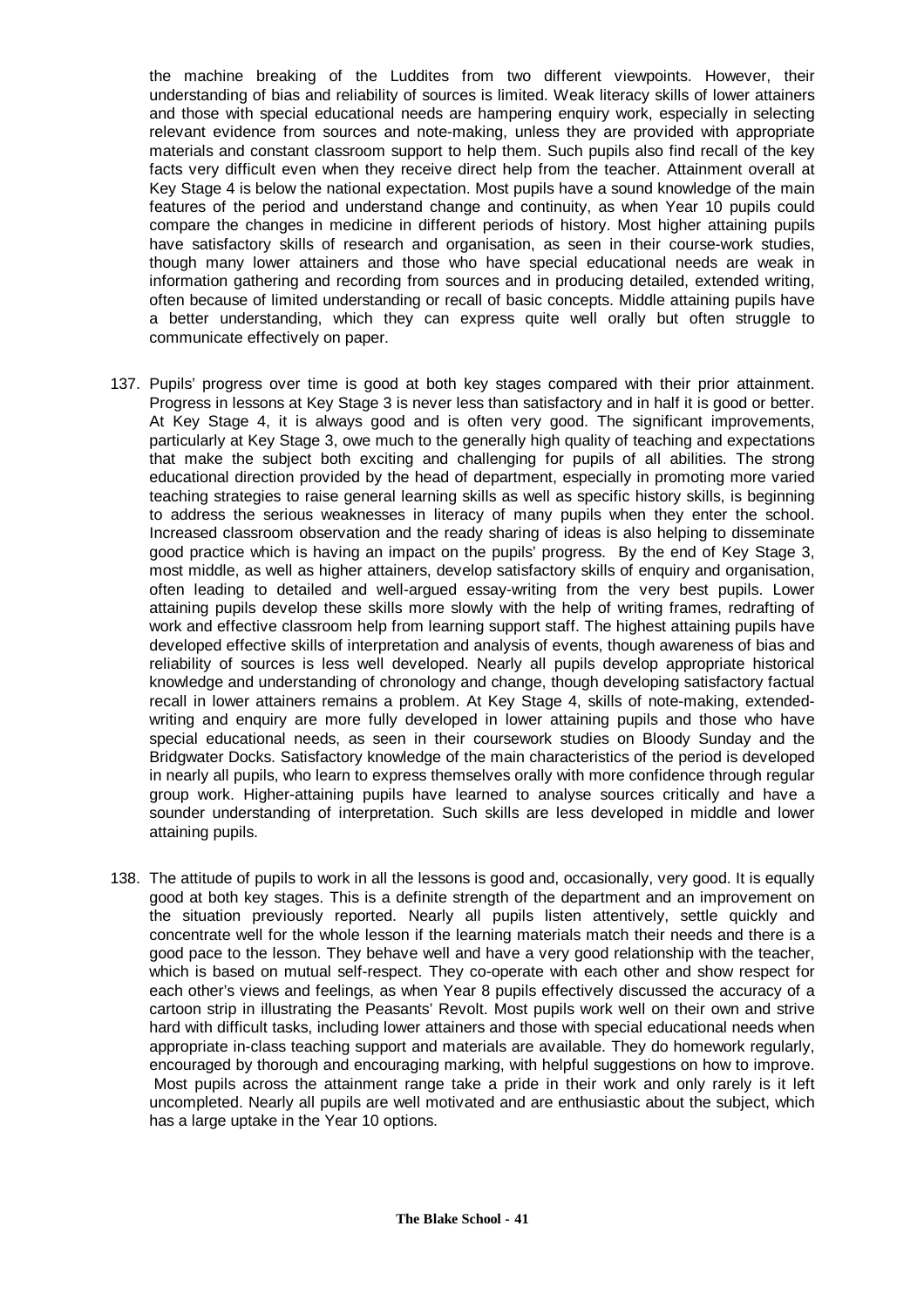139. The quality of teaching is good at both key stages. It was good in two-thirds of lessons. Occasionally it was very good or excellent. It was never less than satisfactory. It was best at Key Stage 4, where it was always good or better. This is a marked improvement compared with the situation previously reported, when half of the lessons at Key Stage 3 were unsatisfactory. This has clearly contributed to raising the level of attainment and progress, especially at Key Stage 3. Teachers have a good knowledge and understanding of the subject. Lessons are well planned with learning objectives clearly explained to the pupils and high expectations set. Classroom management and control are good with high standards of discipline. There are very good relationships with the pupils, usually combining firmness and humour, and based on a strong desire to help pupils of all abilities. A wider variety of teaching strategies is now used, promoted by the recently revised and well designed schemes of work. There is an appropriate emphasis on developing history skills and basic learning skills and encouraging more individual enquiry and problem solving by the pupils. Teachers encourage empathy in activities and writing, often in an exciting way. For instance, Year 9 pupils had to describe a street scene in 19th century London through the eyes, nose and ears of one of the figures in a well-chosen picture of the time and a teacher dressed up as a renaissance medical innovator to explain the importance of his discovery to a Year 10 audience. Materials are being provided which match the needs of lower attaining pupils and those with special educational needs, though Year 7 pupils need more structured guidance in enquiry skills in their project on 'Life through the Ages'. Progress is also carefully monitored through regular assessments, moderated to National Curriculum levels, which most pupils understand. The head of department is well aware of the need for developments in the use of information and communications technology and history trips as additional resources in order to promote further the good progress already made in the quality of teaching.

#### **Information technology**

- 140. Overall standards of attainment at the end of Key Stage 3 meet national expectations. In the 1999 statutory teacher assessments at the end of Key Stage 3, 57 per cent of pupils achieved the national expectation, Level 5. By the end of Key Stage 3, most pupils are able to show a sense of their audience and purpose in the presentation of information, and demonstrate a high degree of confidence in the use of office standard applications. They are able to move between applications with ease, importing and exporting documents, and using tools within programs skilfully to refine their work. They build and use databases well. Pupils also have good keyboarding skills as a result of making use of multi-media tutorial packages in school, especially in Year 7. By the end of Key Stage 4 attainment overall meets national expectations. On the discreet information technology key skills programme, followed by all pupils, attainment exceeds expectations as pupils use their confidence in office applications to complete a wellstructured and administered course. In 1999 60 per cent of pupils completed this programme to Level II. All pupils are currently working at Level II standards in most aspects of their work, and higher attainers in Year 11 have already completed their portfolios. The GCSE course is new, and there have been no results yet. Standards are below national expectation; a high proportion of pupils are constrained in explaining systems and processes by literacy and numeracy difficulties, and coursework investigations and solutions lack depth; but pupils again show confidence in using machines and software. Across both key stages, there remains insufficient opportunity for pupils to apply information technology in other subjects to help them improve their learning; at Key Stage 4 this creates particular weaknesses in pupils' capabilities in using computers for control and measurement tasks, and for creating and manipulating spreadsheets.
- 141. Progress is good by the end of Key Stage 3. Pupils of all levels of ability develop very high levels of confidence with office applications in particular, underpinned by good basic skills in keyboarding and use of application tools. They are helped by materials in the discrete information technology course that provide a well sequenced series of tasks for lower attainers yet also offer challenge to higher attainers. Resources currently place some constraints on progress, because pupils use different systems in Year 9 and spend some time repeating skills and processes. There are insufficient opportunities for pupils to apply their skills in other subjects, and there is therefore insufficient reinforcement of the good work done in information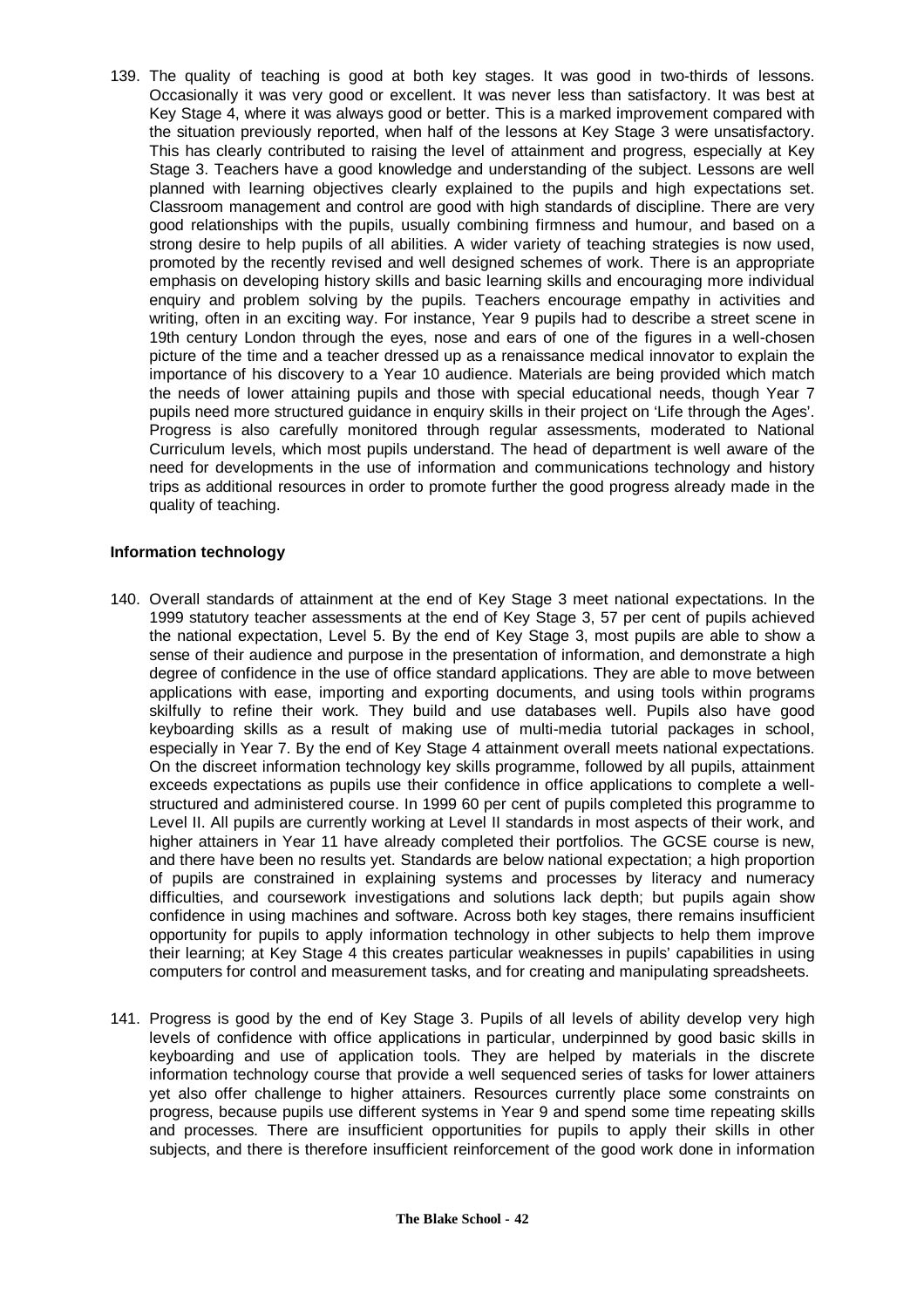technology lessons. In maths and English, computers are used effectively in numeracy and literacy programmes, and there are instances of computers being used in other subjects such as science, art and design and technology; but pupils do not systematically use information technology to help them research, organise and present information in other subjects.

- 142. At Key Stage 4 overall progress is satisfactory. It is good in the key skills programme as pupils acquire valuable skills in the preparation of business documentation; though an exception occurs in a large Year 11 class where pupils who do not have access to computers and spend time undertaking copying tasks of limited value. Progress of pupils in the application of information technology to their learning in other subjects at Key Stage 4 is unsatisfactory. There is insufficient planning for the use of information technology in subject schemes of work, and limited availability of computers and other resources for independent study outside class time. Development plans are in place which address these issues in response to the issues identified at the time of the last inspection. However, much remains to be done. Pupils with special educational needs make good progress at both key stages, deploying information technology to help in a variety of ways, such as in the use of literacy and numeracy programmes, and in the use of laptops to help in written communication and the organisation of work.
- 143. Attitudes and behaviour in information technology lessons are very good. Pupils at both key stages show a good deal of responsibility in organising their work in order to meet the performance criteria set for them, and much perseverance in completing their tasks. There are very good relationships between pupils and teachers. Pupils rarely turn to the teacher immediately for help; the teacher is then able to circulate, offering constructive advice on how work can be improved as it proceeds. This is an improvement since the last inspection, when teaching was 'over-controlled'. There are also constructive relationships between pupils, who are always ready to lend each other helpful advice and support.
- 144. Teaching of information technology is always at least satisfactory; it is mostly good at Key Stage 4 and very good at Key Stage 3 as pupils acquire the basic skills of the subject. It reaches excellent standards in Key Stage 3 where the structure of the work is so well understood by pupils of all attainment levels that they engage in their work immediately, with intense concentration, and with the minimum of teacher instruction. Management of pupils by teachers is a real strength. Pupils are encouraged to seek their own solutions to problems under close scrutiny by the teachers; this approach provides challenge and learning opportunities for higher attainers as well as effective support for lower attainers. Workbooks for the information technology courses offer very good stimuli to pupils of all abilities. Hardware and office standard software available in the new suited rooms are very good indeed and are used to very good effect by teachers whose knowledge, understanding and skill are very good. Technical support is readily available to pupils and teachers. Time is generally very well managed, with good reenforcement of learning points at the end of lessons. Marking is thorough and effective; pupils know what they need to do to meet performance criteria and course requirements. This is an improvement since the last inspection. However, the relationship between these assessments and the National Curriculum levels at Key Stage 3 is not explicit enough.

# **Modern foreign languages**

145. Twenty-eight per cent of pupils achieved the national expectation, Level 4, in the 1999 statutory teacher assessments at the end of Key Stage 3. This was well below the national average, 63 per cent. Results have fluctuated over the last three years. There is no significant difference in the attainment of boys and girls. Within lessons seen during the inspection boys achieved a lower standard than girls and there were many more boys in the lower sets. With the exception of 1997 the GCSE French examination results since 1995 have been significantly below the national average. Boys outperformed girls slightly in 1999 and 1998. German results were well above national averages in 1996 and 1997 but significantly below in 1998 and 1999. GCSE German is an option subject.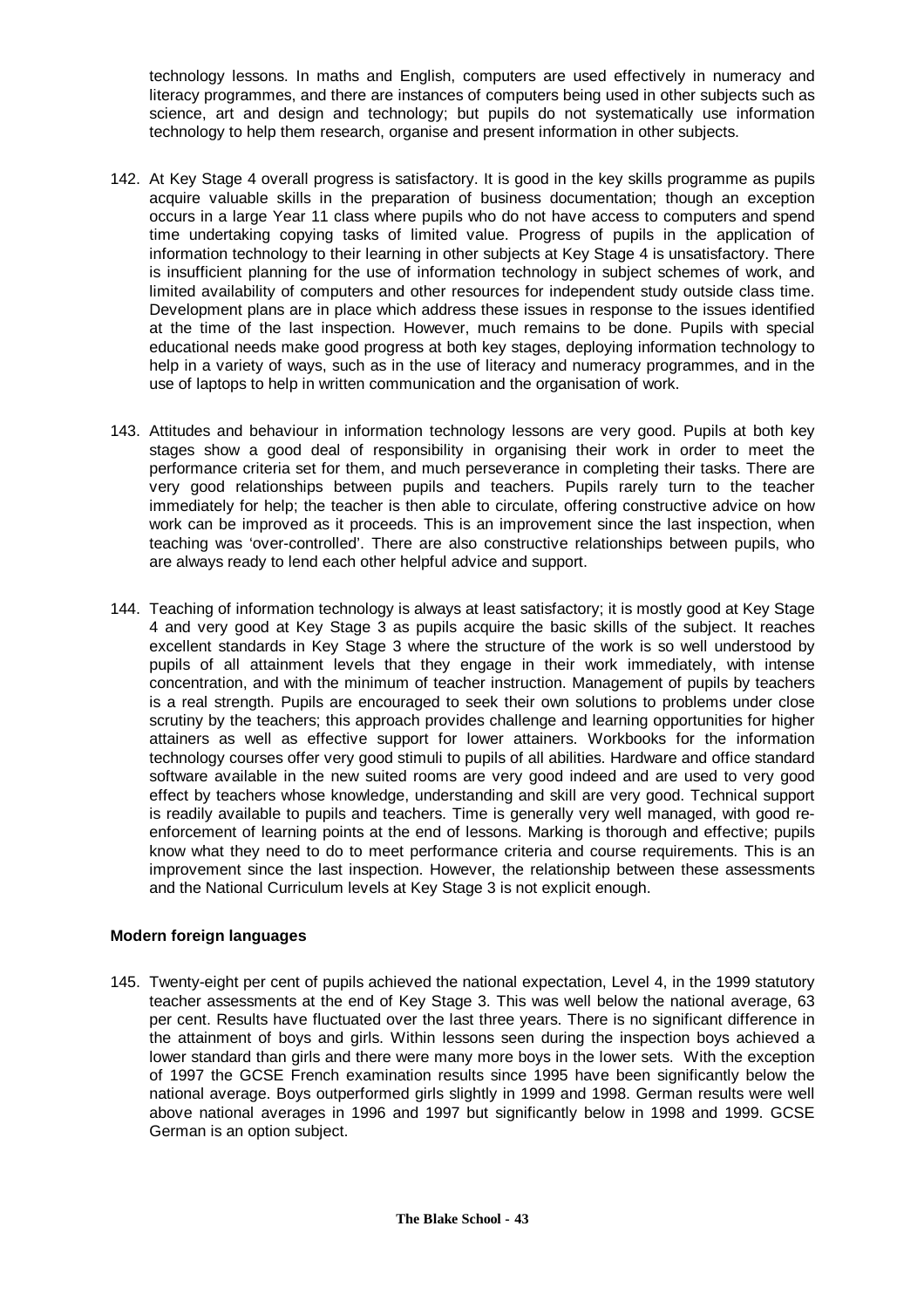- 146. Attainment is below national expectations by the end of both key stages. All pupils lack confidence in using the target language for free self-expression because they are given insufficient opportunities in lessons. They can readily give short answers to teachers' questions but cannot speak at greater length in order to hold a simple conversation. They can extract details after listening to short extracts but have insufficient opportunity to hear and extract meaning from longer passages. Pupils can extract details from short reading texts. Simple writing tasks are completed accurately. Extended, independent, writing is being gradually developed in all years and most effectively in Key Stage 4 where there is increasing evidence of a variety of styles that meet the requirements for the higher GCSE grades.
- 147. Progress is satisfactory by the end of each key stage. This owes much to the well planned teaching that is generally well matched to the different levels of ability, including those who have special educational needs.
- 148. Most pupils are very attentive and respond and behave well, showing positive attitudes to the learning of a modern language and excellent relationships. Attitudes are keenest and most positive at Key Stage 3.
- 149. The quality of teaching was satisfactory or better in four fifths of the lessons. Unsatisfactory teaching occurred only in German at Key Stage 3. Where teaching was satisfactory or better the teacher had planned carefully, proceeding from listening to gaining confidence in speaking before reading and writing were attempted. Where lessons were less satisfactory and the response of pupils less active, teachers failed to use the target language consistently, to give a substantial input of their own expertise, to plan varied opportunities for full and active student involvement and to make lesson objectives clear. The frequent technique of closed questions restricts opportunities for spontaneous self-expression. There is an emphasis on word lists and writing to model sentences at the expense of applying words for self-expression and communication. Appropriate homework is set regularly at both key stages.
- 150. The staff are well qualified and experienced in the languages they teach. However, there are insufficient occasions when lessons are enriched by use of direct or indirect reference to life in France or Germany. Information technology is fully incorporated into schemes of work but as yet is not used on a regular basis in lessons.
- 151. Marking of pupils' work is regular and meticulous, including both evaluative and formative comments, thus contributing to pupils' increasing awareness of how they can improve. There are regular assessments to monitor progress and assessment grades are efficiently recorded and used for monitoring and to inform planning. A strength of the department is the awareness of the pupils of their grades and future targets.
- 152. Teaching accommodation is unsatisfactory and does not allow for flexible classroom arrangements. The hutted accommodation includes small rooms, with poor acoustics and inadequate dim-out facilities. Audio-visual provision is adequate. The textbook situation is satisfactory. Modern languages books in the school library are not used regularly. The German exchange, French residential visits and other cultural outings make some contribution to the cultural development of pupils but their potential is not fully realised.

#### 157. **Music**

153. By the end of Key Stage 3, standards in classroom work are well below those expected nationally. In the 1999 statutory teacher assessments 12 per cent achieved the national expectation. Sixty-seven per cent did so nationally. Many pupils have very limited musical experience when they start at the school. There are wide differences in attainment between those pupils who have received specialist and/or instrumental teaching in their primary schools and parental support and those who have not. Singing is under-developed. Pupils sing insufficiently and irregularly. Most pupils play keyboards and tuned percussion in instrumental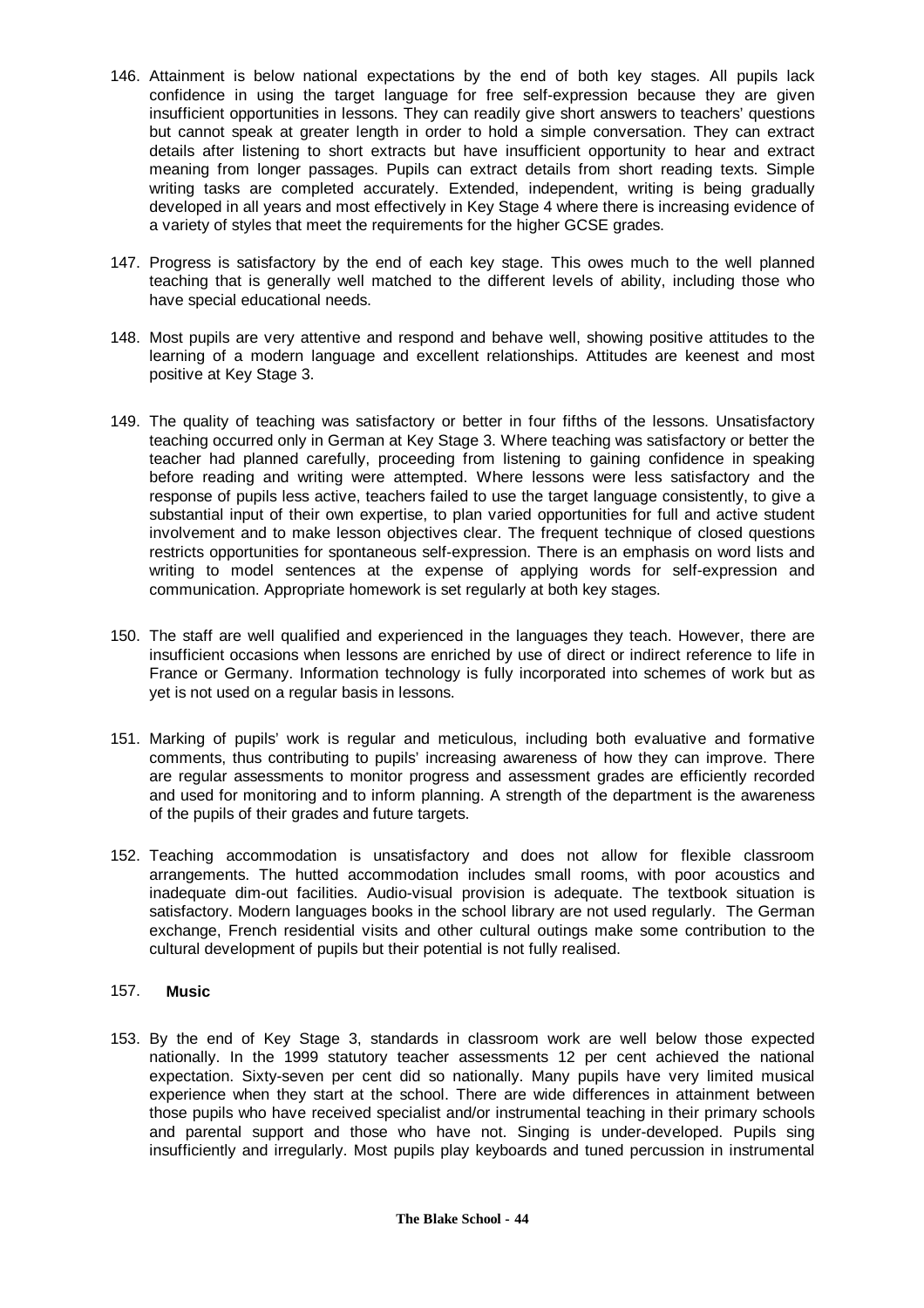work, but performing and music reading skills are poorly developed. Pupils who play instruments can name given notes or recognise common signs but the majority shows little understanding of notation. In composing pieces with given ideas, many pupils show imagination and control but most do not understand structure, compositional devices and lack techniques to develop pieces or the performing skills to realise them. Pupils listen most carefully to each other and recordings. They appraise sensibly showing sensitivity towards the feelings of each other but their musical vocabulary is very limited. Pupils' general musical knowledge, for example of composers, instruments, forms, styles and artists is poor.

- 154. At Key Stage 4, music forms part of the expressive arts GSCE course. Good-sized groups have achieved above average examination results in recent years. The 1999 results were typical with all pupils achieving grade C or above. Standards in the current two Year 11 groups and in the Year 10 groups vary widely but most pupils' musical skills are limited. Some pupils show promise in singing individually and sound instrumental skills. In composing, pupils' standards are affected adversely by their lack of previous experience, the lack of practise areas for group work and the lack of computers to help them develop and record their work. They listen attentively to each other and appraise sensibly but show very limited general knowledge of music and the arts.
- 155. At Key Stage 3, progress in relation to pupils' prior experience is good. In recent years, the department has been through a period of instability, affecting progress. Since the arrival of the new, enthusiastic head of department, standards have begun to improve and the department is well placed to move ahead. Pupils who are instrumentalists, and read music, make the best progress building on their previous learning, experience and their personal interests. However, many pupils lack prior appropriate experience to adequately develop instrumental, vocal and music reading skills to enable them to achieve their potential in performing, composing and listening. Pupils who have special educational needs make good progress and are well integrated, especially where they are supported in the classroom. Progress in Key Stage 3 is affected by the insufficient time allocation for music, the lack of practice areas and shortages in resources. Progress at Key Stage 4 in expressive arts is good when pupils show enthusiasm but progress is affected by the absence of pupils, sometimes at college and the shortages in accommodation and resourcing.
- 156. Most pupils show positive attitudes and good behaviour supports achievement. Music is a popular subject and most pupils enjoy the lessons. They are involved and well motivated. Pupils are friendly, open, responsive, respectful towards staff and each other, use equipment sensibly, work well collaboratively and generally they remain on task when working in groups. They show initiative and appreciate being given responsibility, for example when composing in groups. They enjoy music making most, especially using instruments. In expressive arts work, most pupils are keen and many rate the subject as their favourite but a minority does not make enough effort to do their best and underachieve. Some examination pupils take advantage of opportunities in tuition and this supports their work. Pupils recognise that the arts contribute significantly to their social, cultural and personal development.
- 157. All teaching seen during the inspection was good and many lessons were very good. It has improved since the last inspection. Teaching is enthusiastic, confident and shows good subject knowledge. Expectations of pupils' work and behaviour challenge pupils. There is a strong rapport between pupils and their teacher and relationships are excellent. The lively lessons use a wide range of resources although pupils do not make sufficient use of their own musical instruments to support their work. Lessons are appropriately planned, pitched well, and well organised. Assessment is very encouraging and supportive; skilful questioning involves all pupils. Homework is set informally but is not used systematically to extend learning, especially in practical work. The new staff have worked very hard to achieve great improvements but need more time to raise standards further, for example by monitoring tuition. Documentation is now excellent; links with other schools are now being developed. Deficiencies in resources include sheet music, books, computers, audio equipment and a piano for the hall. Technical support is needed.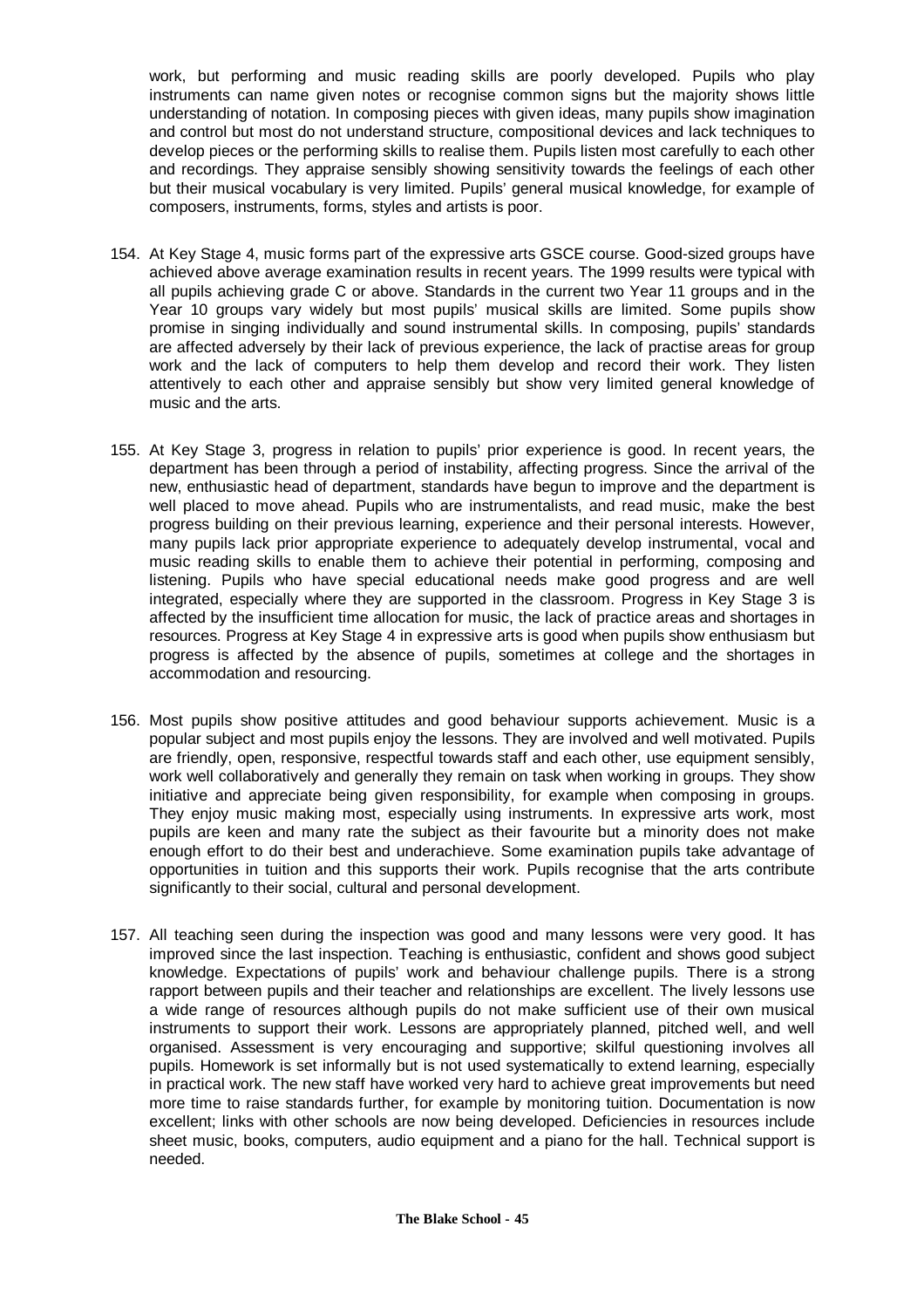158. Six visiting teachers provide an appropriate range of instrumental and lessons involving 25 boys and 49 girls (an above average 13 per cent of the school's population). Standards are satisfactory; pupils' attitudes, progress and the quality of teaching are good but the small hut used is unsatisfactory and also poses a health hazard to hearing when used by rock bands. Instrumental staff and their lessons support a wide range of developing extra-curricular activities. In these, standards are sound and improving; attitudes and progress are very good. Events such as the talent competition involving large numbers are held regularly, visits to concerts are now being planned and musicians visit the school, for example to give workshops within arts week. Current activities include the choir, band, wind, string, percussion and recorder ensembles as well as several rock bands. The extra-curricular work offers opportunities for all pupils to be involved in a wide range of activities. These are now beginning to enhance the cultural life of the school and the community although there is a lack of regular listening or live performances in assembly. The activities reflect the dedication of staff, the support of parents and the enthusiasm of the musicians whose performances and successes are now bringing credit to the school and this thriving department.

#### 163. **Physical education**

- 159. Attainment at the end of both key stages is currently in line with national expectations although the percentage attaining the national expectation in the 1999 statutory teacher assessments was below the national average. Boys and girls attained similarly. In terms of pupils' practical performance standards of attainment have been maintained since the last inspection and they remain broadly in line with national expectations at both key stages. At Key Stage 3 pupils are successfully developing their sending and receiving skills in a variety of games as well as improving their knowledge and understanding of rules and tactics. In hockey, for example, girls in Year 7 are able to retain close control of the ball when practising using the forehand and in some cases reverse stick. The more competent netball players in Year 8 can demonstrate correct footwork when catching and can apply their skills in a game situation. In badminton in Year 9 most pupils can sustain a rally with a partner and a significant number can play a drop shot and overhead clear.
- 160. At Key Stage 4 the majority of pupils consolidate and develop the skills acquired earlier and most, though not all, work with increasing levels of confidence in activities such as basketball, football, volleyball, badminton and netball. Some pupils are also able to officiate and control games competently as well as leading warm-up activities very effectively under guidance at the start of lessons. Several also help in extra-curricular activities with younger pupils. GCSE is not currently offered in physical education.
- 161. Pupils have had different experiences and opportunities prior to coming to the school and at Key Stage 3 they make good progress in lessons and over time. They adjust quickly in Year 7 and as they experience the different activities most maintain their good progress as they move through the key stage. At Key Stage 4 where the majority of pupils have less time for physical education progress is satisfactory over time but is good in some individual lessons. Most pupils who are taking the Junior Sports Leaders Award are progressing well. In Year 10, for example, pupils made very good progress in a basketball lesson in which they learnt a number of different drills that they could use in coaching younger players as well as improving their own individual levels of performance. The majority of pupils on the register of special educational needs are also making satisfactory progress.
- 162. Most pupils enjoy physical education. They arrive for lessons in an orderly way and change quickly. The standard of kit is very high and levels of participation are good throughout the school. They respond positively in lessons and work with interest and enthusiasm. Pupils cooperate with others very willingly in practices aimed at improving their level of performance. Equipment is treated with respect, pupils are aware of safety aspects and behaviour in all lessons is very good.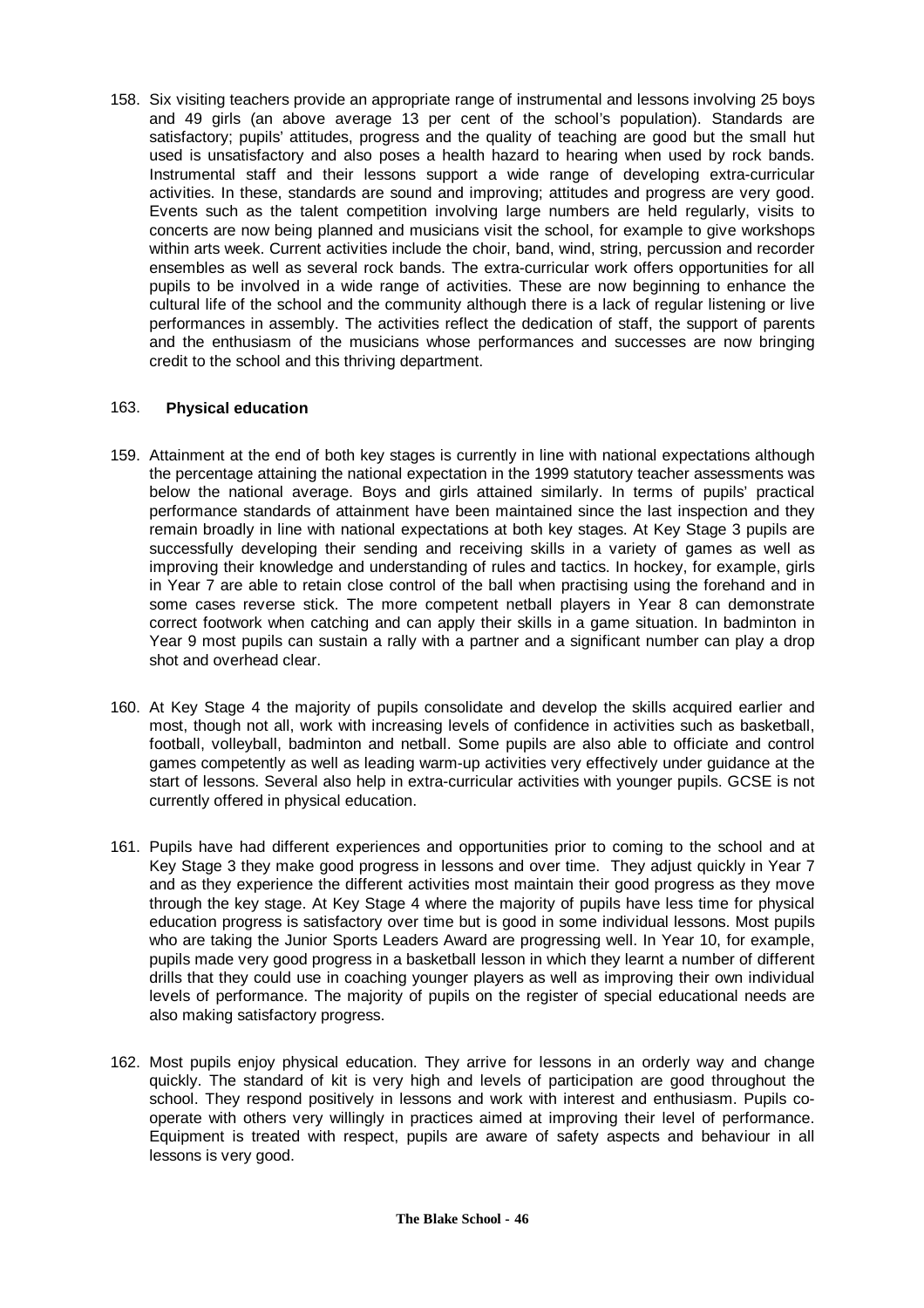- 163. No unsatisfactory teaching was observed during the inspection and the quality of teaching from the two full-time members of the department, one of whom is a newly qualified teacher, is always good and on occasions very good. The most effective lessons are characterised by high expectations of work and behaviour and very good class management. Relationships are particularly good and staff are sensitive to the needs of those pupils who might lack confidence in some activities. The quality of teaching, combined with the very good indoor and outdoor facilities, has a positive impact on standards.
- 164. Since the last inspection an appropriate assessment system has been put in place. Some adjustments have also been made to the curriculum. Pupils are no longer withdrawn from physical education to attend German lessons. Pupils at Key Stage 3 currently experience dance through the expressive arts faculty but there are plans to review this arrangement. The school has recently conducted a pilot study which has involved 'buying in' a teacher to deliver dance at Key Stage 4. In lessons observed during the inspection this proved to be very successful. The Junior Sports Leaders Award is a positive addition to the curriculum for some pupils at Key Stage 4. There are also plans to consider the re-introduction of the GCSE course in the near future. The department, supported by several other colleagues, continues to provide a good range of extra-curricular activities at lunchtime and after school which are open to all. During the inspection these included football, netball, hockey, basketball, badminton and volleyball and most activities were well supported by groups of enthusiastic pupils.

#### 169. **Religious education**

- 165. Attainment overall is below the expectations of the Somerset Agreed Syllabus. It is below expectations by the end of Key Stage 3 and well below expectations by the end of Key Stage 4. By the end of Key Stage 3 pupils have a broad knowledge of the beliefs and practices of Christianity and are aware of the major Christian festivals and rites of passage. A growing number of pupils are able grasp the significance of such beliefs for a believer and how they influence a person's life style. Their knowledge of other religions is much less detailed. They have an awareness of some of the main features of these religions but their knowledge lacks depth and is at times confused. For instance in Year 9 pupils know that the Jewish place of worship was a synagogue but can not go on to describe how Jews worship in such a building. They have no understanding of the importance of the Torah. Most pupils are able to relate the issues being discussed in the classroom to their own life style and understand that responses to such issues would vary between religions and cultures. For instance when examining the problem of suffering in the world Year 9 pupils were able to recognise that much of the suffering in the world is caused by human conflict. A minority of pupils can bring into their discussions specific concepts and language from other religions.
- 166. A shortage of time at Key Stage 4 means that pupils do not go on to consolidate the knowledge that they have acquired at Key Stage 3. They are able handle discussions sensitively on contemporary social and moral issues. They recognise that people often demonstrate their religious commitment and values in their response to such issues, but the level of knowledge displayed is at a very personal and narrow level. A small minority of pupils were able to look beyond their immediate environment and bring to bear concepts and beliefs of other religions but their knowledge of all religions, including Christianity, was very shallow and confused. Year 11 pupils were unable to describe in detail any major festivals.
- 167. Low and middle attaining pupils make satisfactory progress in some areas. Their lack of knowledge of basic Christian beliefs was clearly shown when some pupils were not aware that Roman Catholicism was a Christian denomination. Progress for the higher attainers was unsatisfactory. For pupils taking German as a second language the time allocation for religious education is reduced by half. This has a serious effect upon standards and is a major factor in the progress of the higher attainers.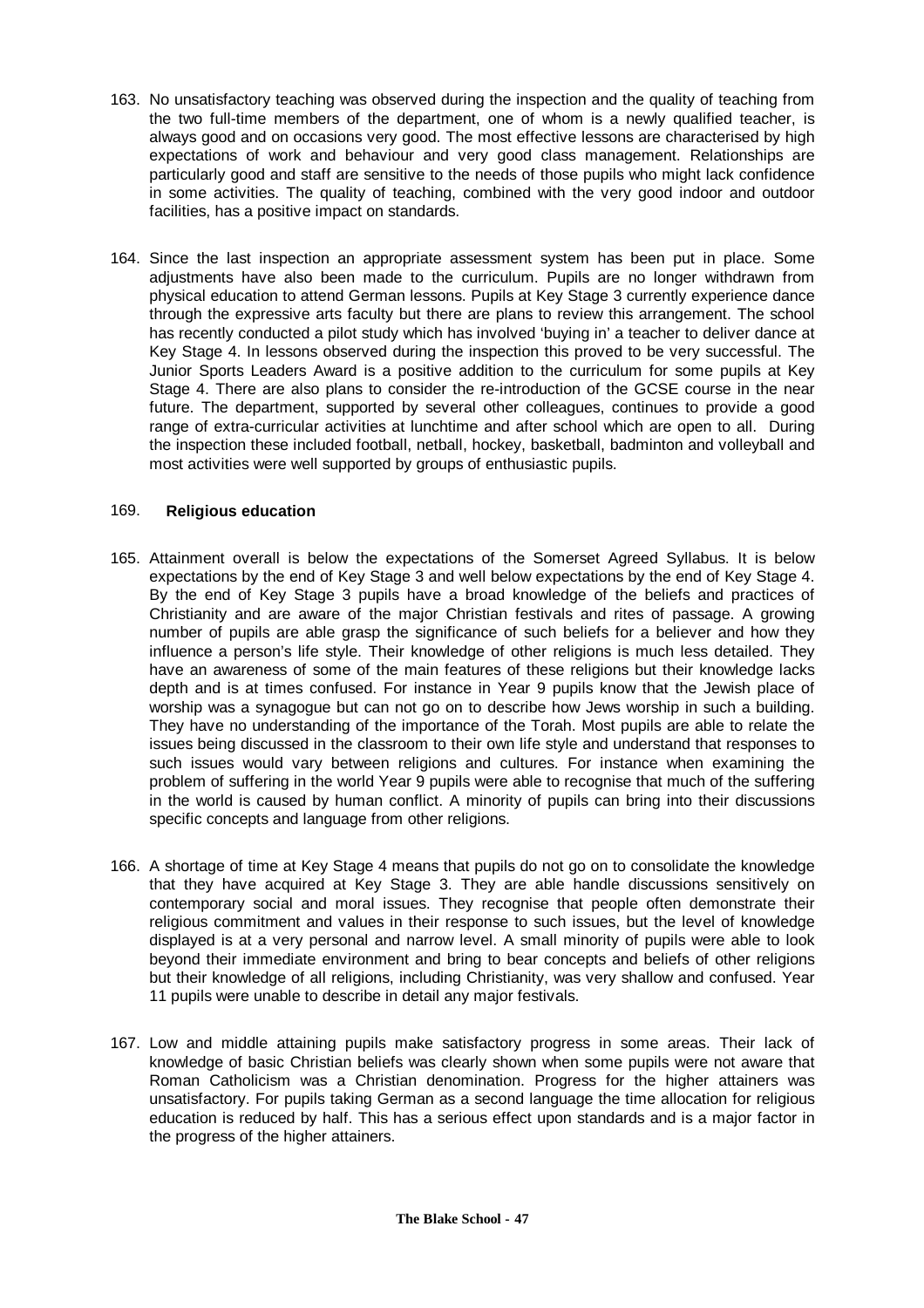- 168. The majority of pupils approach the subject in a positive and open manner, take an active role in group discussions and are sensitive to the views of others. When asked to work in pairs they co-operate well. Pupils accept responsibility for their own learning, completing satisfactory project work on their own. A small proportion of pupils (10 per cent), especially in Year 10, were hostile disinterested and uncooperative.
- 169. The overall quality of teaching is satisfactory at both key stages. Although not a specialist religious education teacher the commitment of the head of department has meant that the teaching in this subject has improved considerably since the last inspection. Lessons are carefully planned using a variety of teaching methods. In one lesson the teacher stimulated discussion with a set of photographs then illustrated the subject with an appropriate clip from television. Limited resources are carefully used and homework is set when appropriate. Assessment procedures are currently under review and will shortly be in line with those required by the agreed syllabus. At Key Stage 4 the management of group discussions is unsatisfactory.
- 170. There has been considerable progress since the last inspection. The appointment of a teacher with responsibility for the subject has improved standards. There are two factors that contribute to the lower attainment. A shortage of curriculum material that is directly related to Attainment Target 2 means that pupils do not have a strong base of knowledge on which to base their judgements. A shortage of time for pupils taking German at Key Stage 3 is compounded by limited time at Key Stage 4. This means that the requirements of the agreed syllabus cannot be fully met.

#### **Vocational courses**

#### 175. **GNVQ (Foundation) courses in business and manufacturing**

- 171. These popular courses, run in conjunction with the local further education college are additional options at Key Stage 4. They have not yet been running for two years, so final results cannot be compared with national standards. Pupils are making good progress towards the completion of the courses.
- 172. In the business studies course the written demands will prevent a small number obtaining foundation level. Otherwise, standards are in line with national expectations. In the manufacturing course over 80 per cent of pupils are working at levels which should result in a pass at foundation level. A minority of pupils on both courses are producing very good work that is approaching intermediate level standards. Pupils use a variety of sources and make some good, well-supported career choices, adjusting them as necessary to meet their own capabilities.
- 173. Most pupils make good progress during lessons, as in a Year 11 manufacturing lesson, when they completed a study of the manufacturing structure of Bridgwater. Available resources allow higher attainers to complete thorough investigations. The lowest attainers have severe literacy problems that restrict their ability to produce any pieces of extended writing. Evidence from pupils' work folders suggests that nearly every pupil can carry out research tasks at a basic level and record findings clearly. All pupils can select key statements from textbooks.
- 174. Pupils respond well to the challenges of the courses and apply themselves conscientiously to the tasks. In a Year 11 business class pupils' interest was engaged by the teacher's effective use of questions. They are attentive, listening carefully to instructions. They relate well to classmates and teachers, and work collaboratively when required.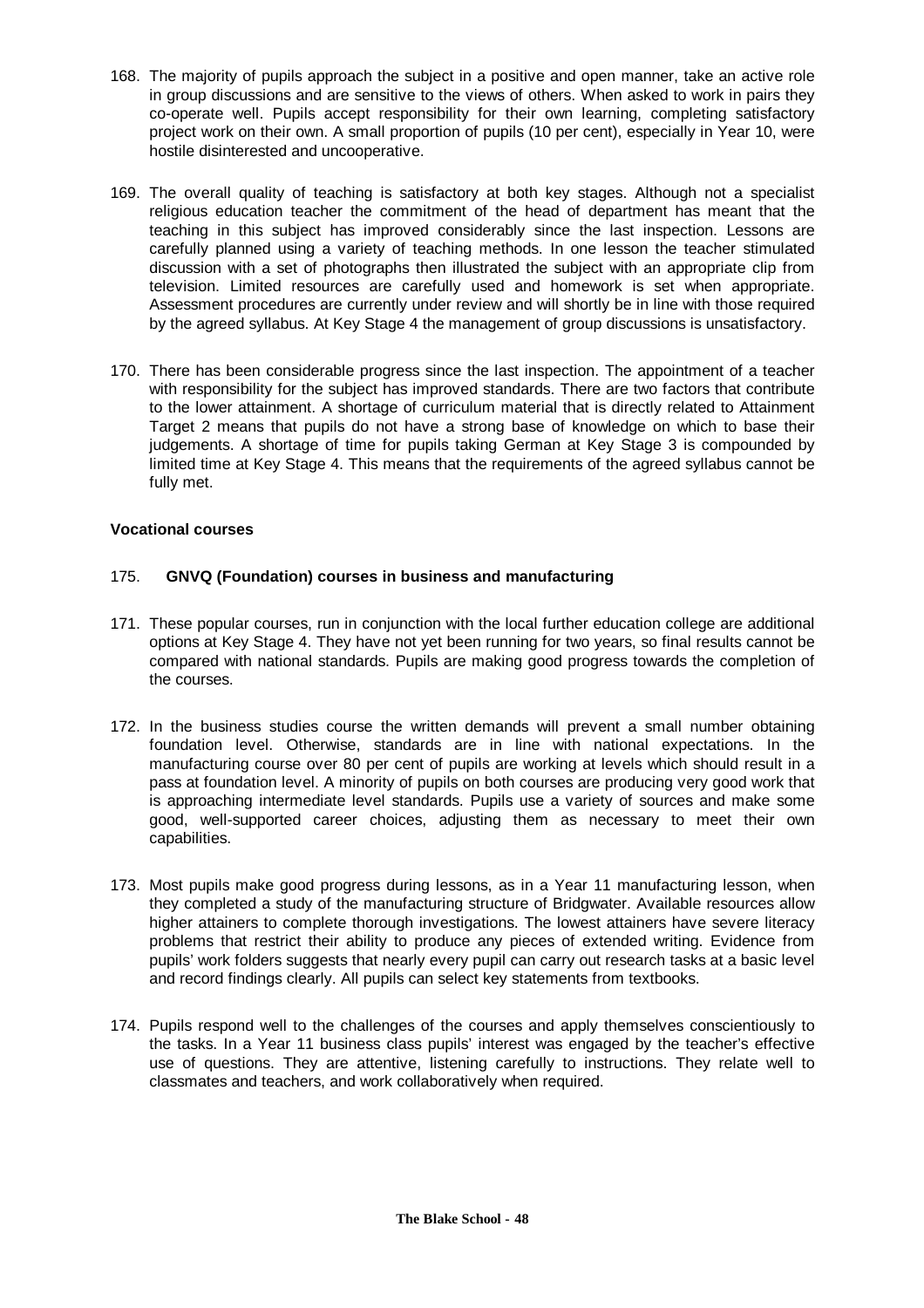180. The quality of teaching is never less than satisfactory. It was good or better in over half of the lessons seen. Teachers have good knowledge of their subjects and of syllabus requirements. Their organisation and use of a range of reference sources and materials has a positive effect on learning. In a Year 11 business lesson the teacher made good use of the overhead projector to help pupils to focus on key points. In a minority of lessons the pace is rather slow, but the central objective is still achieved. In most lessons there is secure classroom management and control, thus establishing a good atmosphere for learning. Although tasks are rarely designed to meet the needs of pupils of all levels of attainment, teachers are very supportive of weaker pupils.

#### 180. **Work-related courses**

- 175. Following a well planned programme of guidance interviews during Year 9, the National Curriculum in modern foreign languages and science has been disapplied for a small number of pupils at Key Stage 4. Their Key Stage 4 course includes a link course with the local further education college, following an NVQ course in construction, a link course with the careers service following GNVQ careers and the bronze and silver Youth Awards scheme. These pupils have all been allocated industrial mentors. Some pupils also follow a course leading to the Junior Sports Leader Award.
- 176. Most of the pupils following these courses have low literacy and numeracy standards, but they make good progress on practical tasks. In a Year 10 NVQ lesson pupils made good progress on making a bridle joint for a mirror despite the fact that few of them had practised any carpentry skills since Year 7. Pupils are attentive and follow instructions carefully. Good teaching promotes good progress from a very low starting point. Teachers have good subject knowledge, a keen awareness of health and safety issues and secure classroom management and control.
- 177. These vocational courses have brought welcome extra breadth to the Key Stage 4 curriculum. The school might now consider steps towards making the GNVQ courses more attractive to higher attaining pupils, by offering them at both foundation and intermediate levels.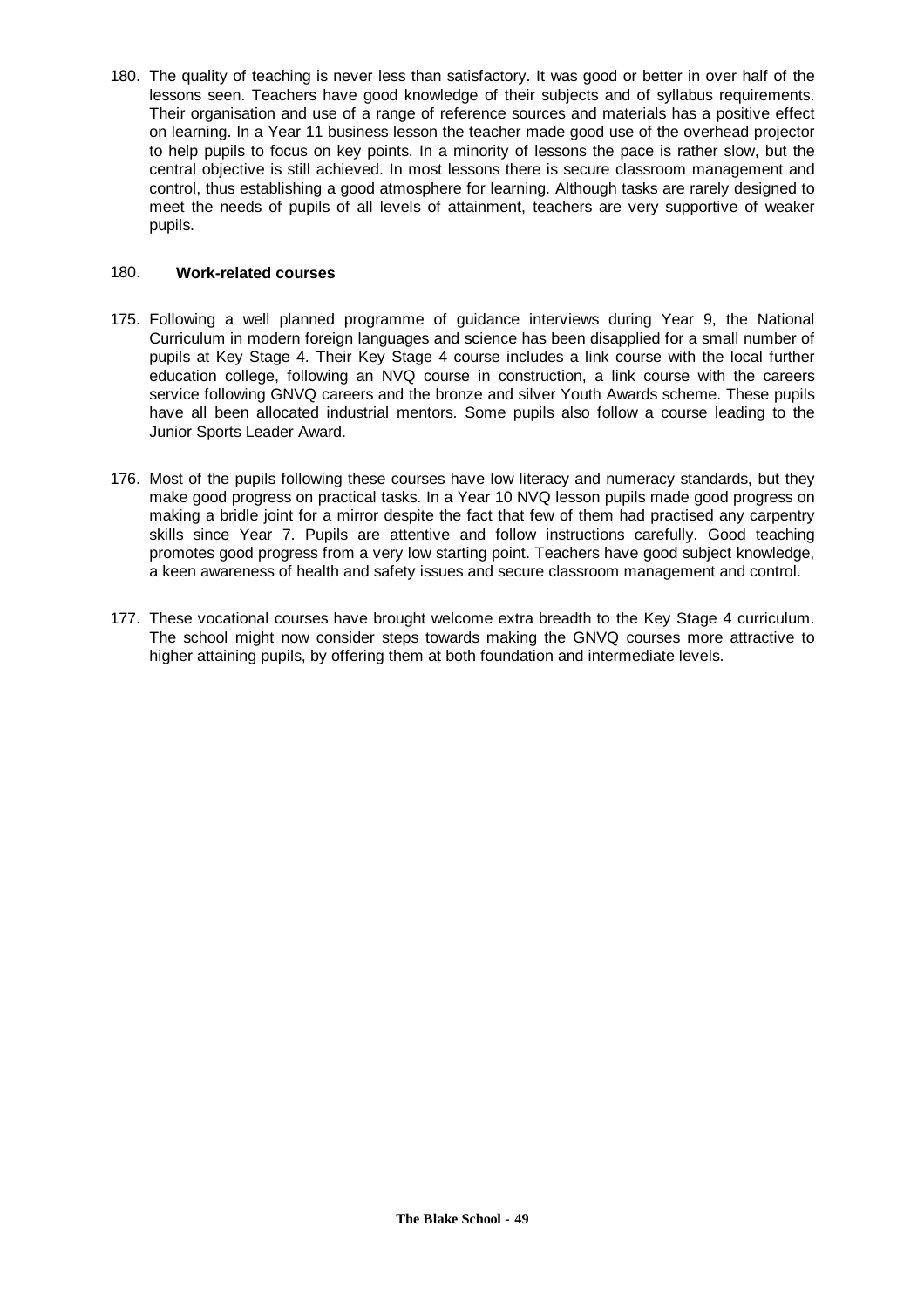# 183. **PART C: INSPECTION DATA**

### 183. **SUMMARY OF INSPECTION EVIDENCE**

- 178. Before the inspection, the registered inspector held a meeting, attended by 17 parents and the team considered 77 responses from parents to the questionnaire about their opinions of the school. The registered inspector also met with the School Council. A number of very positive responses from local businesses were also received.
- 179. Twelve inspectors spent the equivalent of 43 inspector days in the school, gathering first-hand evidence. One hundred and twenty-two lessons were seen in all subjects. Because the school operates a ten-day timetable it was not possible to see a full range of life skills lessons but additional time was spent looking at pupils' work in this area. Several assemblies, a range of registration periods across all year groups and a number of extra-curricular activities were also seen. A sample of pupils' written work, taken from across the full ability range of the school, was analysed and arrangements made for this to be discussed with heads of subject. Representatives from each year met as a group to talk with an inspector about their experiences and views. A total of 115 hours was spent observing lessons and a further 13 hours was spent in gathering direct evidence, including the sampling of pupils' work and discussions with them.
- 180. All teachers who are timetabled to teach were seen in lessons on at least one occasion and many were visited several times, particularly if they were members of small departments or taught several different subjects.
- 181. Subject inspectors held planned discussions with subject leaders, including the co-ordinator for special educational needs, and arrangements were also made to discuss the pastoral curriculum with relevant staff. Discussions also took place, by prior arrangement with the school, with teachers who hold special responsibilities for various aspects of school life, and also with administrative and support staff. Governors were involved in many of these meetings.
- 182. The previous OFSTED report and its related action plan, policy documents, schemes of work, subject and year development plans, the school development plan and related financial information, the school prospectus and the governors' annual report to parents as well as the minutes of their meetings were all studied closely both before and during the inspection.
- 183. Attendance registers, the most recent auditor's report, statistical information concerning the socio-economic circumstances of the school, detailed records of pupils' prior attainment and a sample of pupils' reports were also scrutinised and helped to inform the judgements made.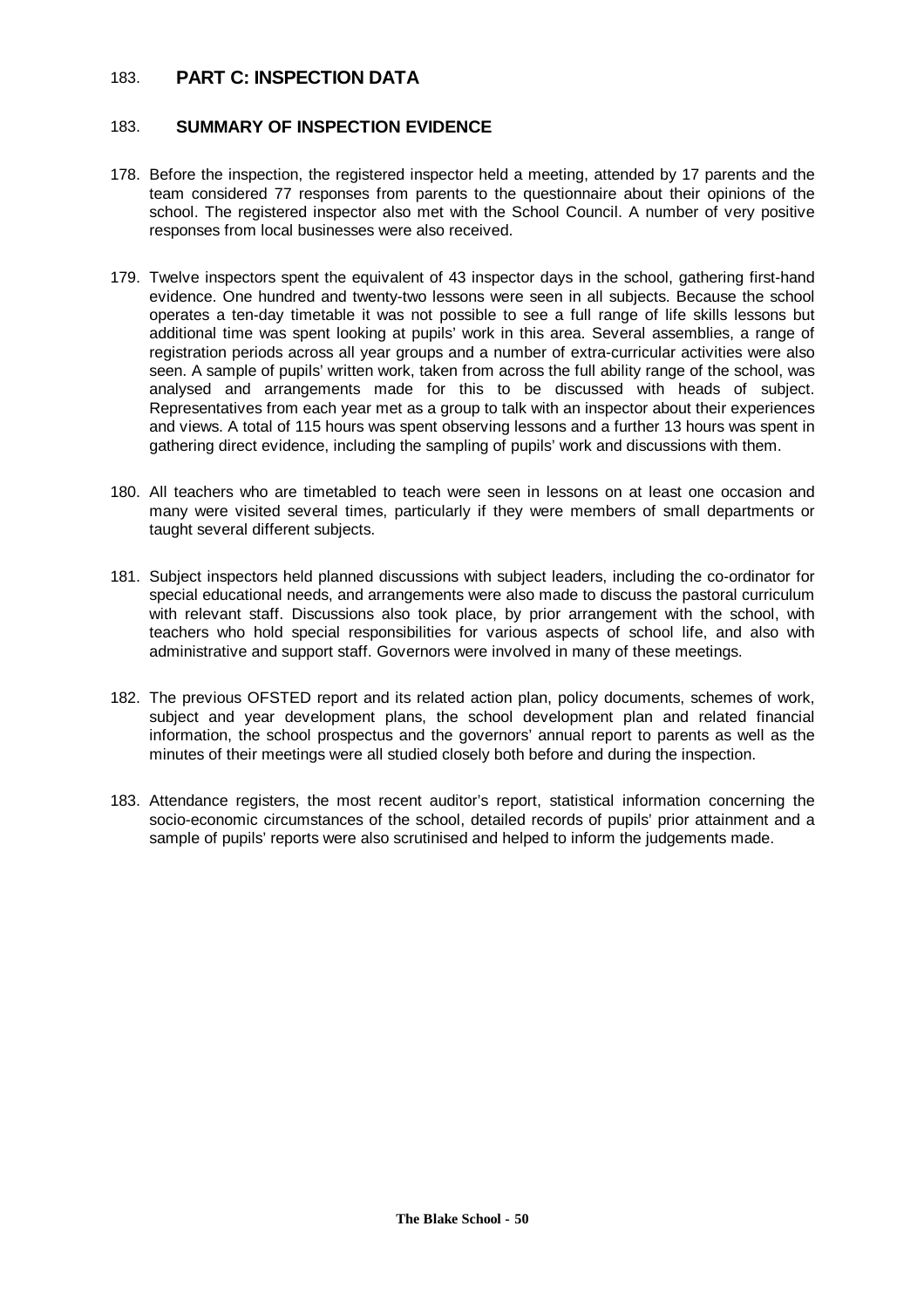# 189. **DATA AND INDICATORS**

# 189. **Pupil data**

|      |                             | Number of pupils<br>on roll (full-time<br>equivalent)                                       | Number of<br>pupils with<br>statements of<br><b>SEN</b> | Number of pupils<br>on school's register<br>of SEN | Number of full-time<br>pupils eligible for free<br>school meals |  |  |
|------|-----------------------------|---------------------------------------------------------------------------------------------|---------------------------------------------------------|----------------------------------------------------|-----------------------------------------------------------------|--|--|
|      | $Y7 - Y11$                  | 540                                                                                         | 26                                                      | 151                                                | 164                                                             |  |  |
| 189. | <b>Teachers and classes</b> |                                                                                             |                                                         |                                                    |                                                                 |  |  |
| 189. |                             | Qualified teachers (Y7 - Y11)<br>Total number of qualified teachers (full-time equivalent): |                                                         |                                                    | 32.7                                                            |  |  |
|      |                             | Number of pupils per qualified teacher:                                                     |                                                         |                                                    | 16.5                                                            |  |  |
| 189. |                             | Education support staff (Y7 - Y11)                                                          |                                                         |                                                    | 14                                                              |  |  |
|      |                             | Total number of education support staff:<br>Total aggregate hours worked each week:         |                                                         |                                                    |                                                                 |  |  |
|      |                             | Percentage of time teachers spend in contact with<br>classes:                               |                                                         |                                                    |                                                                 |  |  |
|      |                             | Average teaching group size:                                                                |                                                         | KS3                                                | 24                                                              |  |  |
|      |                             |                                                                                             |                                                         | KS4                                                | 23                                                              |  |  |
| 189. | <b>Financial data</b>       |                                                                                             |                                                         |                                                    |                                                                 |  |  |
|      |                             | Financial year:                                                                             |                                                         |                                                    | 1999                                                            |  |  |
|      |                             |                                                                                             |                                                         |                                                    | £                                                               |  |  |
|      |                             | <b>Total Income</b>                                                                         |                                                         |                                                    | 1,320,504                                                       |  |  |
|      |                             | <b>Total Expenditure</b>                                                                    |                                                         |                                                    | 1,349,234                                                       |  |  |
|      |                             | Expenditure per pupil                                                                       |                                                         |                                                    | 2,595                                                           |  |  |
|      |                             |                                                                                             | Balance brought forward from previous year              |                                                    | $-728$                                                          |  |  |
|      |                             |                                                                                             | Balance carried forward to next year                    |                                                    | $-29,458$                                                       |  |  |